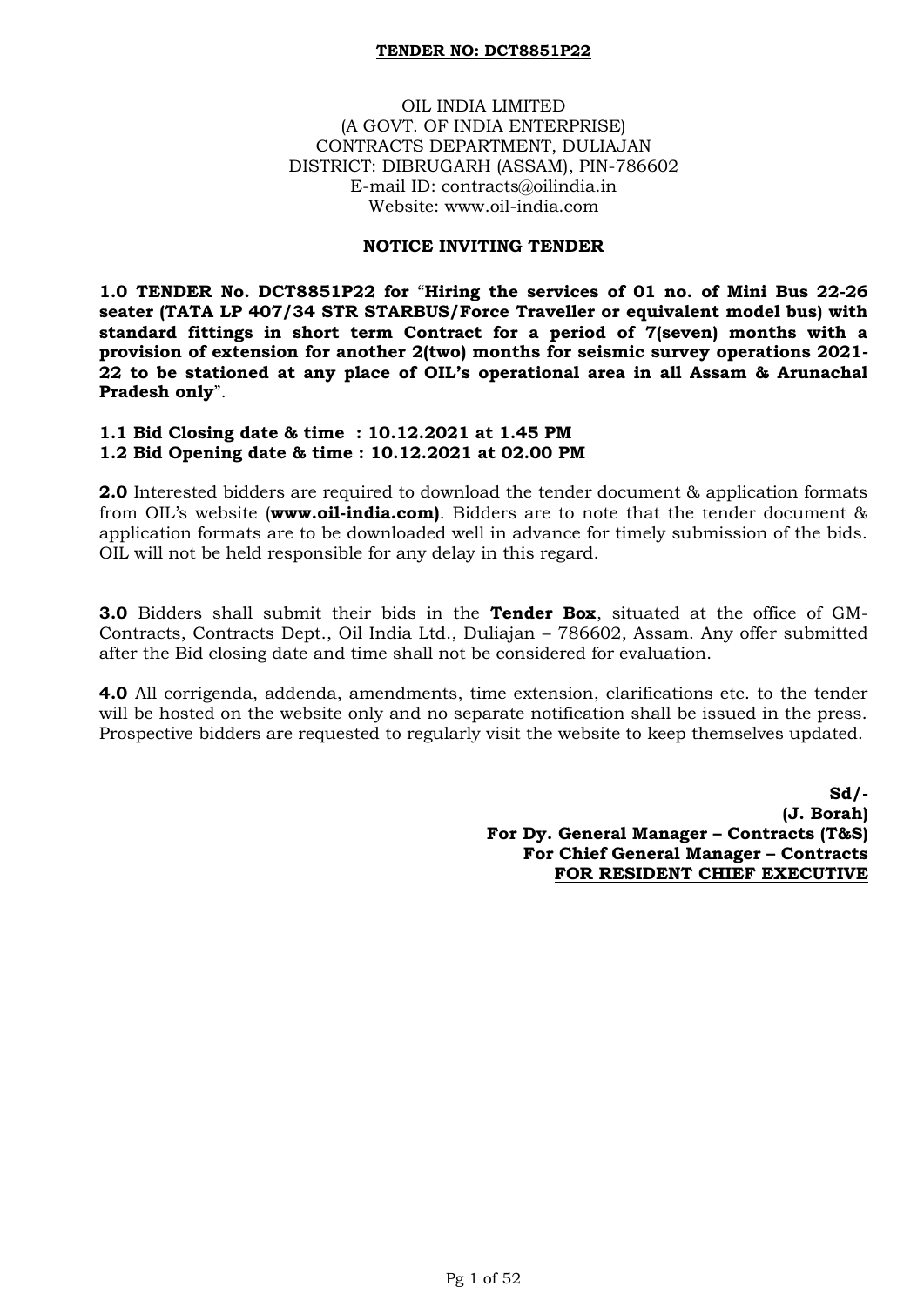### **OIL INDIA LIMITED (A GOVT. OF INDIA ENTERPRISE) CONTRACTS DEPT, DULIAJAN**

### **COVERING LETTER / INSTRUCTION TO BIDDERS (ITB)**

OIL INDIA LIMITED (OIL) invites applications from interested persons for the under mentioned services on the basis of one-person-one-vehicle per category as under:

| Tender No. / IFB No.                                        | <b>DCT8851P22</b>                                                                                                                                                                                                                                                                                                                                                                                                            |
|-------------------------------------------------------------|------------------------------------------------------------------------------------------------------------------------------------------------------------------------------------------------------------------------------------------------------------------------------------------------------------------------------------------------------------------------------------------------------------------------------|
| Description of Work /<br>Service                            | Hiring the services of 01 no. of Mini Bus 22-26 seater (TATA LP<br>407/34 STR STARBUS/Force Traveller or equivalent model<br>bus) with standard fittings in short term Contract for a period<br>of 7(seven) months with a provision of extension for another<br>$2$ (two) months for seismic survey operations $2021-22$ to be<br>stationed at any place of OIL's operational area in all Assam &<br>Arunachal Pradesh only. |
| Location of Work                                            | OIL's operational areas in Assam & Arunachal Pradesh.                                                                                                                                                                                                                                                                                                                                                                        |
| Period of Contract                                          | 07 (seven) months extendable by 02 (two) months, if required.                                                                                                                                                                                                                                                                                                                                                                |
| Period of Submission of<br>Applications.<br>Bid/Application | 26.11.2021<br>10.12.2021<br>(Till 01:45 HRS IST on<br>to<br>10.12.2021)<br>10.12.2021 at 14:00 HRS IST.                                                                                                                                                                                                                                                                                                                      |
| opening date & time<br>Tender Fee                           | Not Applicable                                                                                                                                                                                                                                                                                                                                                                                                               |
| Application submission<br>location                          | To be submitted in the <b>Tender Box</b> situated at the office of<br>GM-Contracts, Contracts Dept., Oil India Ltd., Duliajan –<br>786602, Assam.                                                                                                                                                                                                                                                                            |

- **2.0** Interested bidders may download the application form & other relevant formats from OIL"s website (**[www.oil-india.com\)](http://www.oil-india.com/)** within the date and time for submission of Applications. Applicants(s) are to note that the application form & other relevant formats are to be downloaded well in advance for timely submission of applications. OIL will not be held responsible for any delay in this regard.
- **3.0** Application form & other relevant formats consist of the following:
	- (i) Application Format (Annexure-I)
	- (ii) Format for Bidder details (Annexure-II)
	- (iii) Affidavit Format (Annexure-III)
	- (iv) Dependent Joint Declaration Format for applicant whose parents are OIL employees (Annexure-IV)

### **4.0 BID SUBMISSION:**

- 4.1 The applicants will have to submit the following documents:
	- (i) Duly filled up Application Format (Annexure-I) in duplicate.
	- (ii) Duly filled up Format for Bidder details (Annexure-II)
	- (iii) Court Affidavit in original as per Format (Annexure-III)
	- (iv) In case of Applicants, whose parents are OIL employees, Joint Declaration in the form of Court Affidavit in original as per Format (Annexure-IV)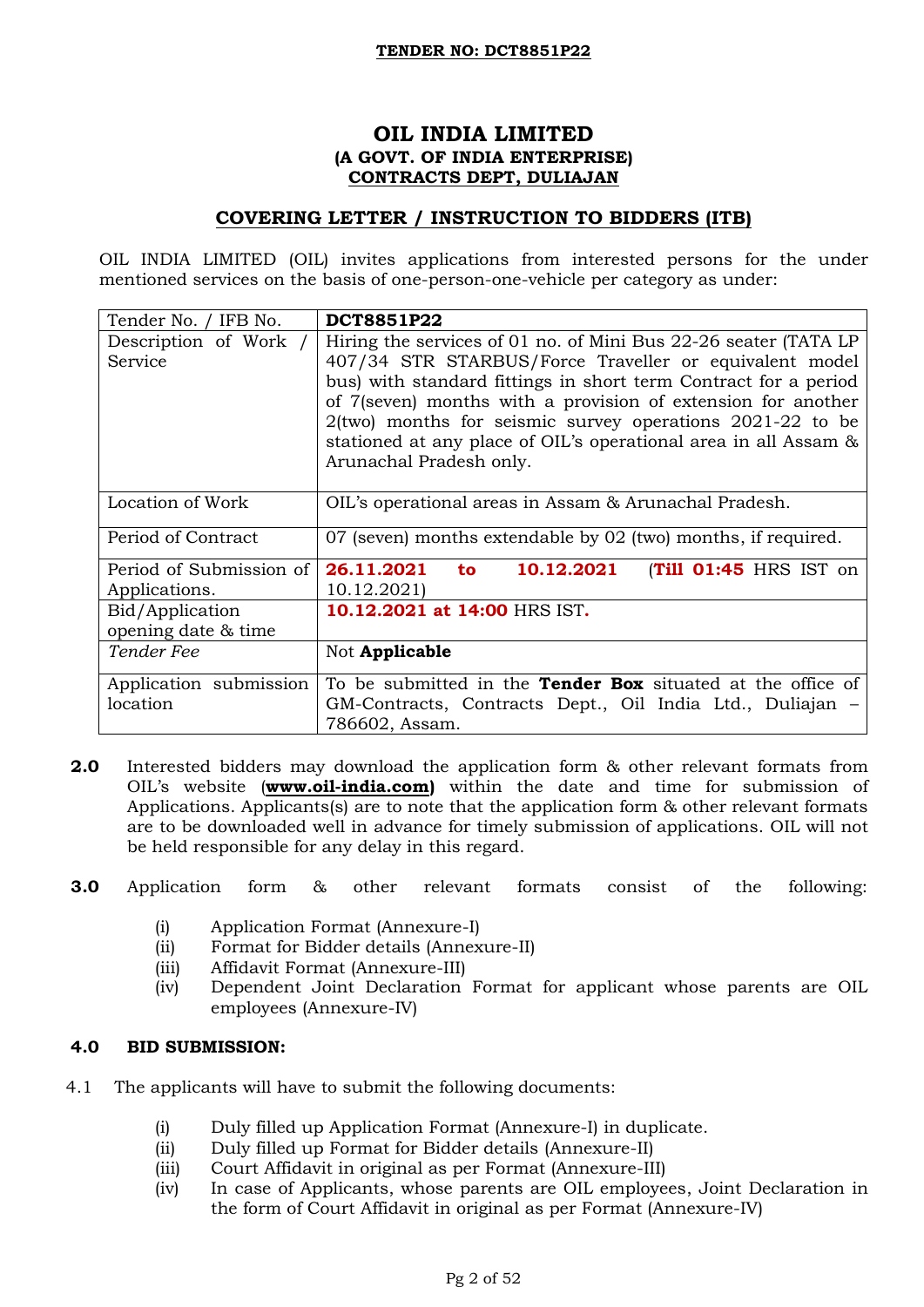## **(v) Attested /self-attested vehicle documents like Regd. Certificate (RC), Insurance, Fitness Certificate, Road Permit, Pollution Certificate etc. which should be valid & up to date.**

In case the Insurance, Fitness Certificate, Road Permit, Pollution Certificate are not upto date at the time of submission of application, then the applicant/contractor shall have to submit the upto-date documents (Insurance, Fitness Certificate, Road Permit, Pollution Certificate) on or before placement of the vehicle. Without the up to date documents (Insurance, Fitness Certificate, Road Permit, Pollution Certificate) the Contractor(s) will not be allowed to place the vehicle(s) and the LOA issued/Contract awarded shall stand terminated without any notice.

4.2 Applicant(s) may send their bids to the address mentioned below by post or submit the same in the **TENDER BOX** situated at the same address:

> GM-CONTRACTS CONTRACTS DEPARTMENT OIL INDIA LIMITED DULIAJAN, DISTRICT: DIBRUGARH PIN- 786602 (ASSAM)

Company will not be held responsible for any postal delay or non-receipt of the same.

4.3 The following should be written on the envelope containing the offer:

Tender No.: **DCT8851P22** (Hiring services of **readily available vehicle for seismic survey operations**).

| Bid Closing Date & Time  |            |
|--------------------------|------------|
| Category of Vehicle      | : Mini Bus |
| Bidder's name            |            |
| Bidder's mailing address |            |

- 4.4 Any offer received after the appointed time on the Bid closing date shall be summarily rejected and returned to the tenderer(s) unopened within 01 (one) month of finalization of tender against request by the concerned bidders.
- 4.5 In case the bid closing date happens to be a bandh/holiday, the same will be deferred to the same time of the next working day (except Saturday).
- 4.6 No modification or alteration to the offer shall be permitted after the appointed time on the bid closing date. NO CLARIFICATION ON WHATSOEVER REASONS THEREOF WILL ALSO BE ENTERTAINED AFTER THE BID CLOSING DATE.
- 4.7 The applications will be scrutinized and provisional selection will be made solely as per technical criteria & procedures outlined. The provisionally selected applicants shall then be considered for further processing
- **5.0** Letter of Award (LOA) shall be issued to the provisionally selected party.
- **6.0** Performance Security for an amount of 3% of Contract value shall have to be deposited by the parties to whom LOA shall be issued within 2 (two) week from the date of issue of LOA.
- **7.0** The party to whom LOA has been issued will then have to sign the formal contract agreement and report to GM-Geophysics for placement of the vehicle within 02(two) weeks from the date of issue of LOA or as mentioned in the LOA.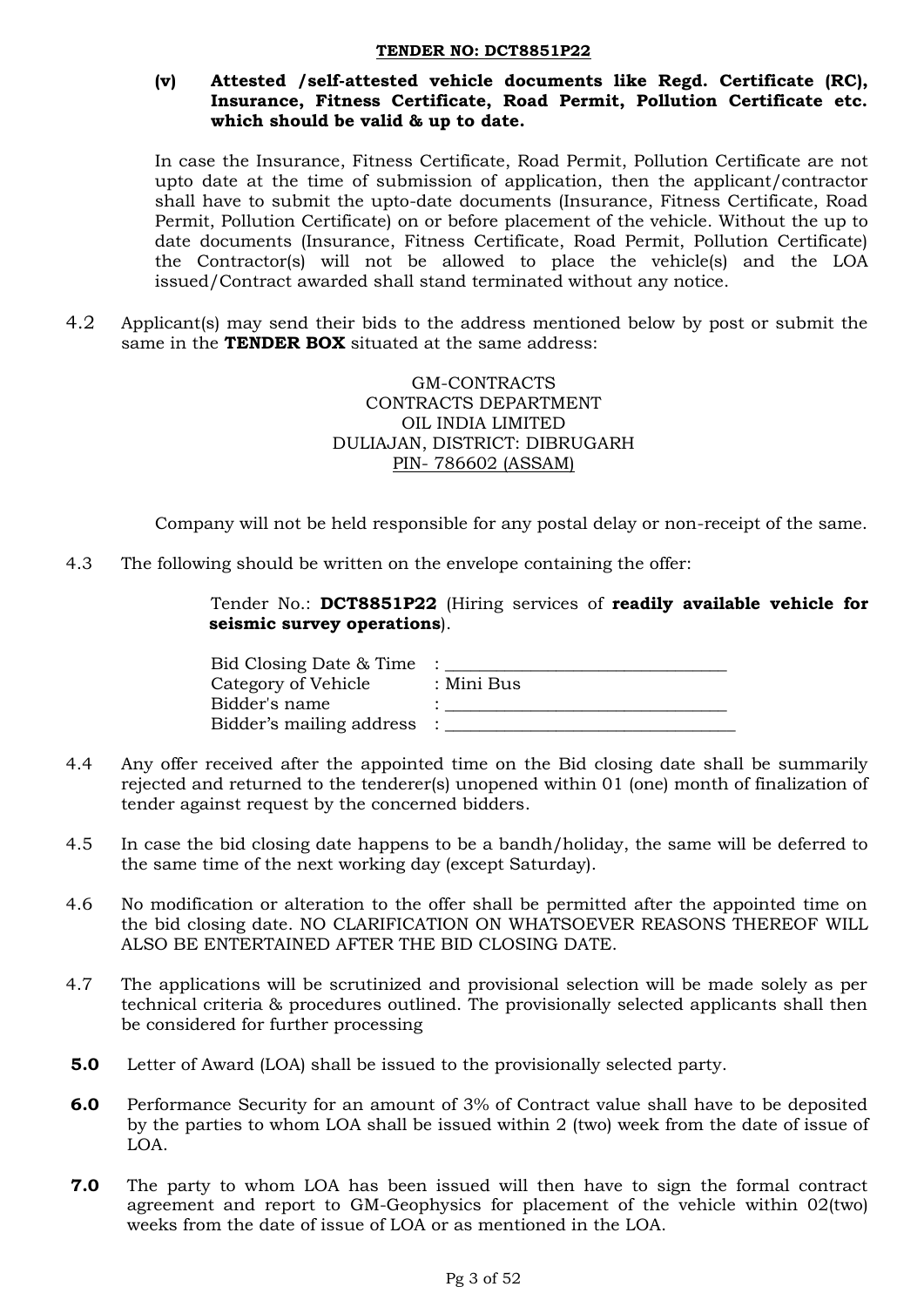- **8.0** The contract shall be made in line with approved rates, terms and conditions of the Tender. The details of the tender may be viewed at OIL"s website www.oil-india.com and shall also be displayed at the notice board of Contracts Dept, Oil India Ltd., Duliajan.
- **9.0** Although the actual total requirement of vehicles to be hired is **01** *(one)*, a **waiting-list** of 02(two)provisionally selected applicants in order of priority ranking shall/may be maintained with validity **up to 31.01.2021** to fill up the backlog in the event of shortfall. The wait-listed applicants if selected shall have to place the vehicles within 02(two) weeks from date of issue of LOA.
- **10.0** In case of any unprecedented Bandh /Holiday on the last date of submission and /or receipt of applications mentioned in the Tender, the same shall be extended to the next working day except Saturday.
- 11.0 **PERFORMANCE SECURITY DEPOSIT:** Successful bidder has to submit Performance Security amount as mentioned in Forwarding Letter, within 02 Weeks from the date of issue of Letter of Award (LOA).
- 11.1 a. The Performance Security should be submitted in the form of irrevocable Bank Guarantee (as per Annexure-A) issued by Nationalized or Scheduled Bank in favour of M/s Oil India Limited and payable at DULIAJAN. The Bank Guarantee must be on Non-Judicial Stamp Paper of requisite value as per Indian Stamp Act purchased in the name of Banker. A duly filled undertaking towards details of the BG (as per Annexure-B) must also be submitted along with the original BG

b. Alternately, the Performance Security can also be paid through Bank Draft / Cashier"s Cheque / Banker"s Cheque / Fixed Deposit Receipt (Account OIL INDIA LIMITED) / irrevocable Letter of Credit / NEFT / RTGS / Electronic Fund Transfer (subject to credit in OIL"s account within prescribed time) to designated account of OIL.

i. If the Performance Security is submitted in the form of Bank Draft, Banker"s Cheque, Cashier"s Cheque, Fixed Deposit Receipt or Letter of Credit, the same should be in favour of **"Oil India Limited"** payable at Duliajan.

ii. Performance Security amount through NEFT or RTGS mode may be deposited to the following designated OIL"s bank account:

|                | BANK DETAILS OF BENEFICIARY: |                           |
|----------------|------------------------------|---------------------------|
|                | OIL INDIA LIMITED            |                           |
| a              | <b>Bank Name</b>             | STATE BANK OF INDIA       |
| $\mathbf B$    | <b>Branch Name</b>           | Duliajan                  |
| $\overline{C}$ | <b>Branch Address</b>        | Duliajan Dist.- Dibrugarh |
| D              | <b>Bank Account No.</b>      | 10494832599               |
| E              | Type of Account              | <b>Current Account</b>    |
| $\overline{F}$ | <b>IFSC Code</b>             | <b>SBIN0002053</b>        |
| G              | <b>MICR Code</b>             | 78600202                  |
| $\mathbf h$    | <b>SWIFT Code</b>            | SBININBB479               |

iii. If the Performance security is submitted through NEFT or RTGS mode, the bidder shall submit details such as **UTR No., Contract No., Bidder's name & Deposited Amount etc.** 

c. In case of Bidders submitting Performance Security in the form of Bank Guarantee/Bank Draft/Cashier"s Cheque/Banker"s Cheque/Fixed Deposit Receipt/Letter of Credit, the original hard copy of Performance Security shall be submitted within the time frame as stipulated in the LOA.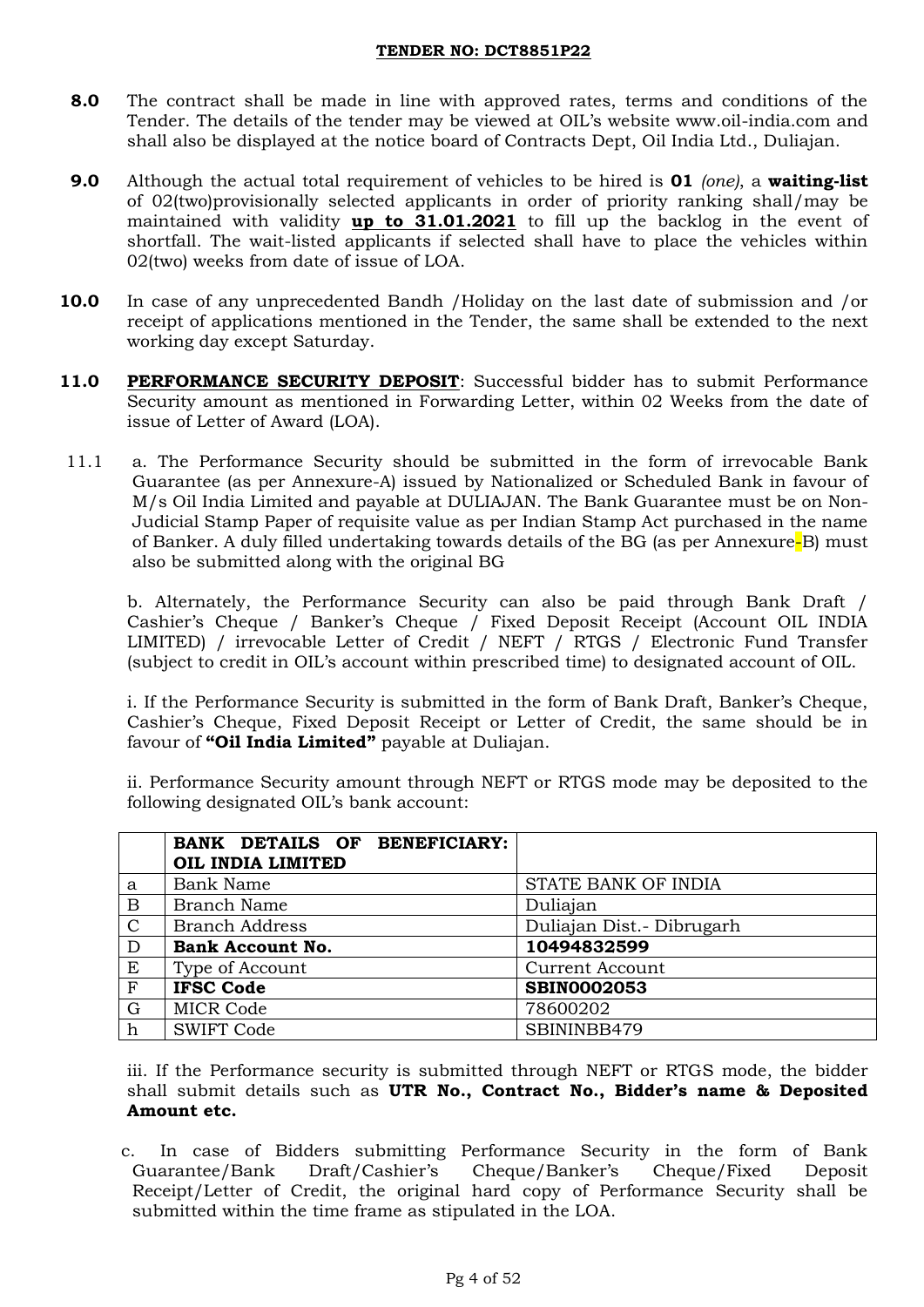- d. No other mode of payment other than the mode covered under Point Nos. a. & b. will be accepted by the Company.
- 11.2 Performance Security shall not accrue any interest during its period of validity or extended validity.
- 11.3 The Bank Guarantee issuing bank branch must ensure the following: The Bank Guarantee issued by the bank must be routed through SFMS platform as per the following details:
	- (i) MT 760/MT 760 COV for issuance of bank guarantee.
	- (ii) MT 760/MT 767 COV for amendment of bank guarantee.

[Tender Number should reflect in the SFMS text under MT 760/MT 760 COV]

The above message / intimation shall be sent through SFMS by the BG issuing Bank branch to HDFC Bank, Duliajan Branch, IFS Code – HDFC0002118; SWIFT Code - HDFCINBBCAL. Branch Address: HDFC Bank Limited, Duliajan Branch, Utopia Complex, BOC Gate, Jayanagar, Duliajan, Dibrugarh, PIN – 786602. The Bank details are as under:

|               | <b>BANK</b><br><b>DETAILS</b><br>OF<br><b>BENEFICIARY</b> |                                                                         |
|---------------|-----------------------------------------------------------|-------------------------------------------------------------------------|
| A             | <b>Bank Name</b>                                          | <b>HDFC BANK LTD</b>                                                    |
| B             | <b>Branch Name</b>                                        | Duliajan                                                                |
| $\mathcal{C}$ | <b>Branch Address</b>                                     | Utopia Complex, BOC Gate, Jayanagar,<br>Duliajan, Dibrugarh, PIN-786602 |
|               | Banker Account No.                                        | 21182320000016                                                          |
| E             | Type of Account                                           | <b>Current Account</b>                                                  |
| $\mathbf{F}$  | <b>IFSC Code</b>                                          | HDFC0002118                                                             |
| $\rm G$       | <b>MICR Code</b>                                          | 786240302                                                               |
| H             | <b>SWIFT Code</b>                                         | HDFCINBBCAL                                                             |

- 11.4 This Performance Security must be valid for **03 (three)** months after the date of expiry of the contract period / defect liability period (if any). In the event of contract being extended within the provisions of the contract agreement, the contractor will have to extend suitably the validity of the "Security Deposit" for the extended period.
- 11.5 The Performance Security Deposit will be refunded to the Contractor after 03 (three) months of satisfactory completion of works / defect liability period (if any) under the contract (including extension, if any), but a part or whole of which shall be used by the Company in realization of liquidated damages or claims, if any or for adjustment of compensation or loss due to the Company for any reason
- **12.** The rates, terms & conditions of the contracts are as per minimum rates of wages notified by Govt. of India and as detailed in SOQ & SCC.
- **13. TECHNICAL CRITERIA / SPECIFICATIONS FOR HIRING: Applicants shall have to** fulfil the following technical criteria specifications as under:

### **Mini Bus 22-26 seater** (**TATA LP 407/34 STR STARBUS/Force Traveller or equivalent model bus) = 01 nos.**: **Vehicles with vintage prior to 2016 shall not be considered**.

The vehicle should be provided with services of 1 (one) Driver & 1 (one) Helper.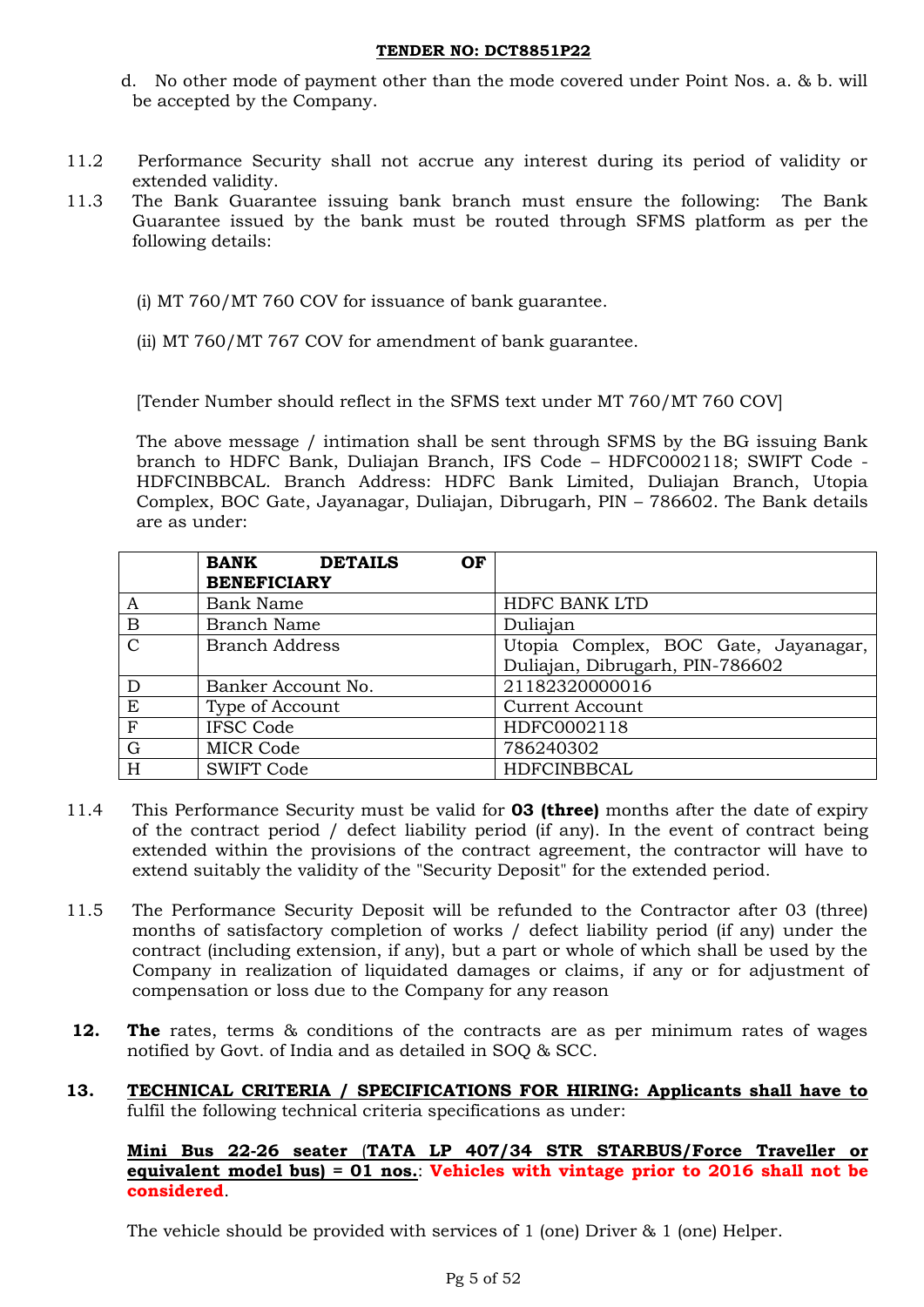### **Note for Para-13.0:**

**a) Equivalent model having similar or higher technical specification is acceptable against the category of vehicle.**

**b) The vehicles will be hired in order of year of make (lesser vintage will get higher priority). In case two or more bidders offer vehicles with same vintage then vehicle with latest registration will be given higher priority. For identical situations, priority amongst the similar bidders will be decided through draw of lots.** 

- **14. BID REJECTION CRITERIA (BRC)**: The applications shall generally conform to the technical specifications outlined under para 13.0 above with rates, terms and conditions as offered by Company.
	- **a)** Applications will be rejected in case vehicles offered do not conform to the required parameters stipulated in the technical specifications mentioned above.
	- **b)** The principle of **one-person-one-vehicle** only against each category of vehicle will be applicable to this tender.
	- **c)** Vehicles registered as **commercial/professional vehicles** only will be considered.
	- **d)** The applicants shall fill up the requisite application form in all respects and also submit the requisite affidavit(s) and other relevant declaration formats with proper & correct details affixing his/her signature & photograph on the application form. The same should be submitted at the **TENDER BOX** of the office of GM-Contracts within the stipulated period mentioned in the tender. Applications received after the deadline for submission as stipulated in the tender will not be accepted.
	- e) The vehicle must be registered in the applicant's name only with authentic vehicle documents like Regd. Certificate, Insurance, Fitness Certificate, Road Permit, Pollution certificate etc. which should be valid & up to date and to be submitted along with the application. In case the Insurance, Fitness Certificate, Road Permit, Pollution Certificate are not upto date at the time of submission of application, then the applicant/contractor shall have to submit the upto date documents (Insurance, Fitness Certificate, Road Permit, Pollution Certificate) on or before placement of the vehicle. Without the up to date documents (Insurance, Fitness Certificate, Road Permit, Pollution Certificate) the Contractor(s) will not be allowed to place the vehicle(s) and the LOA(s) issued/ Contract(s) awarded shall stand terminated without any notice.
	- f) If the applicant is a son/daughter/ spouse of any employees of OIL then the applicant shall have to submit a declaration jointly with the employee in the form of an affidavit in this regard and confirm thereby to produce a Certificate from the ER/Personnel Department that his/her name is deleted from the dependent list or his/her name is not in the dependent list before issuance of LOA. Ref. **Annexure-IV (Affidavit)**. If the applicant happens to be a son/daughter/ spouse of any OIL employee but does not submit Affidavit (as per Annexure-IV) and/or the Certificate from the ER/Personnel Department as mentioned above his/her application will be rejected.
	- g) If the applicant happens to be an employee of any Government / Quasi Government / Public Sector Undertaking, same shall be rejected.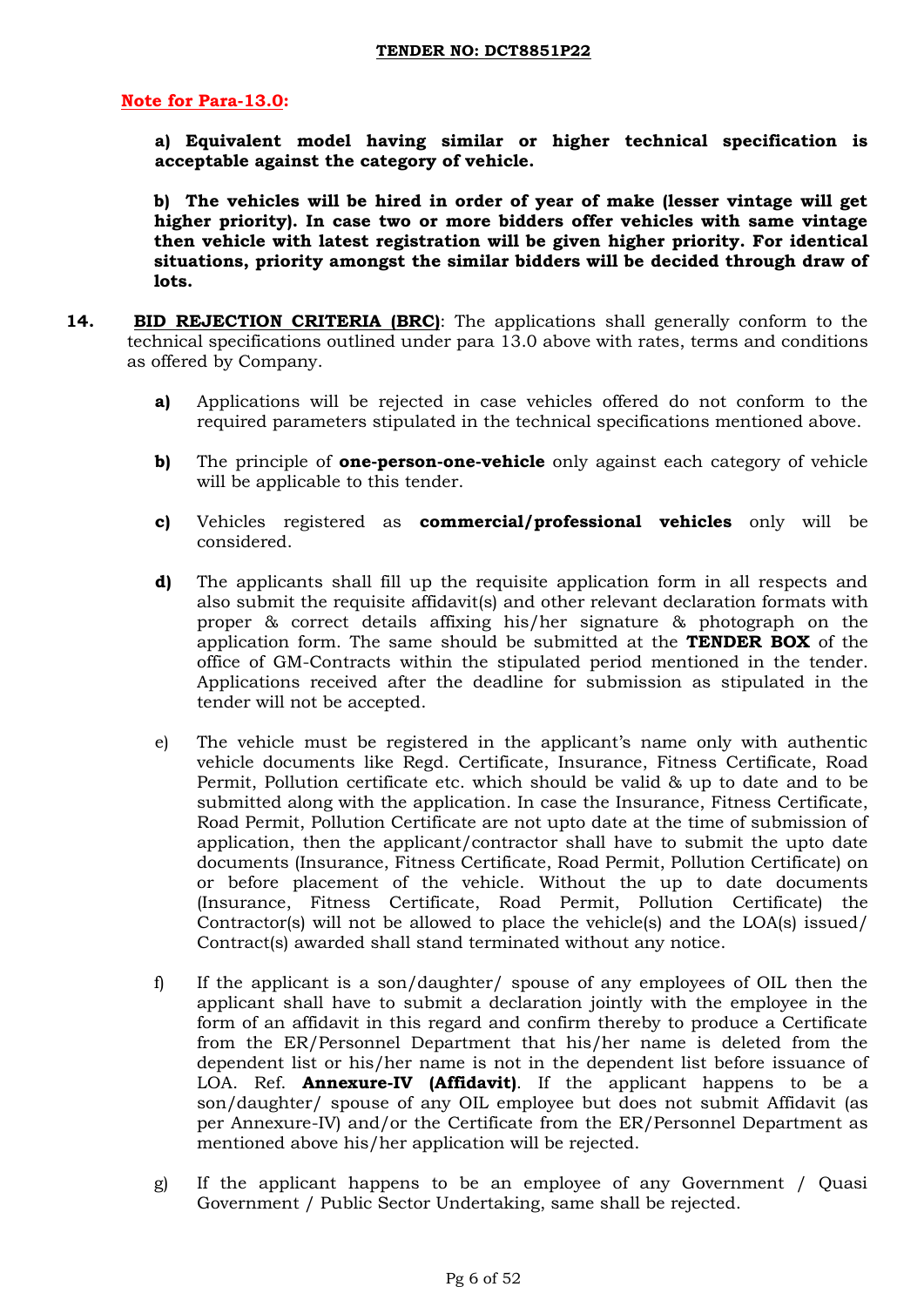- h) Applications shall be received from individuals only. If application is found to be from any firm / organization / enterprise / company, then it shall be rejected.
- i) Date of manufacturing of the offered vehicles should be on or after 01.01.2016. Vehicles with manufacturing date prior to 01.01.2016 will be rejected. Vehicles of lesser vintage will get higher priority. In case only year of manufacturing is available, the vintage would be considered as 1st January of the year of manufacturing. In case both month and year of manufacturing are available, the vintage would be considered as the 1st day of the month of manufacturing. In case two or more bidders offer vehicles with same vintage then vehicle with latest registration will be given higher priority. For identical situations, priority amongst the similar bidders will be decided through draw of lots.
- j) **In case offered vehicle is running under any contract of OIL or any organization, the applicant must submit a No Objection Certificate (NOC) to participate against this tender from the user department of OIL or the concerned organization whichever is applicable.**

## 12 **IMPORTANT NOTES:**

## **The tender will be governed by the following bid documents:**

- **Covering Letter / ITB** Covering Letter with Instructions to Bidders (ITB).
- **General Conditions of Contract** GCC
- **Schedule of Work, Unit and Quantity** SOQ
- **Special Conditions of Contract** SCC
- **Safety Measures**  SM
- **Annexures** Application Format (Annexure-I), Bidder Details (Annexure-II), Court Affidavit (Annexure-III), Non-Dependent Joint Declaration Format (Annexure-IV).
- 13 **TRANSFERRABILITY OF BID DOCUMENTS**: The applications / bid documents are not transferrable and can be submitted only in the name of the bidder in whose name the application has been issued. Unsolicited offers will not be considered and shall be rejected outright.
- 14 **AMENDMENTS**: All corrigenda, addenda, amendments, time extension, clarifications etc. to the tender will be hosted on OIL"s website only and no separate notification shall be issued in the press. Prospective bidders are requested to regularly visit the website to keep themselves updated.
- 15 **NOTIFICATION OF RESULTS**: OIL shall display the results of successful applicants in the notice board at the office of GM-Contracts, Oil India Ltd., Duliajan, Assam.

**Sd/- (J. Borah) For Dy. General Manager – Contracts (T&S) For Chief General Manager – Contracts FOR RESIDENT CHIEF EXECUTIVE**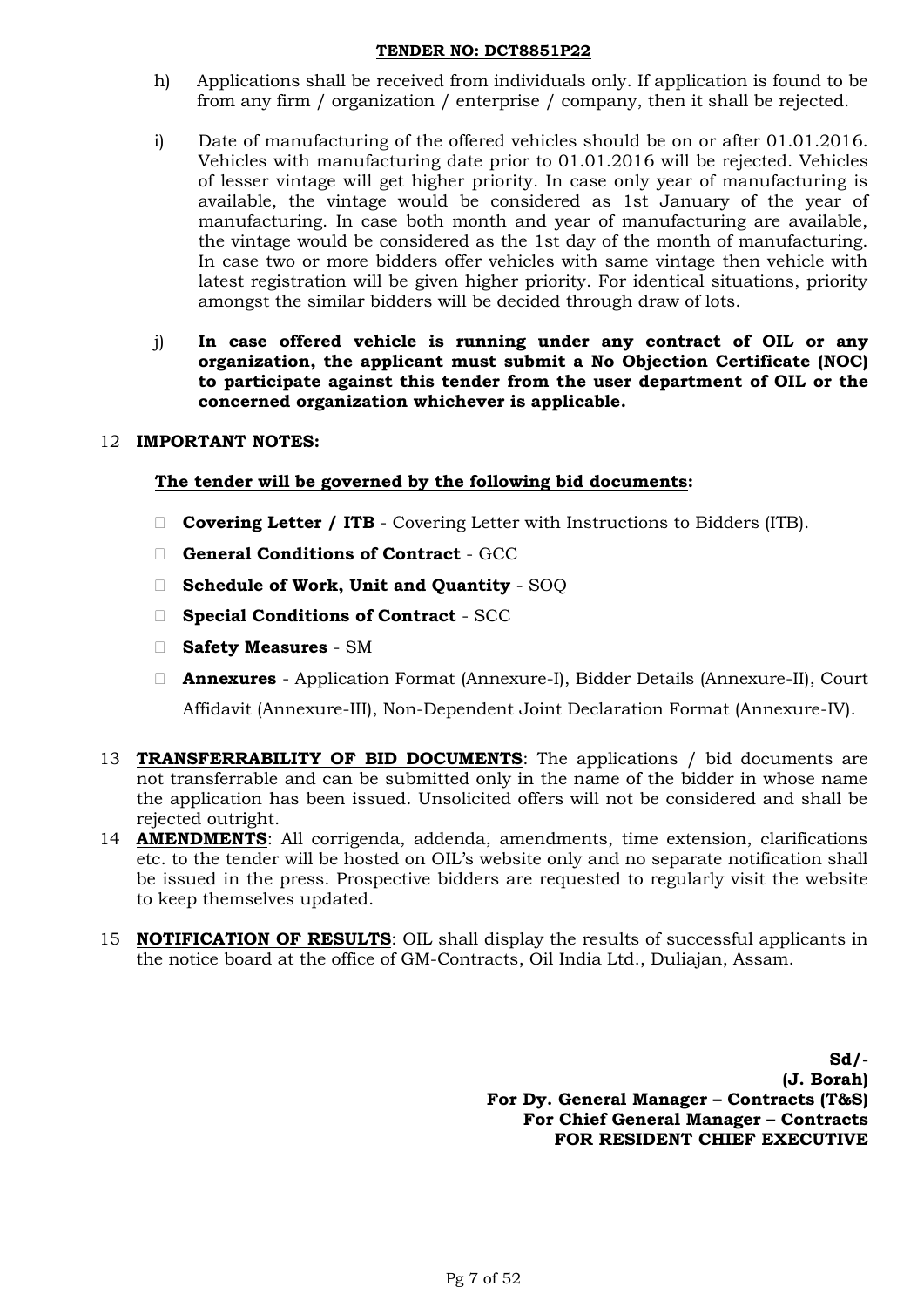

# **APPLICATION FORMAT (Annexure – I) Tender No: DCT8851P22 - Hiring of short term vehicles (2021-22)**

(To be submitted in Duplicate)

|  | I hereby submit my application for participating in the above tender with details as below:- |  |  |  |
|--|----------------------------------------------------------------------------------------------|--|--|--|
|  |                                                                                              |  |  |  |

| a)             | Category of Vehicle                                                                                                                      |                     |             |             |                                |  |
|----------------|------------------------------------------------------------------------------------------------------------------------------------------|---------------------|-------------|-------------|--------------------------------|--|
| b)             | Registration Number                                                                                                                      |                     |             |             |                                |  |
| c)             |                                                                                                                                          |                     |             |             |                                |  |
| d)             | Vehicle Model & Make                                                                                                                     |                     |             |             | Paste recent<br>color photo of |  |
| e)             |                                                                                                                                          |                     |             |             | Applicant                      |  |
| f)             | Date of Registration                                                                                                                     |                     |             |             |                                |  |
| g)             | Engine Number                                                                                                                            |                     |             |             |                                |  |
| h)             | Chassis Number                                                                                                                           |                     |             |             |                                |  |
| 1              | Full Name of Applicant (in CAPITAL<br>letters)                                                                                           |                     |             |             |                                |  |
| 2              | Father's Name (in CAPITAL letters)                                                                                                       |                     |             |             |                                |  |
| 3              | Sex (Tick $\boxtimes$ ) in appropriate box)                                                                                              |                     | Male $\Box$ |             | Female $\Box$                  |  |
| 4              | Date of birth of Applicant                                                                                                               | D                   | M M<br>D    | Y<br>Y<br>Y | $\overline{Y}$                 |  |
| 5              | Address of Applicant:-                                                                                                                   |                     |             |             |                                |  |
|                |                                                                                                                                          |                     |             |             |                                |  |
|                |                                                                                                                                          |                     |             |             |                                |  |
|                |                                                                                                                                          |                     |             |             |                                |  |
|                |                                                                                                                                          |                     |             |             |                                |  |
|                |                                                                                                                                          |                     |             |             |                                |  |
| 6              | OIL Vendor Code No:<br>(if available, please provide or else tick $\boxtimes$<br>No)                                                     | If Yes<br>(Code No) |             |             | No                             |  |
| $\overline{7}$ | Whether working in Central Govt/State<br>Govt/PSU (Tick ⊠)                                                                               |                     | Yes         |             | No.                            |  |
| 8              | Whether dependent of any OIL employee<br>in service. (Tick $\boxtimes$ )                                                                 |                     | Yes         |             | No                             |  |
| 9              | In case of dependent of OIL employee,<br>Whether Affidavit as per the format<br>given<br>in<br>annexure-IV<br>has<br>submitted. (Tick ⊠) | been                | Yes         |             | No                             |  |

**Self-Declaration**: The information furnished by me in this format and enclosures are true and correct and I am solely responsible for their accuracy. In case any information provided by me is found to be false, my application is liable to be rejected and contract awarded to me, if any, shall also be terminated. I further hereby confirm my acceptance to all the rates, terms and conditions of the above noted tender.

Date:  $\Box$  (Signature of the Applicant)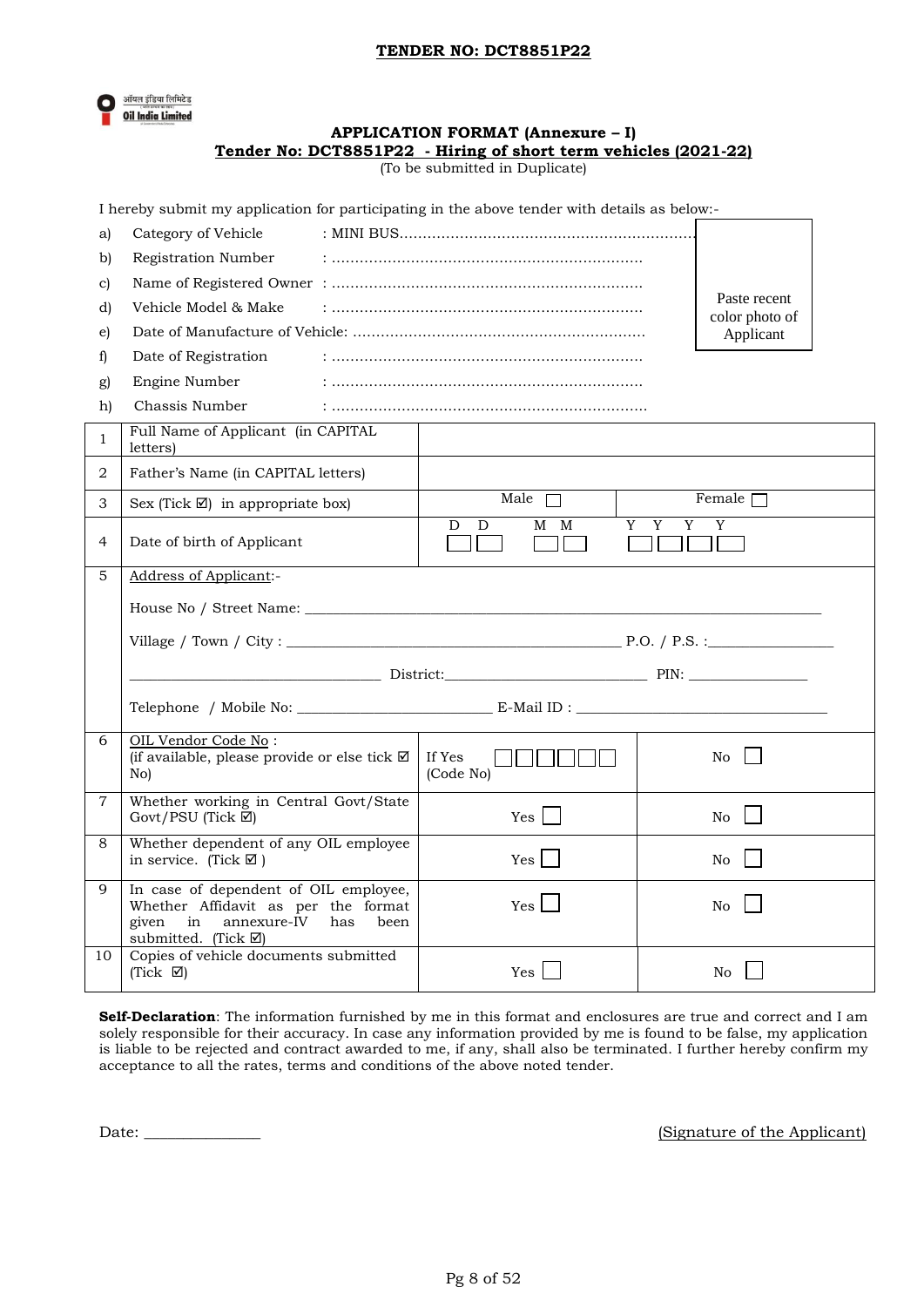#### **ANNEXURE - II**

#### FORMAT FOR BIDDER DETAILS

(To be filled up by the Bidder / Applicant)

#### (TENDER NO: DCT8851P22)

(Hiring of short term vehicles for 2021-22)

|     | Mobile No.:                                                                       |
|-----|-----------------------------------------------------------------------------------|
|     |                                                                                   |
|     |                                                                                   |
|     |                                                                                   |
|     |                                                                                   |
|     |                                                                                   |
|     |                                                                                   |
|     | <b>BANK DETAILS OF BIDDER:</b>                                                    |
| (a) |                                                                                   |
|     |                                                                                   |
| (b) |                                                                                   |
|     | (c) Account No. (as appearing on Pass Book/Cheque Book): ________                 |
| (d) |                                                                                   |
| (e) | 9 Digit MICR No of Bank & Branch as appearing on the Cheque: ____________________ |
|     | Yours faithfully,                                                                 |
|     |                                                                                   |

Name of Bidder / Applicant (in Capital Letters): \_\_\_\_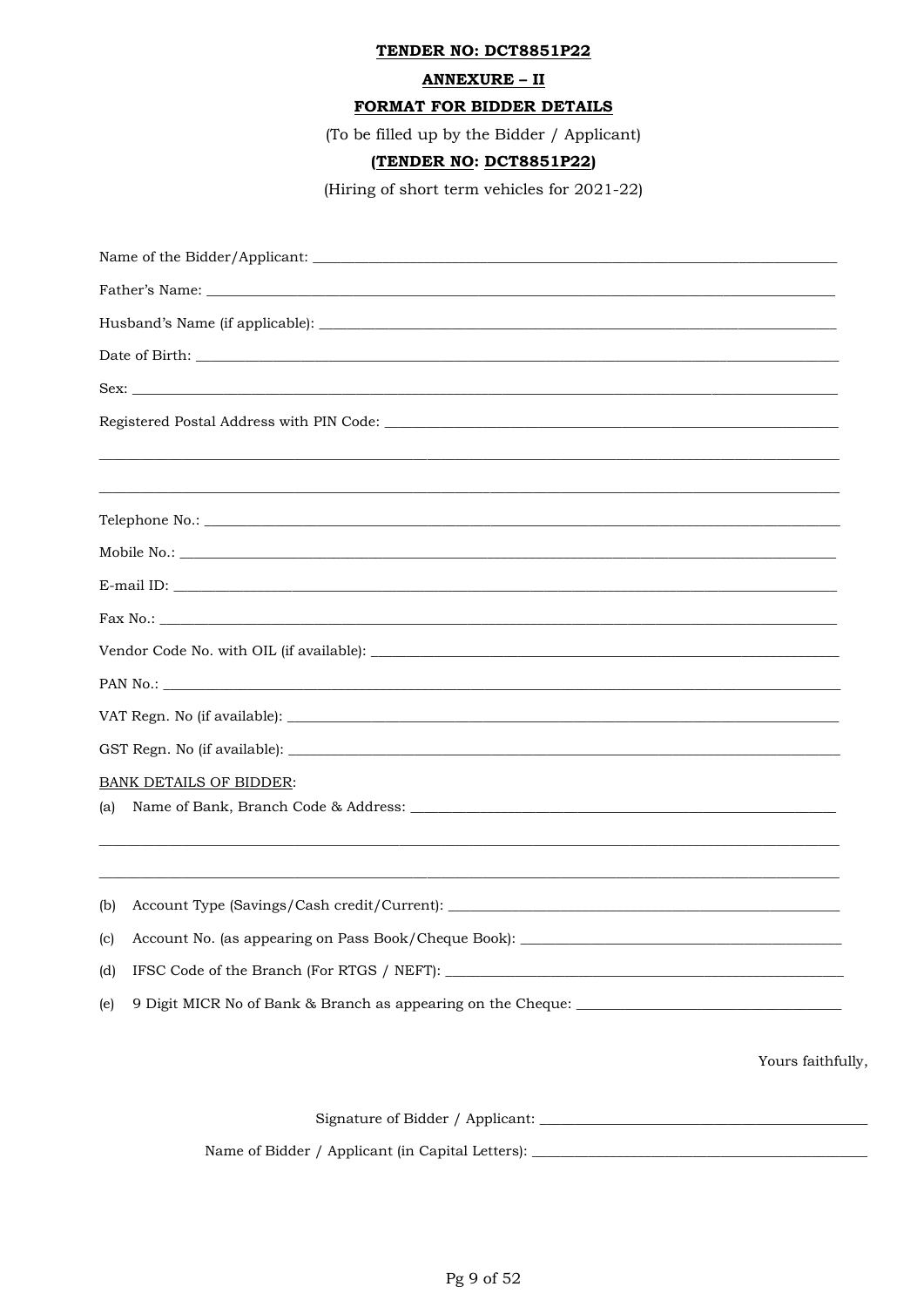#### **Annexure – III FORMAT FOR COURT AFFIDAVIT**

#### **(TO BE SUBMITTED ALONGWITH THE APPLICATION IN ORIGINAL BY THE APPLICANTS) (TENDER NO: DCT8851P22)**

#### **BEFORE THE NOTARY AT ……….. ::: ASSAM**

### **A F F I D A V I T**

Dated ………

| I, Sri/Smti |      | $\Box$ , son / daughter / wife of $\Box$ |    |        |                                          |    |
|-------------|------|------------------------------------------|----|--------|------------------------------------------|----|
|             | aged | about_______                             |    | years, | resident                                 | of |
|             | P.S. |                                          | 8. | P.O.   |                                          |    |
| District    |      | <b>State</b>                             |    |        | do hereby solemnly affirm and declare on |    |

oath as follows:-

- (1) That I am a citizen of India and permanent resident of the abovementioned address.
- (2) That I intend to participate in the Tender No. …………………………. Floated by Oil India Ltd., Duliajan, for supply of ……………………………….
- (3) That, I am not an OIL Employee in service or employee in service of any other PSU/Government / Quasi Government or Semi Government Organisation.
- (4) That, my age on the date of submission of application under the tender is not below 18 years.
- (5) That, I have not submitted any other application in the Tender No…….
- (6) That the statements made hereinabove paras are true to the best of my knowledge and belief and I have not concealed any fact. I undertake that if the statement made hereinabove is found to be false / incorrect at any point of time or found to conceal any fact, either before award or after award of the contract, then the OIL shall have liberty to cancel my application or cancel the contract, as the case may be.

#### **OATH**

"I swear that, this my declaration is true, that it conceals nothing and that no part of it is false, so help me God"

#### Identified By

D E P O N E N T

#### (Advocate)

Signed and sworn before me by the above named deponent after being read over the contents mentioned above by ………………..,Advocate so that the deponent seemed to understand properly the contents of this affidavit.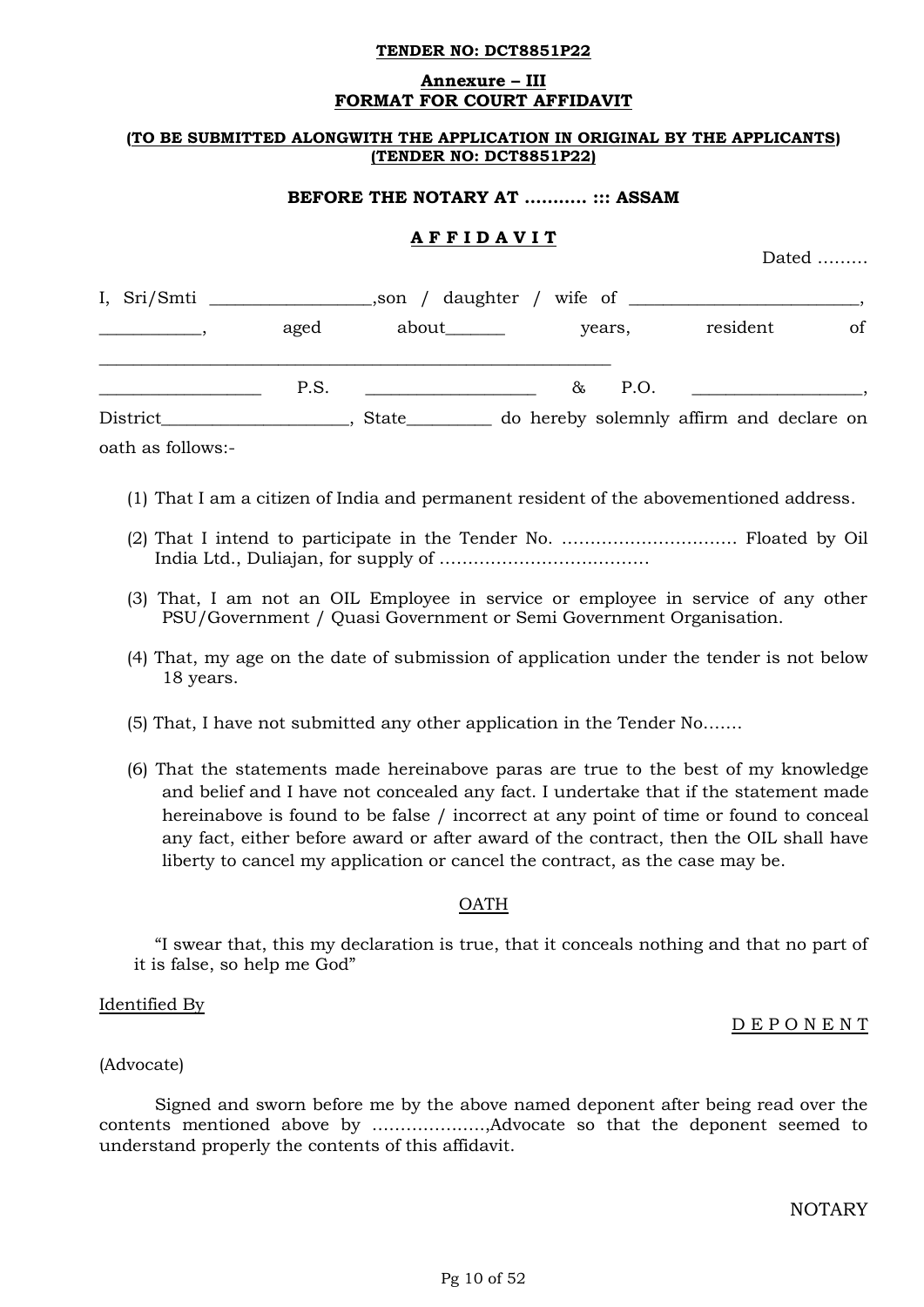#### **ANNEXURE – IV**

### **JOINT DECLARATION IN THE FORM OF AFFIDAVIT BY THE APPLICANT'S PARENT WHO IS AN OIL EMPLOYEE & THE APPLICANT, IF APPLICABLE**

## **(Applicable to the Dependent Sons/daughter/parents only) BEFORE THE NOTARY AT ……….. ::: ASSAM**

#### **TENDER NO : DCT8851P22**

Hiring the services of …………………………………………………………………… …..………………………………………………………………………………...…………

### **A F F I D A V I T**

Dated ………

|                                                                                                                               | _____________, aged about________ years, and (2) Sri/Smti ____________________________ son / |  |
|-------------------------------------------------------------------------------------------------------------------------------|----------------------------------------------------------------------------------------------|--|
|                                                                                                                               |                                                                                              |  |
| P.S.<br><u> 1999 - Johann Harry Harry Harry Harry Harry Harry Harry Harry Harry Harry Harry Harry Harry Harry Harry Harry</u> | $\&$ P.O. $\qquad \qquad$                                                                    |  |
|                                                                                                                               | State____________ do hereby solemnly affirm and jointly                                      |  |
| declare on oath as follows:-                                                                                                  |                                                                                              |  |

- (1) That, the abovenamed deponents are the citizens of India and permanent resident of the abovementioned address.
- (2) That, the Deponent No. 1, i.e. Shri/Smti. \_\_\_\_\_\_\_\_\_\_\_\_\_\_\_\_\_\_\_\_\_\_\_\_ is the father/mother/son/daughter of the Deponent No. 2, who is serving as \_\_\_\_\_\_\_\_\_\_\_\_\_\_\_\_\_\_under Oil India Limited, in the Department of \_\_\_\_\_\_\_\_\_\_\_\_\_\_\_\_\_\_\_\_\_\_\_\_, having Regd No./Saalary Code……….. and hence the name of the Deponent No. 2 has been recorded as dependent in the dependent list of OIL.
- (3) That, the Deponent No. 2 intends to participate in the Tender No. …………………………. Floated by Oil India Ltd., Duliajan, for supply of ………………………………
- (4) That, the Deponent No. 1 & 2, jointly declares and undertakes that if the Deponent No. 2 is found eligible for the award of contract under the said Tender to supply of desired vehicle, then his/her name shall be deleted from the dependent list of OIL and accordingly Deponent No.2 will submit a certificate before the issuance of LOA from the concern department showing that his/her name is deleted from the dependent list of OIL.
- (5) That the statements made hereinabove paras are true to the best of my knowledge and belief and I have not concealed any fact. I undertake that if the statement made hereinabove is found to be false / incorrect at any point of time or found to conceal any fact, either before award or after award of the contract, then the OIL shall have liberty to cancel my application or cancel the contract, as the case may be.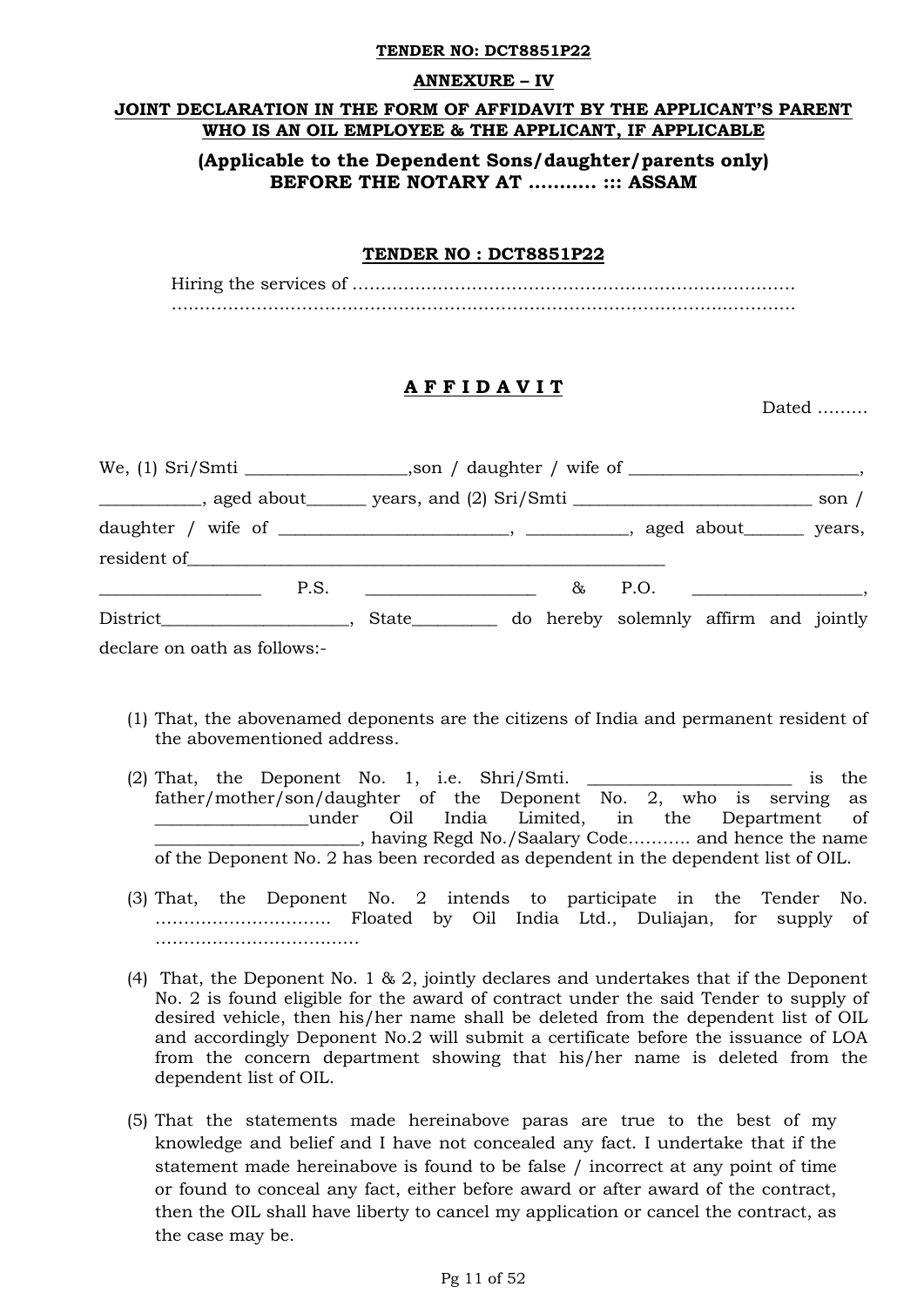### OATH

"We swear that, this our declaration is true, that it conceals nothing and that no part of it is false, so help us God"

Identified By

DEPONENT NO. 1

(Advocate)

DEPONENT NO. 2

Signed and sworn before me by the above named deponents after being read over the contents mentioned above by ………………..,Advocate so that the deponents seemed to understand properly the contents of this affidavit.

NOTARY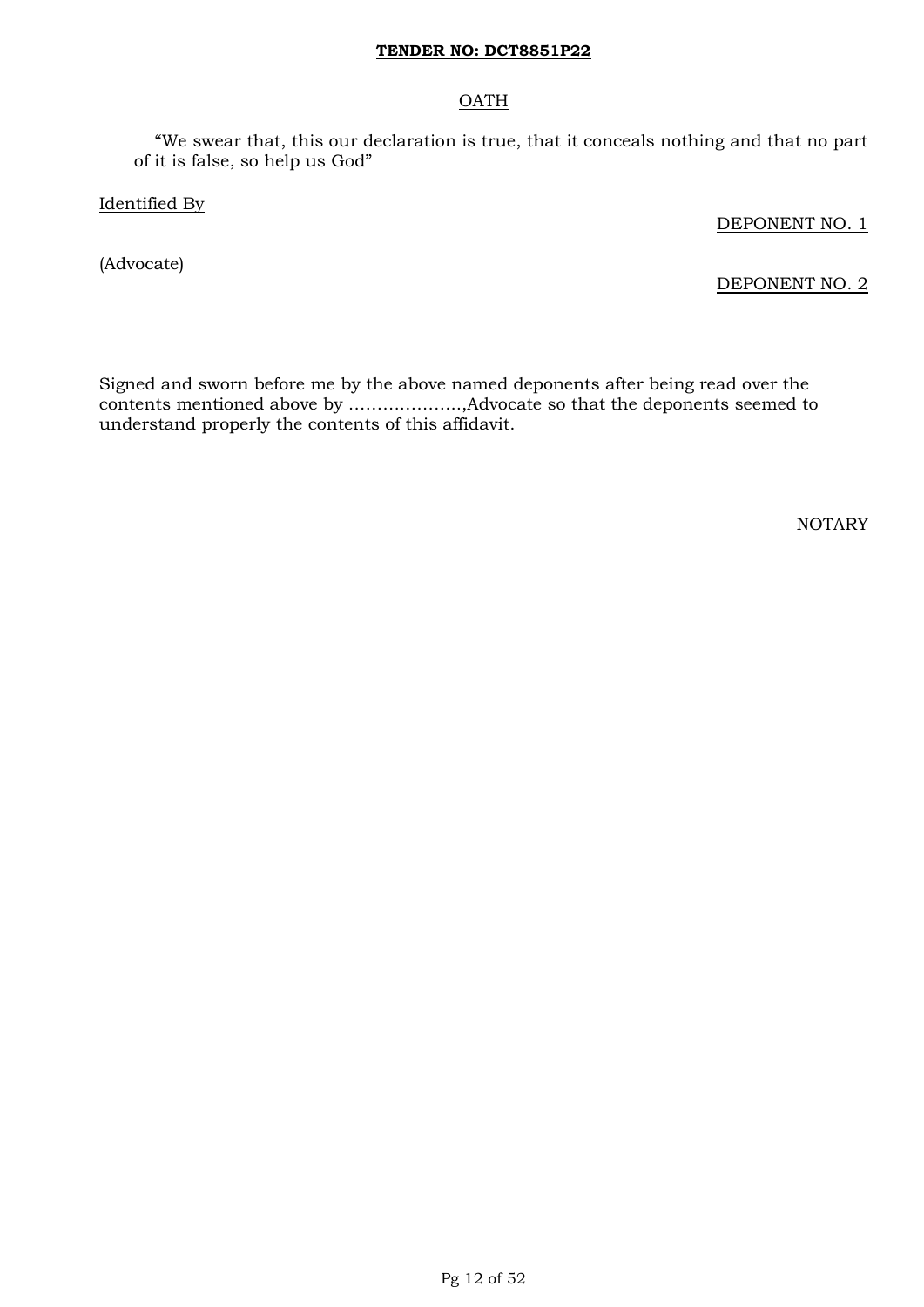### **Section-I GENERAL CONDITIONS OF CONTRACT (GCC)**

**DESCRIPTION OF WORK/SERVICES:** Hiring the services of 01 no. of Mini Bus 22-26 seater (TATA LP 407/34 STR STARBUS/Force Traveller or equivalent model bus) with standard fittings in short term Contract for a period of 7(seven) months with a provision of extension for another 2(two) months for seismic survey operations 2021-22 to be stationed at any place of OIL"s operational area in all Assam & Arunachal Pradesh only.

## **1.0 DEFINITION:**

In this contract, unless the context otherwise requires:

1.1 **"AGREEMENT"** means this service agreement.

1.2 **"AREA OF OPERATIONS"** means the Company's oilfield operations in the State of Assam & Arunachal Pradesh.

1.3 **"BASE STATION"** means the station as set out in Part-II hereof where the vehicle(s)/equipment shall be permanently based, (i.e. based for minimum period of 10 (Ten) days at a stretch) which may be changed at the discretion of the Company.

1.4 **"BID OPENING DATE"** means the date on which the Tender was opened by the Company against the finalisation of this agreement.

1.5 **"BREACH OF CONTRACTUAL OBLIGATION"** means amongst others also the following:

i) Carriage of unauthorised passengers by the Transport Supplier while under this agreement with the Company:

ii) Unauthorised use of the vehicle(s)/equipment when released to the Transport Supplier for undertaking its deployment for any other business purpose;

iii) Withdrawal of vehicle(s)/equipment from the service before expiry of the term of this Agreement for any reason whatsoever without the consent/instruction of the Company Engineer and;

iv) Failure of the Transport Supplier to place the vehicle(s)/equipment for periodic inspection as per schedule as directed by Company's Engineer.

v) Failure to park the vehicle(s)/equipment after release on close of working hours at place designated by Company's Engineers.

vi) The vehicle must be owned and registered in the name of the contractor during the entire tenure of the contractual period including extension period, if any.

1.6 **"COMPANY"** means Oil India Limited.

1.7 **"COMMENCEMENT OF SERVICE"** means the date of placement of the first vehicle/equipment under this Agreement.

## 1.8 **"COMPANY ENGINEER"** means the following:

i) GM – Geophysics or his nominee in case of the following events:

a) Initial and subsequent inspection of vehicle(s)/equipment;

b) Scrutiny of documents regarding Transport Supplier's compliance with the requirements under this agreement for permits, licenses, insurance documents, employees roster etc.;

c) Initial placement of vehicle(s)/equipment with a user department; or

Daily allocation of vehicle(s)/equipment in the area of operations of the Company;

d) Release of vehicle(s)/equipment upon conclusion of this agreement;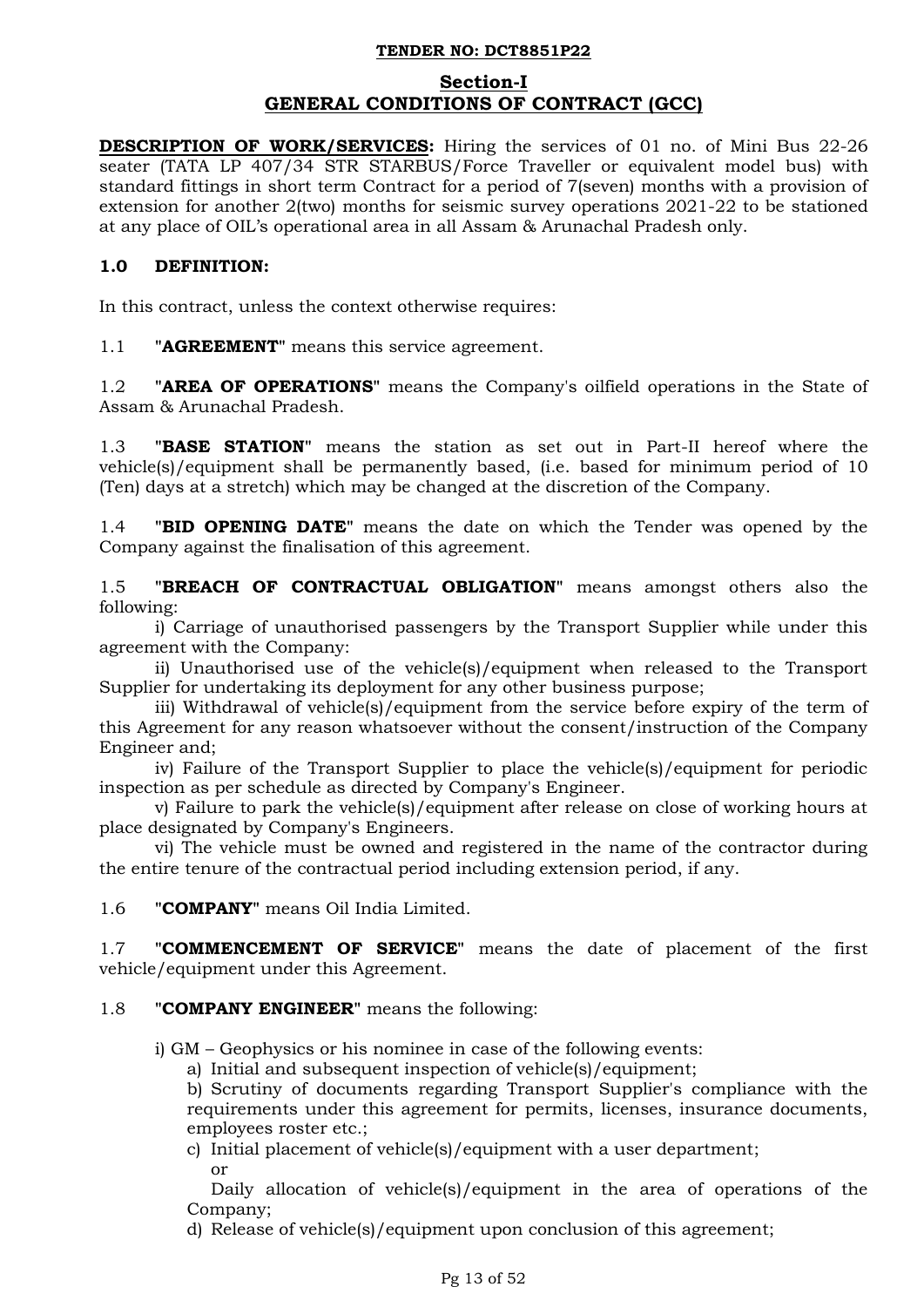- e) Assessment of time to be allowed for repairs in case of accident;
- f) Release of vehicle(s)/equipment and termination of this agreement in case of complaints as to its deteriorated mechanical condition; or

Unruly behaviour of the crew or repeated defaults by the Transport Supplier; and

g) Instruct Transport Supplier to replace by more suitable hand of Driver(s)/crew engaged for operating the vehicle/equipment.

- ii) The Head of the User Department or his/her nominee in case of the following:
	- a) Normal day-to-day operation of service after placement under the respective department;
	- b) Release of vehicle(s)/equipment for maintenance/inspection/fuelling
	- c) Release of vehicle(s)/equipment for daily/periodic fuelling;
	- d) Allotment of daily duties and timings for reporting and release;
	- e) Certification of daily log sheets;
	- f) Authentication of monthly statement-cum-bill
	- g) Determination of undisputed instances of shutdown or standby, liquidated damages and penalties for defaults on breach of contract.

iii) GM-Contracts in case of the following events:

- a) Release/forfeiture of Security Deposit/Earnest Money;
- b) Any dispute under this Agreement as to the Transport Supplier's obligations or otherwise;
- c) Determination of instances of shut down or stand by due to Force Majeure, Bandhs etc. or defaults or otherwise in case of dispute by the Transport Supplier.

1.9 **CREW**: Means Supervisors, Operators, Drivers, Handymen/ Helper(s)/Jugalees attached to the vehicle(s)/equipment, as defined in the Clause: 1.13, 4.10.

1.10 **"DUE DATE OF PLACEMENT"** means the date stipulated in Clause No.7, Part-II hereof.

1.11 **"DETERIORATED CONDITION OF VEHICLE/EQUIPMENT"** means any vehicle(s)/equipment found not acceptable to Company's Engineer after mechanical inspection or/and vehicle(s)/equipment found to be unworthy of undertaking the services envisaged under the provisions of this Agreement or/and vehicle(s)/equipment which is/are facing repeated breakdown due to inadequate, improper and timely repairs and maintenance and / or vehicle(s)/equipment refused by the Company's Engineer/user department as being unfit.

1.12 **"DAILY LOG BOOK"** means the format as may be certified by the Company's Engineer on a day-to-day basis during the tenure of this Agreement.

1.13 **"DRIVER / OPERATOR"** means an individual possessing sound mental and physical health who must be in possession of an appropriate professional Driving License and P.S.V. Badge issued by the Regional Transport Authority who is having jurisdiction over the area of operations of the Company, who is (are) engaged by the Transport Supplier and provided with the service envisaged under this Agreement, cost whereof included in the fixed charge per month.

1.14(A) **"DEFAULT"** means any of the following commissions or omissions by the Transport Supplier or his/her crew which will lead to shut down of vehicle(s) and/or breach of contractual obligations:

- a) Delay in initial placement of vehicle(s) beyond the stipulated date;
- b) Unsuitability of the Driver or assigned/Attendant and/or working crew;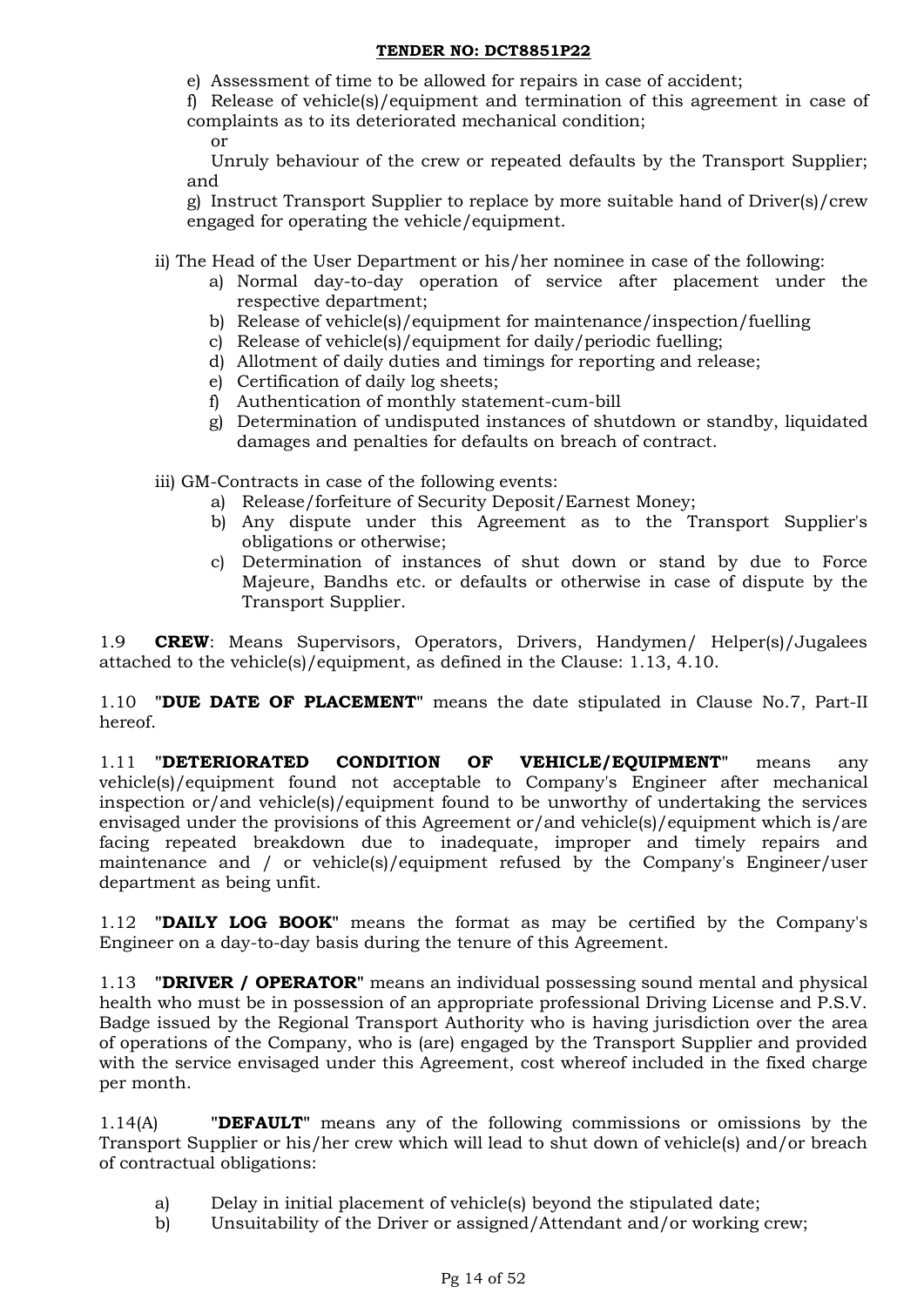c) Drunkenness and intoxication of the driver and/or the Attendant/crew;

d) Non-availability of vehicle(s)/equipment due to any reason, whatsoever, including but not limited to the following conditions:

- i) Deteriorated mechanical condition of the vehicle(s)/equipment and/or breakdown;
- ii) Due to inadequate routine maintenance

iii) Time taken for routine servicing / maintenance in any particular month in excess of time allowed for such maintenance in any month

e) Non-possession of valid permits and licenses for the crew and vehicle(s)/equipment;

f) Non-supply of fuel;

g) Delay in placement of vehicle(s)/equipment on any day as per the instruction of the Company's Engineer and or unauthorised and untimely release of vehicle(s)/equipment on any day without prior permission and authorisation from the Company Engineer during the tenure of this Agreement;

h) If the Transport Supplier bases the vehicle(s)/equipment at a station other than the stipulated Base Station without the authorisation of the Company Engineer;

i) Non-availability of vehicle(s)/equipment due to defects detected upon periodic inspection/tests by the Company;

j) Non-rectification of defects expeditiously upon detection by the Company Engineer upon inspection/test undertaken by the Company;

k) Non-availability of equipment/vehicle(s)/ crew beyond 48(Forty-Eight) Hours allowable for repair / maintenance time per month;

l) Non-availability of the vehicle(s)/equipment or crew when required by the Company's Engineer; and

m) Failure on part of the Transport Supplier to discharge his/her obligations as set out in Clause 4.0 hereof and/or failure on part of the Transport Supplier to abide with particular instructions as set out in Clause 5.0 hereof and/or failure on part of the Transport Supplier to obey the instruction of the Company's Engineer as set out in Clause 6.0 hereof.

n) Any other acts or omissions by the Transport Supplier or his/her crew whether specified or not hereof which disrupt the continuity of the service envisaged under this Agreement.

o) Non-availability of equipment/vehicle(s)/crew when the Company's operations are normal;

p) Non-availability of services due to unauthorised/lightening strike by Transport Supplier or his/her crew for any reason whatsoever. The period of nonavailability of services will be treated as shutdown.

1.14(B) In case of default not leading to shutdown, the Company's Engineer shall notify the Transport Supplier to remedy the default within reasonable time and till such default is remedied, if necessary the vehicle(s)/equipment shall be released to the Transport Supplier, whereupon it shall be treated as shut down and the pro-rata fixed charge per day shall not be paid for the period of shut down and liquidated damages/penalty as applicable shall be levied too.

1.15 **"FIXED CHARGE PER MONTH"** means fixed charge mentioned under of Part-II(SOQ) hereof which will be inclusive of depreciation, parking fee if applicable, all applicable taxes & duties (but excluding GST) as applicable, insurances, wages and other emoluments of Operator/Driver(s) / Helper(s) / Jugalees and other operation staff/crew inclusive of relief Operator / Driver(s) / Helper(s) / and other operating staff/crew, which the Transport Supplier will have to engage and provide at all times essentially for the continuous operation of the service envisaged under this Agreement. The Transport Supplier shall have to ensure full compliance with Motor Vehicles Act 1988 and Motor Transport Workers Act 1961 and the Rules framed there under all other applicable statutory acts as may be in force from time to time governing the engagement of staff, their conditions of service which must include minimum wages as per the aforesaid Acts,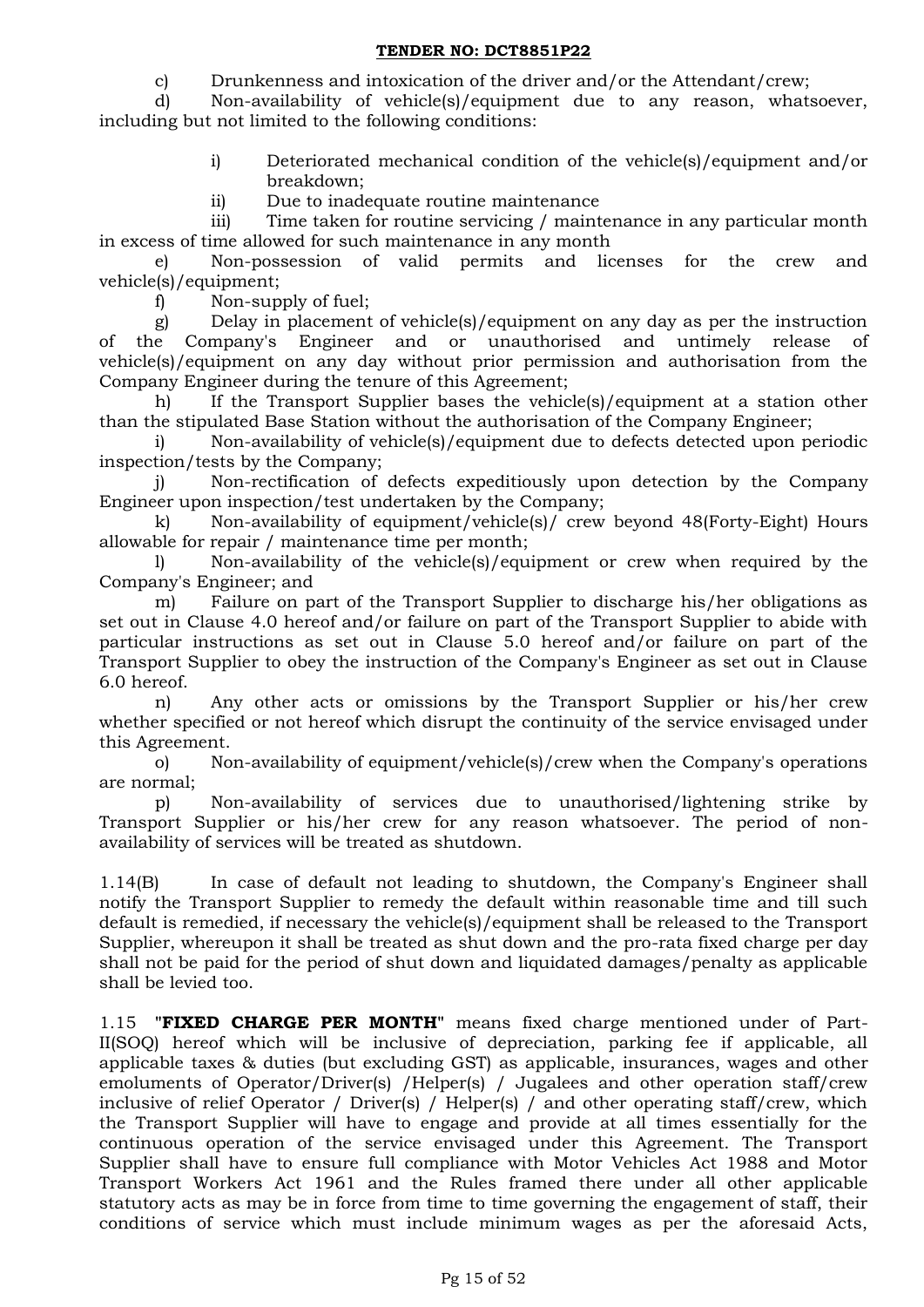Statutory/weekly offs, holiday, overtime, annual leave etc. Fixed charge also includes the cost of consumables and fuel as may be required for stipulated normal hours of duty at a stationary place when there is no km run. Fixed charge per month is exclusive of PF, ESI, cost of uniform and any other reimbursable charge/payment.

1.16 **"HOLIDAY"** means the National Holiday defined under the Motor Transport Workers Act, 1961 as may be in force from time to time, which the Transport Supplier would be required to give to his/her Crew as per the aforesaid Act.

1.17 **"NORMAL HOURS/TIMINGS OF DUTY**" means the duty hours, which may be stipulated or instructed by the Company's Engineer.

1.18 **"HANDIMEN/HELPER/JUGALEE"** means such crew engaged by the Transport Supplier and provided with the vehicle/equipment, cost whereof is included in the Fixed Charge per month.

1.19 **"INSPECTION"** means initial/periodic inspection carried out by the Company's Engineer to ascertain road worthiness of the vehicle(s)/equipment along with necessary Permits, Insurance etc. for the vehicle(s)/equipment as well as all the Crew engaged against this contract. The Company's decision in this regard shall be final.

1.20 **"INSURANCE"** means comprehensive insurance of the vehicle(s)/equipment and shall include insurance of the crew.

1.21 **"LICENCE AND PERMITS"** means any and all of the following which must be valid and updated periodically by the Transport Supplier to the satisfaction of the Company:

- a) Professional driving license(s) and P.S.V. badge(s) for the driver(s)/Operator(s);
- b) Registration Book(s) with endorsement of Road Tax;
- c) Permits for plying the vehicle(s)/equipment for commercial purpose as may be required;
- d) Road permits;
- e) Fitness Certificate
- f) Comprehensive insurance certificate(s) both for vehicle(s)/equipment as well as Crew;
- g) Any other as required under law in force;
- h) Pollution under control certificate

1.22(a) **"LIQUIDATED DAMAGES"** means pro-rata fixed charge per hour rate payable by the Transport Supplier in case of Default as mentioned in Para 1.14(A) sub clause (b) to (n) which shall be levied for the shutdown period on the basis of 0.5(Zero Point Five) times the rate subject to maximum of 12(Twelve) hours in a month arrived at on a cumulative basis. In case of continuing default beyond 12(Twelve) cumulative hours in a month, it would be treated, as breach of Contract and penalty as per clause No.1.27 will only be applicable.

1.22(b) **"SPECIAL LIQUIDATED DAMAGES"** means the amount payable by the Transport Supplier in case of default as mentioned in para 1.14 (A) sub clause (o) & (p) which shall be levied at the rate of twice the prorata fixed charge per day. Special L.D. shall be levied irrespective of whether such default resulted in a shutdown for the whole day or part thereof.

1.23 **"LEAVE"** means Annual Leave to be granted to the Crew who are employees of the Transport Supplier as per the stipulations of The Motor Transport Workers Act, 1961 as may be in force from time to time.

1.24 **"MONTHLY KILOMETREAGE STATEMENT CUM BILL"** means the format specified by the Company.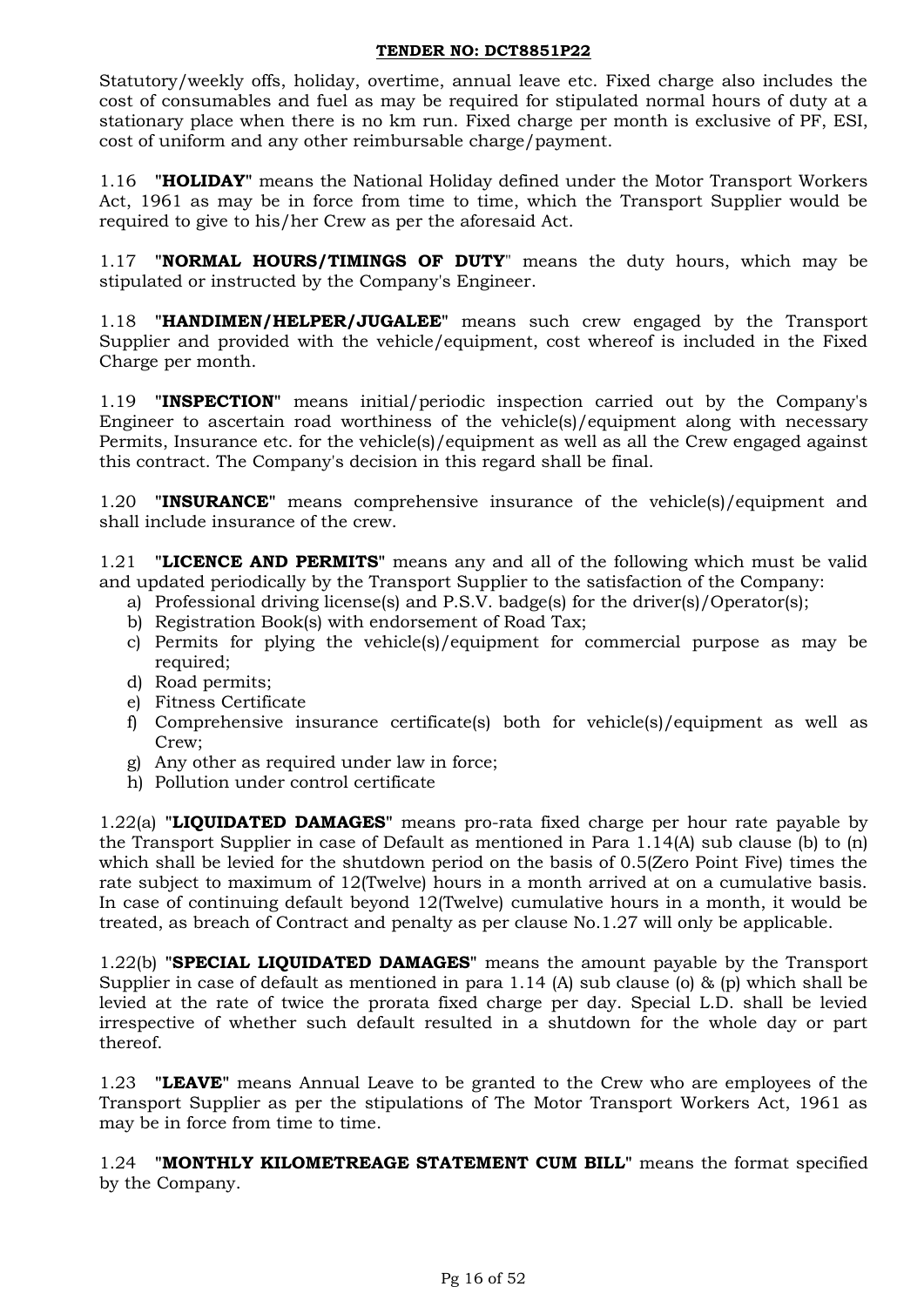1.25 **"HELPER/MAZDOOR"** means an unskilled labourer employed by the Transport Supplier who may be engaged as per the requirements of the Company from time to time along with vehicle/equipment, in respect of whom payments shall be made as per the rates of Minimum Wages Act as applicable to Motor Transport Workers in the area of operations of the Company as may be in force from time to time in force under the MTV Act from time to time.

1.26(a) **"PRO-RATA FIXED CHARGE PER DAY"** means the Fixed Charge per month as per item 10 of Clause 10 of Part-II, divided by 30(Thirty) days.

1.26(b) **"PRO-RATA FIXED CHARGE PER HOUR"** means the amount accrued at per Clause 1.26(a) divided by 24 (Twenty Four) hours.

1.27 **"PENALTY"** means the amount payable by the Transport Supplier in the event of breach of contract as stated in clause 1.14 which shall be at a rate of the pro-rata fixed charge per day. Penalty shall be levied irrespective of whether such breach resulted in a shut down or otherwise.

1.28 **"REGISTRATION"** means the vehicle(s)/equipment having registration in the name of the Supplier(s)/Firm with the R.T.O./D.T.O. having jurisdiction in the area of operations of the Company.

1.29 **"RUNNING CHARGE PER KILOMETER"** means the rates stipulated in Item-20 of clause 10 of Part-II (SOQ) hereof and shall be deemed to include all the expenditures of the Transport Supplier viz., cost of fuel, tyre/tube, battery & consumables like lubricants etc. and other maintenance expenditures including accessories as applicable towards movement of the vehicle(s)/equipment.

1.30 **"STIPULATED HOURS OF SERVICE PER DAY"** means hours of duty per day, normal hours/timings of duty whereof shall be determined by the Company's Engineer for which fixed charge shall be payable.

1.31 **"STATUTORY ACTS"** means all the State and Central Government statutes and regulations effecting the operation of the services under this Agreement as may be in force from time to time and shall particularly include but not be limited to the following:

- a) The Motor Vehicle Act, 1988,
- b) The Motor Transport Worker's Act, 1961,
- c) The Contract Labour (Regulations & Abolition) Act, 1970,
- d) The Minimum Wages Act, 1948
- e) The Employees Provident Fund & Miscellaneous Act, 1952,
- f) The Oil Mines Act, 1972 and Oil Mines Regulation, 1984,
- g) The Workmen Compensation Act, 1923 &
- h) Industrial Disputes Act, 1947
- i) Industrial Employment (Standing Order Act, 1946)

j) Inter-state Migrant Workmen (Regulation of Employment and Condition of Service) Act, 1979

- k) Payment of Wages Act, 1936
- l) Any other Act as applicable from time to time.

The Transport Supplier shall be solely responsible for compliance with all statutory acts at all time during the tenure of the service Agreement.

1.32(a) **"SHUT DOWN"** means disruption/non-availability of the Transport Service due to any of the defaults in Clause 1.14(A).

1.32(b) **"SHUT DOWN**" shall also mean the non-availability of the Transport service due to an accident.

1.33 **"STAND BY"** means any of the following: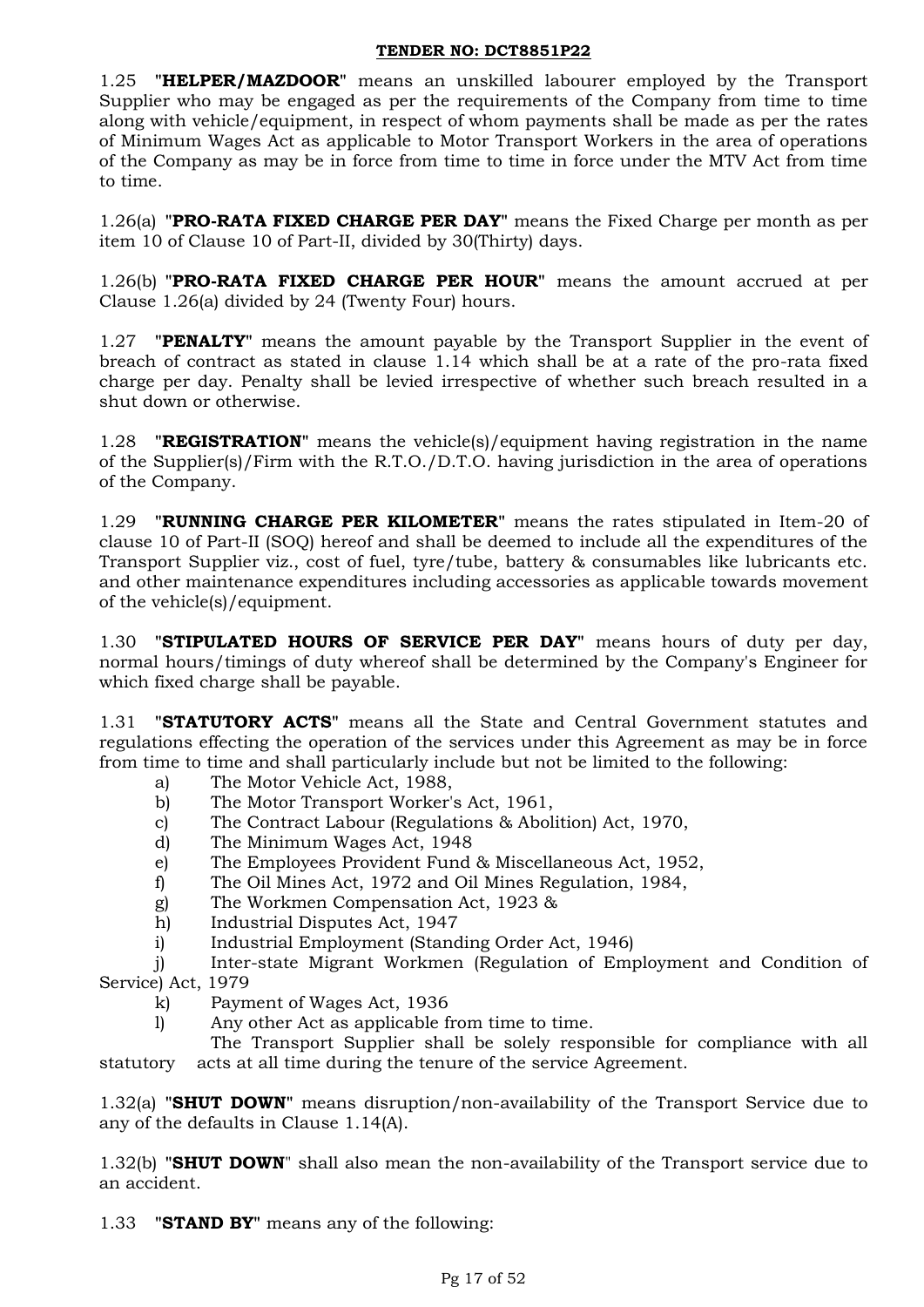a) Payable fixed charge although the services are not available due to the following:

i) For maintenance up to 48(Forty Eight) hours per month, counted from the beginning of the month, the Company shall pay the fixed charge on certification from the Head of the User Department that the shutdown was due to maintenance of the vehicle(s)/equipment. This facility will be limited to maximum of 4 (Four) instances in calendar month. Any excess shut down over 48 hours for maintenance shall be treated as default and Clause No.1.22 shall be applicable. Accumulation may be allowed up to a maximum of 4 (Four) days i.e., 96 (Ninety Six) hrs in a space of 3 (Three) months which the Transport supplier will notify in writing at least 5 (Five) days in advance. In case it is not availed in a space of 3 (Three) months the facility will stand lapsed for that period. Shut down due to minor breakdown of the vehicle(s)/equipment (i.e., punctured tyre, minor mechanical adjustment etc.,) involving downtime up to a maximum of 1 (One) hour shall not be included in the 48 (Forty Eight) hours time or counted towards shutdown which shall be allowed not more than 3 (Three) instances in a calendar month.

ii) Re-fuelling time for the vehicle(s)/equipment stationed at Duliajan which shall not be more than 30 (Thirty) minutes and not involving more than 5 (Five) km at any instance subject to a maximum of 8 (eight) re-fuelling in a calendar month. For vehicle(s)/equipment stationed at other base station the time and kms will be determined by the Company's Engineer considering the distance from the nearest petrol pump and subject to the maximum of 8 (Eight) re-fuelling in a calendar month. In exceptional cases where running of the vehicle(s)/equipment is/are more than 3500 (Three Thousand Five Hundred) Km/month, the Head of the User Department will determine the additional no. of re-fuelling required. This Kilometer and time will not be charged to the Transport Supplier.

1.34 **"STATUTORY OFF"** means the off day per week or the compensatory off day in lieu thereof which the Transport Supplier is required to give to his/her operating crew as per the Motor Transport Workers Act, 1961 in respect of which adequate relief driver/crew shall be provided at no extra cost.

1.35(a) **"TAXES AND DUTIES"** means APGT Tax, Road Tax, Fitness Fee, Road Permit Fee, Registration Fee, Inter-State Permit Fee, VAT for vehicle(s)/equipment and crew etc. as may be due and payable by the Transport Supplier entirely at his/her own cost towards operation of the services envisaged under this agreement.

GST, if applicable, shall be to the Company"s account. However, GST portion payable directly by the Service Provider (if applicable) shall be reimbursed to the Contractor, on the basis of the documentary evidence.

Contractors are required to raise monthly GST Invoices for reimbursement of GST against the contract. In absence of GST Invoices, GST will not be reimbursed and the consequences of the same shall entirely rest upon the Contractor.

1.35(b) Taxes and duties shall also mean deduction of Tax at source from the payments made to the Transport Supplier towards operation of the services envisaged under this Agreement at the rates as may be in force from time to time under the Income Tax Act, 1961 or any other Act which requires deduction of tax at source which may be in force from time to time.

### 2.0 **DESCRIPTION OF WORK**:

2.1 All work performed by the Transport Supplier shall be continuous, on day to day basis as set down in Schedule of Service, Units and Rates described in Section-II hereof which Section-II forms and constitutes part and parcel of this Agreement, read in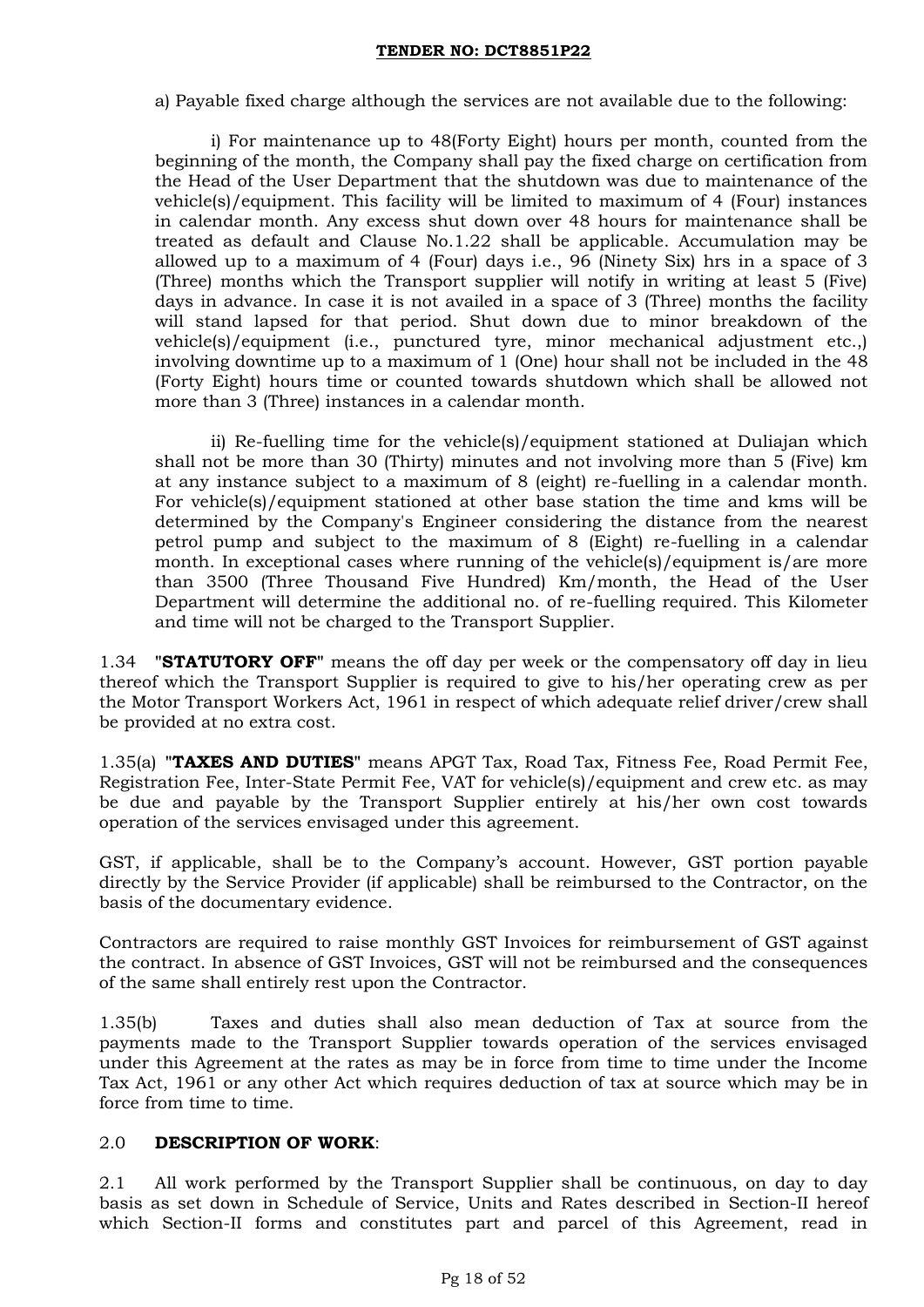conjunction with the particular specification and instruction contained in Section-III hereof which Section-III also forms and constitutes a part and parcel of this Service Agreement. All the 3 (Three) Parts of this service agreement will be read and construed together with the related Annexure.

2.2 Transport Supplier shall provide the transport service with vehicle(s)/equipment as determined in Section-II hereof and shall be responsible for all actions necessary for day to day running and maintaining the services on a continuous basis in an efficient and adequate manner. The Transport Supplier shall be responsible for timely payment of all applicable taxes, fees, insurances for smoothly operating the services envisaged under this agreement including all capital investments and operating expenses as may be necessary and incidental in relation thereto.

2.3 The rates agreed/accepted by the Transport Supplier as set-out in Section-II hereof are inclusive of all expenses mentioned hereof and such other similar charges as may be required including payment to his/her operator(s), Driver(s), Crew and other staff as per the provisions of the Motor Vehicles Act, 1988 and other Statutory Acts. The rates stipulated in Part-II hereof shall be firm and final and no escalation whatsoever except as may be stipulated otherwise shall be admissible on any account.

2.4 The Transport Supplier shall supply and maintain the services of all vehicles EVERY DAY with Operators, Driver(s), Attendant(s), Helper(s) / Jugalees/Mazdoor(s) (wherever applicable) as may be required by the Company.

2.5 The Transport Supplier shall hereby undertake to pay to his/her Crew/Staff reasonable/fair wages which are not less than the wages payable under the Minimum Wages Act as applicable to Motor Transport Workers in the area of operations of the Company as may be in force from time to time during the currency of this agreement. He further undertakes to pay all his/her operating staff working under this Agreement the due wages in time including any arrears of wages, if any, which may arise due to amendments in future to the above mentioned Act.

3.0 **MANNER OF CONDUCTING WORK**: The Transport Supplier shall carry out all operations hereunder with due diligence, in a safe and workmen like manner and in accordance with the accepted practice and safety rules of the Company in the area of its operations.

### 4.0 **OBLIGATIONS OF THE TRANSPORT SUPPLIER**:

4.1 The Transport Supplier shall observe and abide by all the Statutory Acts and shall be primarily and solely responsible for observance of the rules and regulations stipulated hereunder.

4.2 The Transport Supplier shall be responsible and liable for all claims, monetary or otherwise, arising out of the use of vehicle(s)/equipment or operations of the services envisaged under this agreement including liability under the Statutory Act or any other liability as may arise due to operation of this agreement and the Company shall not be held liable or responsible for any such claim in any manner whatsoever. The Statutory requirements and obligations to be performed under the Statutory Acts affecting the operations of the services under this Agreement shall have to be performed by the Transport Supplier only and shall be his/her sole responsibility. Be it stated particularly that the Transport Supplier hereby undertakes to fully implement entirely at his/her own cost all the provisions of the Motor Transport Workers Act, 1961 and other Statutory Acts as may be in force from time to time and the rules framed there under as may be applicable to the operation of the service envisaged under this agreement in the area of operations of the Company.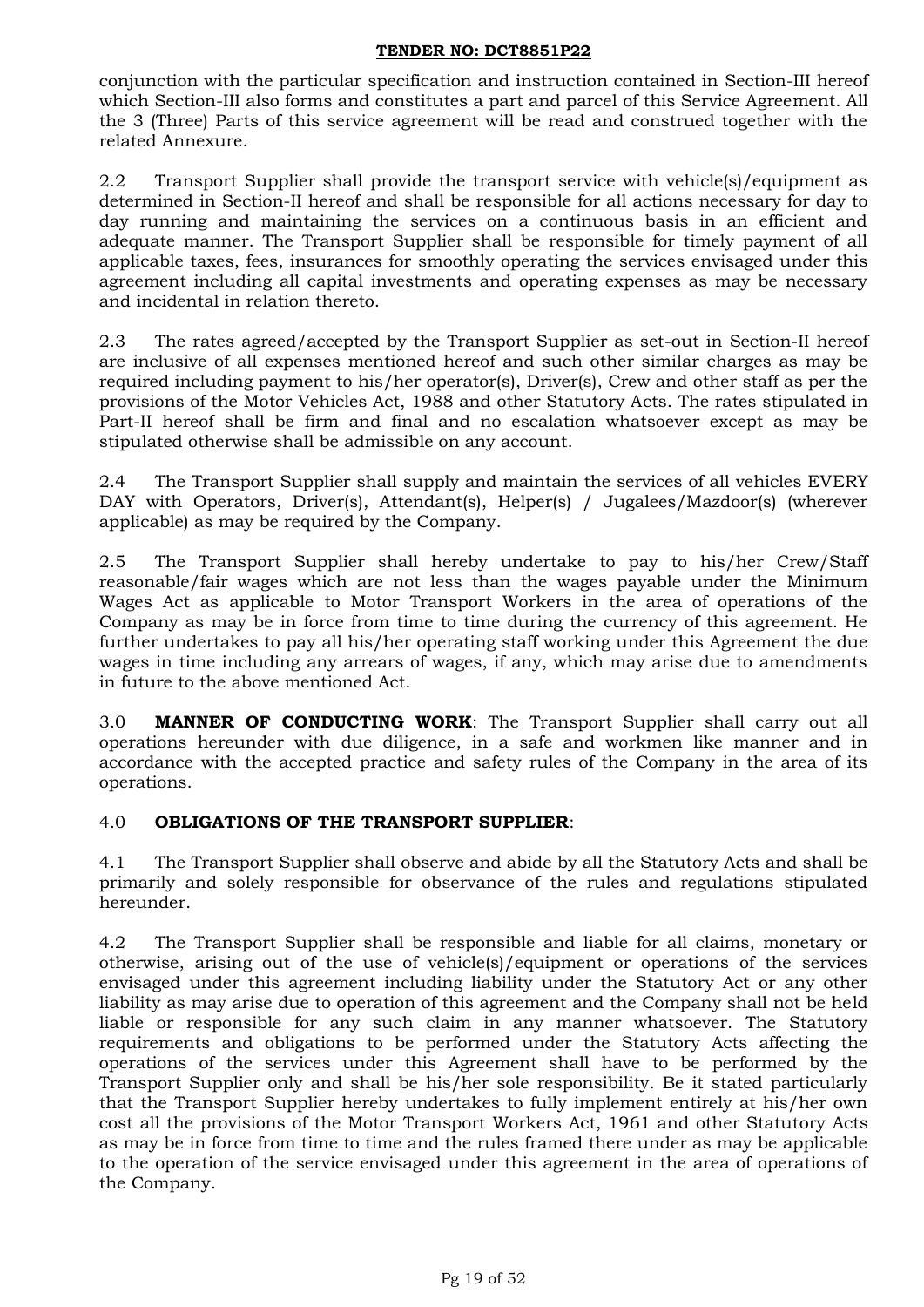4.3 The Company shall not be liable for any dues, statutory or otherwise claimed by the employees/workmen employed by the Transport Supplier for the services rendered under this agreement and all such claims, statutory or otherwise or operation of any settlement or award in favour of the employees/workmen employed by the Transport Supplier will be solely against the Transport Supplier and not against the Company. Be it expressly stated that any demands whether present or future by the employees deployed by the Transport Supplier against the services envisaged under this agreement shall have to be settled and satisfied by the Transport Supplier solely and in the event of any loss or inconvenience or disruption that may result because of any non-settlement of such demands which may lead to a disruption of service envisaged under this Agreement shall also be deemed as a default.

4.4 The Company shall neither entertain any demands from the employees of the Transport Supplier nor deal directly or indirectly with any recognised or un-recognised unions of such employees. Be it expressly stated that it shall be primarily and solely the responsibility of the Transport Supplier to deal, interact and settle any demands or disputes of his/her employees individually or through any unions or otherwise and the Company shall not mediate in this matter at all.

4.5 Any unsettled disputes between the Transport Supplier and his/her employees leading to a legal or illegal strike by them would have to be settled by the Transport Supplier expeditiously. In the event of such a strike, whether legal or illegal, the vehicle(s)/equipment shall be treated as shut down. Any failure on the part of the Transport Supplier to settle the disputes expeditiously or with reasonable dispatch which results in interruption of the services envisaged under this Agreement would be considered as a default under this agreement and the agreement would be terminated at the discretion of the Company. The Transport Supplier shall, however, be given reasonable opportunity by the Company to explain that the cause of the dispute was not due to delay on his/her part or due to failure to implement the statutory obligations under the Statutory Acts as stipulated hereof. In the event if it is proved that the Transport Supplier was in default as mentioned here above, the Company shall have the option to terminate the Agreement forthwith and the Transport Supplier shall not be entitled to any damages or compensation whatsoever on account of such termination.

4.6 The Transport Supplier shall ensure that the vehicle(s)/equipment deployed under this service agreement do not cause any damage to the Company's properties. In the event of any such damages, the cost of repair in respect thereof as determined by the Company's Engineer shall be deducted from the Transport Suppliers outstanding bills. The Company's decision in this regard shall be final and binding.

4.7 Any normal hours/timings of duty will be decided by the Company's Engineer and shall be binding on the Transport Supplier. The normal hours of duty/timings may be changed from time to time at the discretion of the Company and the Transport Supplier shall be obliged to accept such changes.

4.8(a) The Transport Supplier will park the vehicle(s)/equipment at his/their own parking yard or at Company's yard as directed by the Company's Engineer at the end of the day's work. The Transport Supplier found violating this will be liable for breach of Contract.

4.8(b) The Transport Supplier may be asked by Company's engineer to make his/their own arrangement for parking the vehicle/equipment within 5(five) km. from the Industrial Gate of the base station on round the clock basis with ready availability of the services of the crew in such a manner that the vehicle(s)/equipment can be deployed for any specified duties immediately on receipt of the instructions from the Company's Engineer.

4.9 The Transport Supplier must place the vehicle(s)/equipment for duties in time on any particular day as per the instructions of the Company's Engineer. In the event of failure to adhere to the foregoing or in the event of unauthorised release of vehicle(s)/equipment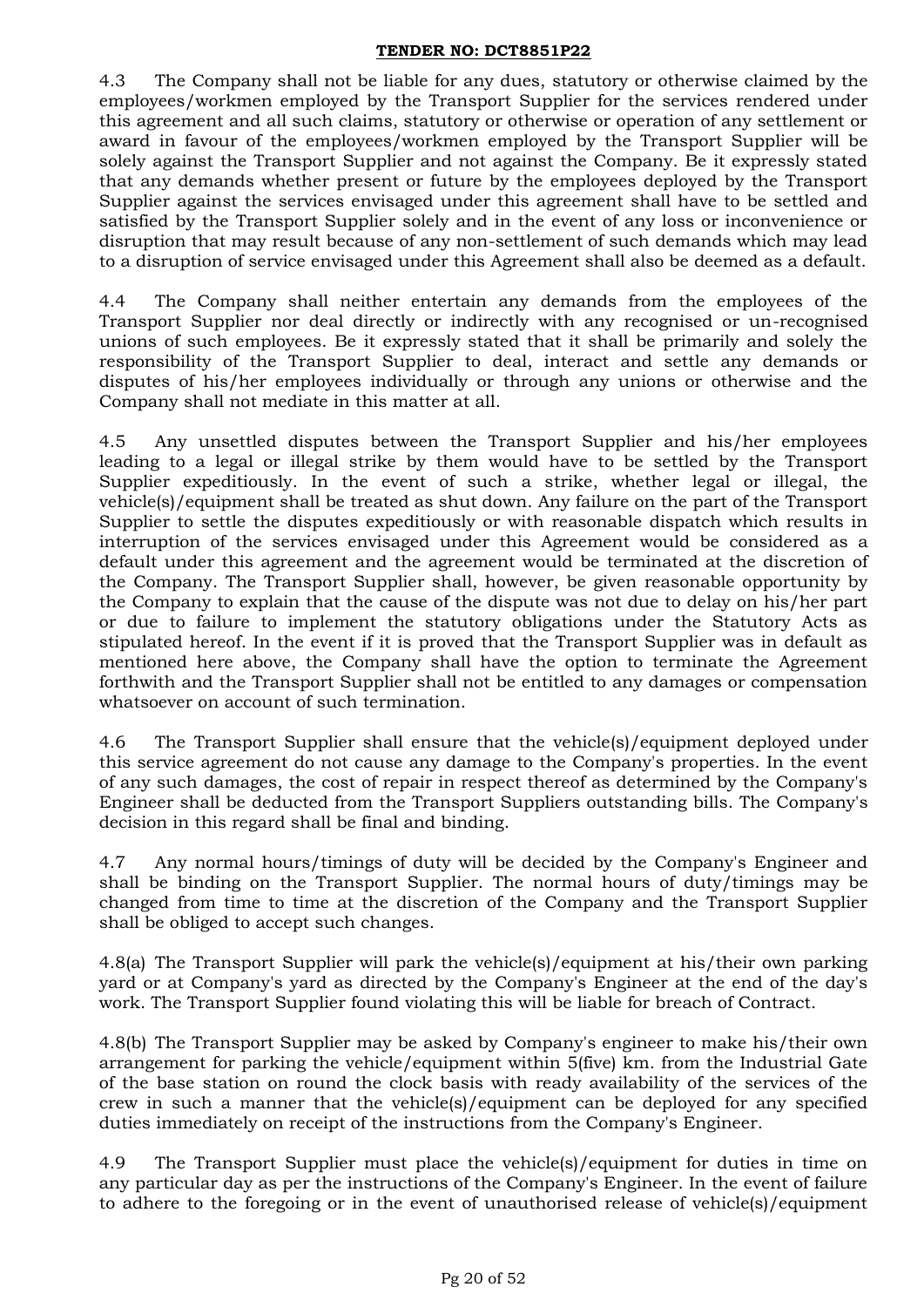before completion of the normal duty hours, the vehicle(s)/equipment shall be treated as shut down and will attract the liquidated damages for each such failure.

4.10 The vehicle/equipment should be supplied with the services of Operator / Drivers / Handymen / Helpers / Supervisor /Attendant on duty hours basis, cost in respect thereof is included in that fixed charge per month as per clause No.1.15.

4.11 The Transport Supplier shall keep the vehicle(s)/equipment roadworthy throughout the contract period by complying with the statutory requirement, failing which the vehicle(s) will be treated as shut down.

4.12 The Transport Supplier should ensure that the Driver(s)/Helpers/Jugalees /Mazdoors (as applicable) are available every day, i.e. on Holidays, Sundays, off days or during leave of the regular drivers/crew as per the requirements of the Company's Engineer. In the event of failure to do so would tantamount to a default and the vehicle(s)/equipment shall be treated as shut down, in which case the liquidated damages shall be deducted from the Transport Supplier.

4.13 The Transport Supplier must maintain a register incorporating particulars with the name(s) of the Operator / driver(s) / handymen / Attendant(s) / Crew engaged by the Transport Supplier and the aforesaid be required to sign the register maintained for this purpose, for monitoring their daily attendance, off days; holidays and leave roster etc. This will ensure proper roster of the crew in respect of compliance with the various Statutory Acts. This register must be available for inspection by the appropriate authorities as and when required. The Transport Supplier will be required to submit a certificate to the Company every month along with the Monthly Statement-Cum Bill in the specified format to the effect that all statutory requirements effecting the operations of the service under this agreement under various Statutory Acts have been complied with.

4.14 The Transport Supplier shall undertake only journeys authorised by the Company's Engineer. Any unauthorised journeys shall be treated as breach of Contract and shall attract penalty for each such occurrence without prejudice to the Company's right to terminate the agreement without any compensation to the Transport Supplier on any account whatsoever.

4.15 The Transport Supplier would be required to submit the statement of payments made to his/her crew employed on the Service envisaged under this agreement as and when required by the appropriate authorities.

4.16 The Transport Supplier shall indemnify the Company against any claims by the driver(s)/crew on account of payment of wages, bonus, perquisites etc.

4.17 The Transport Supplier shall operate the service envisaged under this Agreement in an efficient, workmen like manner as per the instructions of the Company's Engineer. The Transport Supplier shall abide by the Company's Engineer instructions always and ensure continuous uninterrupted service on day-to-day basis.

## 5.0 **PARTICULARS, SPECIFICATIONS AND INSTRUCTION TO THE TRANSPORT SUPPLIER**:

5.1 The Transport Supplier shall instruct his/her crew suitably to ensure that while driving speed limits as enforced are necessarily observed. Any breach of law due to violation of the speed limits shall have to be redressed by the Transport Supplier entirely at his/her own cost.

5.2 The vehicle(s)/equipment described/set out in Part-II hereof must be equipped with all standard fittings, instruments etc., and shall be at all times fully conform with all provisions of the Motor Vehicles Acts, 1988.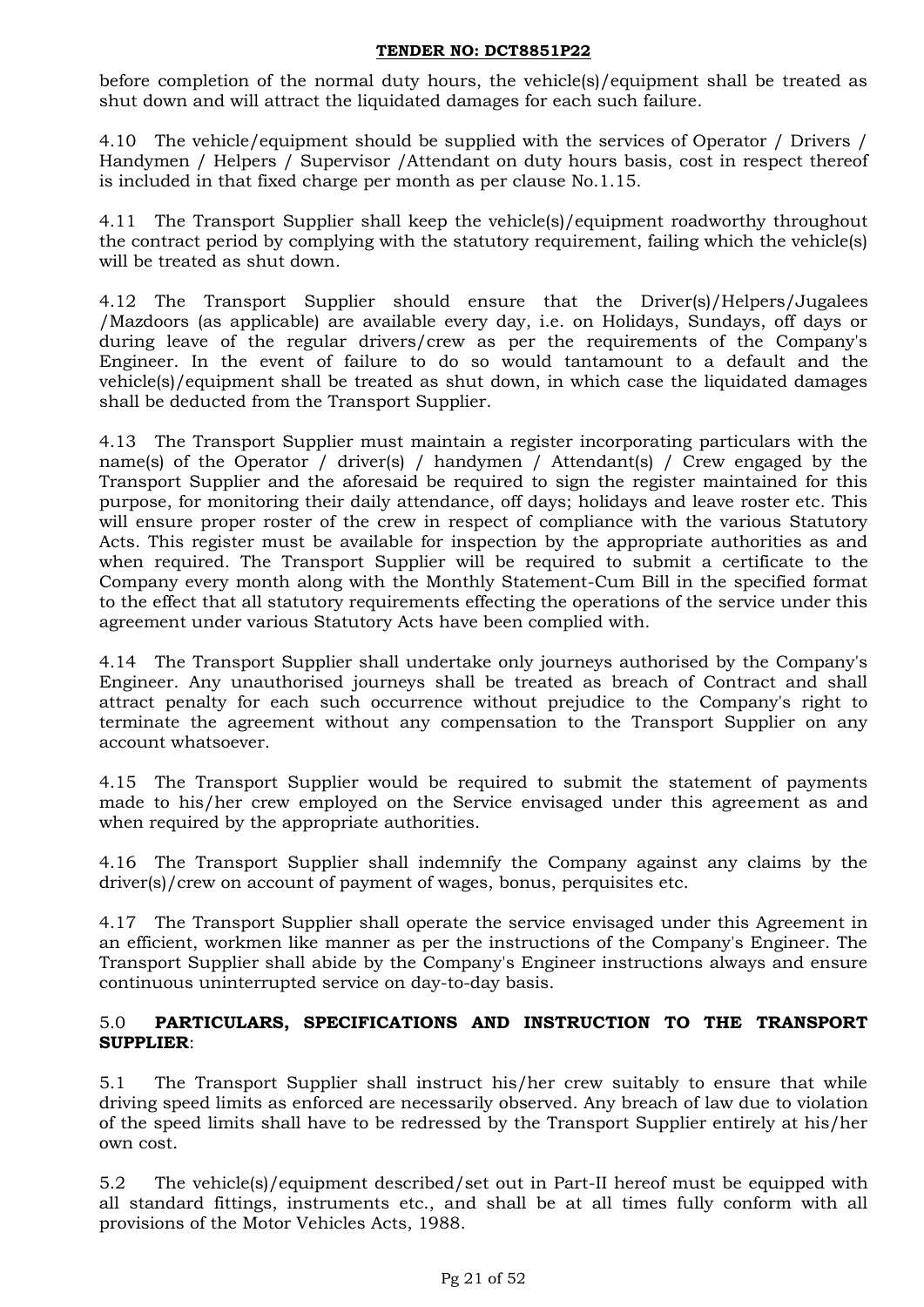5.3 The vehicle(s)/equipment must all times be comprehensively insured against all risks.

5.4 The Operators / Driver(s) must possess valid and relevant permits and professional licenses.

5.5 The vehicle(s)/equipment must be registered with the DTO and periodic requirements of fitness, test, must be complied with the evidences produced to the Company's Engineer in this regard as and when required by him.

5.6 The vehicle(s)/equipment must at all times be licensed by the appropriate Govt. authority having jurisdiction in the operating areas of the Company to ply on commercial basis and to carry passengers including crew and goods as applicable and within the designed load capacity.

5.7 The Transport Supplier must ensure timely renewals of all licenses and permits within the due dates.

5.8 The Transport Supplier shall provide at his/her own cost the accommodation/housing for his/her employees, sheds for repairing and servicing of vehicle(s)/equipment, land/garages for parking of the vehicle(s)/equipment (wherever applicable) in and around the base station.

5.9 During the course of the day-to-day operations, the vehicle(s)/equipment may be required to ford or ferried through various rivers. The Transport Supplier will not object to such crossing and shall not be entitled to any additional charges.

5.10 The vehicle(s)/equipment must be maintained in first class road worthy condition along with uniform standards of safety and comfort to passengers as initially provided for at the time of acceptance of the vehicle(s) on the date of placement.

5.11(a) Hour meter, Speedometer and kilometreage gauge must be maintained at a high standard of accuracy. Any defects noticed by the Company's Engineer at the initial and subsequent periodical inspection must be rectified forthwith by the Transport Supplier at his/her own cost. Until such rectification, the readings of the instrument will be subject to such correction factor as may be determined by the Company's Engineer. The Company's decision in this regard shall be final and binding on the Transport Supplier.

5.11(b) Monthly payments shall accordingly be regulated according to the corrected readings.

5.12 All employees of the Transport Supplier who are deployed under this service agreement must observe the security and safety rules of the Company when working inside the declared prohibited areas or otherwise. Any individual found to be objectionable from security considerations must be replaced by the Transport Supplier.

5.13 All vehicles / equipment must carry special nameplates or marking for the purpose of identification as directed by the Company's Engineer. Wherever required, all vehicles must also be provided with the towing hook. All expenses on account of the foregoing shall be borne by the Transport Supplier entirely on his/her own cost.

5.14 The Transport Supplier shall not refuse the vehicle(s)/equipment to be driven by the Company's operator / driver(s) / officer(s) in case of emergency when Transport Supplier's operator / driver(s) is/are not available for any reason.

5.15 The Transport Supplier shall not refuse parking of any vehicle at such places as may be directed by the Company's Engineer.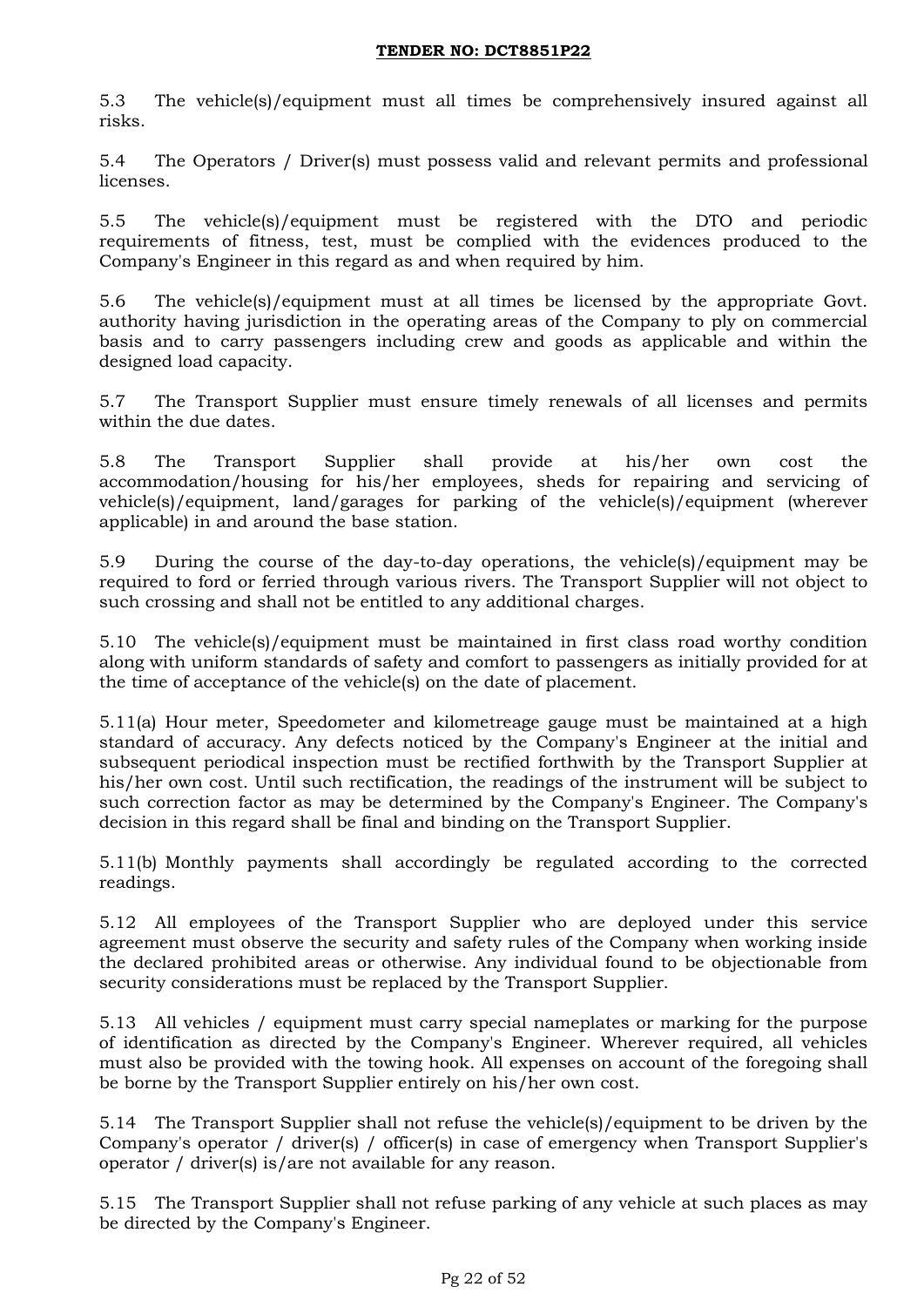5.16 **"OIL INDIA LIMITED"** must be painted prominently in the wind glass frame of all vehicles.

5.17 The Transport Supplier shall furnish together with related power of attorney the names and specimen signature(s) of the authorised representative(s) who will be overall in charge of the Transport Supplier's organisation to carry out its obligations including preparation of bills, receipts of cheques etc.

5.18 The Transport Supplier's representative(s) shall report every day to the Transport Office of the Company for receiving instruction for duties of equipment / vehicle allotted for the day-to-day operations.

5.19 The Transport Supplier must furnish to the Company upon initial placement of the equipment / vehicle(s), the name(s) of the Operators, Supervisor(s), Driver(s), Handymen, Helper(s), crew as may be applicable together with particulars of their driving license(s) etc. In case any changes are made in the crew deployed under this agreement at any time during the tenure of this contract, the Transport Supplier must notify the Company in writing and furnish similar particulars as required hereof in respect of the replacement(s).

## 6.0 **RIGHTS OF COMPANY'S ENGINEER**:

6.1 The Company's Engineer shall upon initial placement of equipment / vehicle(s) check all the relevant documentation and duly inspect/test the same before accepting it for the services under this agreement. Such inspection/test shall be carried out entirely at the Transport Suppliers' risk and cost. Any equipment / vehicle found deficient or defective in any manner will not be acceptable till such deficiency is completely rectified to the satisfaction of the Company's Engineer.

6.2 The Company's Engineer shall arrange for allocation of the equipment / vehicle(s) duty to the various departments if so desired.

6.3 Upon deployment of the equipment / vehicle(s) to a specified department if required, the transport service shall have to be provided by the Transport Supplier to the satisfaction of the Company's Engineer.

6.4 The Company's Engineer shall have power amongst others as follows:

a) Fix the normal duty hours/timings of the Transport Supplier and regularly monitor the same;

b) Instruct the Transport Supplier from time to time for such further inspection as may be necessary for the proper and adequate supply of services and for keeping such records as are deemed necessary.

c) Instruct the Transport Supplier to replace by more suitable hands any of his/her crew engaged for running/operating the equipment / vehicle(s) or for general management of the service when such person is found unsuitable for the purpose of rendering efficient service to the Company under this agreement. Be it expressly stated that the Company shall not be responsible or liable in the event of any action by the Transport Supplier against his/her employees or workmen in any manner whatsoever arising out of their removal or replacement.

d) Instruct the Transport Supplier to remedy breach of contract and levy any penalty in relation thereto.

e) Refuse the services of any equipment / vehicle(s) found in deteriorated conditions and orders the Transport Supplier to rectify the defects or arrange for replacement till such default is remedied.

f) Instruct the Transport Supplier to park the equipment / vehicle(s) at a specified place within the Company's premises or at the Transport Supplier's works.

g) Instruct the Transport Supplier to utilise the services beyond the stipulated hours of service.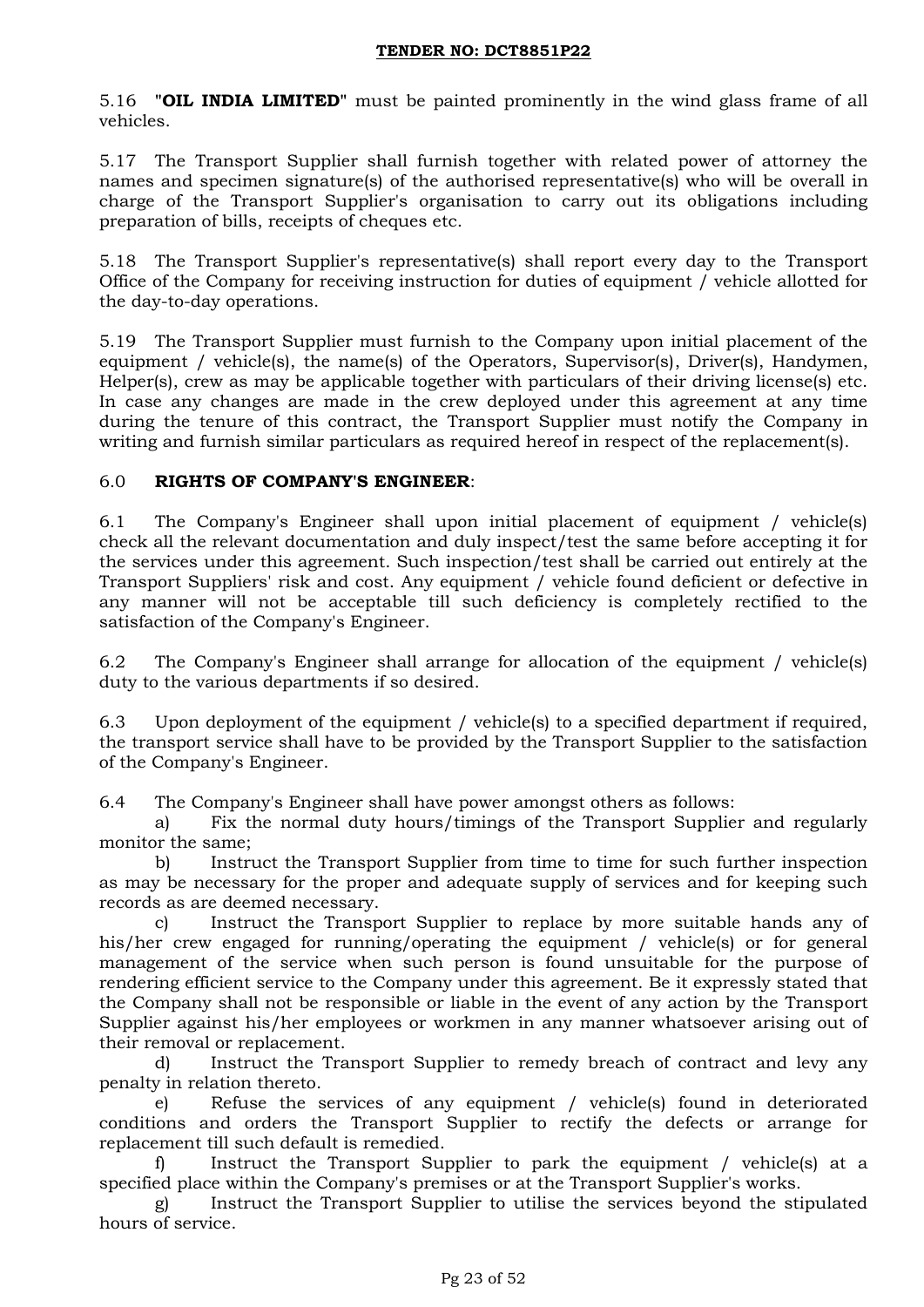h) Instruct the Transport Supplier to undertake authorised journeys to specified destination(s) and carry the authorised passengers or goods as the case may be.

i) Instruct the Transport Supplier to go out of station for overnight halt(s).

j) Undertake periodic inspection of the equipment / vehicle(s) as per programmed as may be decided by him/her. Such inspection shall be carried out in the presence of the Transport Supplier or in presence of his / her authorised representative. Such inspection/ test carried out by the Company shall be at the Transport Supplier's cost and risk.

k) Instruct the Transport Supplier to remedy/rectify expeditiously and defects revealed upon periodic inspection/test carried out by the Company. Such rectification shall be at the Transport Supplier's cost entirely.

l) Instruct the Transport Supplier to remove the equipment / vehicle(s) in respect of which the defects as aforestated which have been detected upon inspection/test periodically by the Company which have remained unrectified.

m) Instruct the Transport Supplier to remove the equipment / vehicle(s) in respect of which defects have been found upon periodic inspection from the service under this agreement till such time as the same are rectified.

n) Check the hourmeter, speedometer and kilometer readings and notify any defects and determine any correction factor on the statement-cum-bill in case the readings are found to be defective.

o) Instruct the Transport Supplier to furnish the names of all operator, driver(s) and crew with full particulars at the time of commencement of the service or on any occasion when such operator / driver(s)/crew are required to be replaced for any reason.

p) The Company's Engineer shall clearly indicate the total shut down hours in a month due to maintenance of the equipment / vehicle(s) and/or default with reason in the monthly statement which will be treated as final for determining liquidated damages or penalty, if any.

6.5 The Transport Supplier would at all times obey the instructions of the Company's Engineer and ensure compliance of the above mentioned orders and instructions.

### 7.0 **SECURITY DEPOSIT**:

7.1 The transport supplier shall upon acceptance of the tender, pay to the Company within two week of issue of Letter of Award (LOA) a Security Deposit amounting to **3% of contract value** only, in favour of OIL INDIA LIMITED, DULIAJAN as a guarantee against timely placement of all vehicles in an acceptable condition and as a guarantee towards smooth operation of the services envisaged under the agreement. This money shall not bear any interest and will be refunded only upon successful completion of the tenure of the contract (including any extension being granted) after deduction/recovery, if any. Failure to provide the aforesaid security amount would render the party liable for rejection apart from any other actions the company may take at its sole discretion.

7.2 The Security Deposit shall be forfeited in case of the occurrence of the following events:

(a) In case of non placement of equipment/ vehicle(s) as per agreement, in full at the sole discretion of the Company.

b) In case of any event occurring as envisaged in clause No.8.1 hereof; and/or

c) In case of any event occurring as envisaged in clause No.8.1 hereof, where the outstanding bills are not adequate to recover the damages to the extent of such shortfall;

d) In case of premature termination due to default or breach of contract by the Transport Supplier.

7.3 In the event of an occurrence as envisaged in clause No.7.2 (b) & (c), the Transport Supplier will have to furnish additional Security Deposit in the manner prescribed to the extent of amount forfeited. Failure on the part of Transport Supplier to comply with this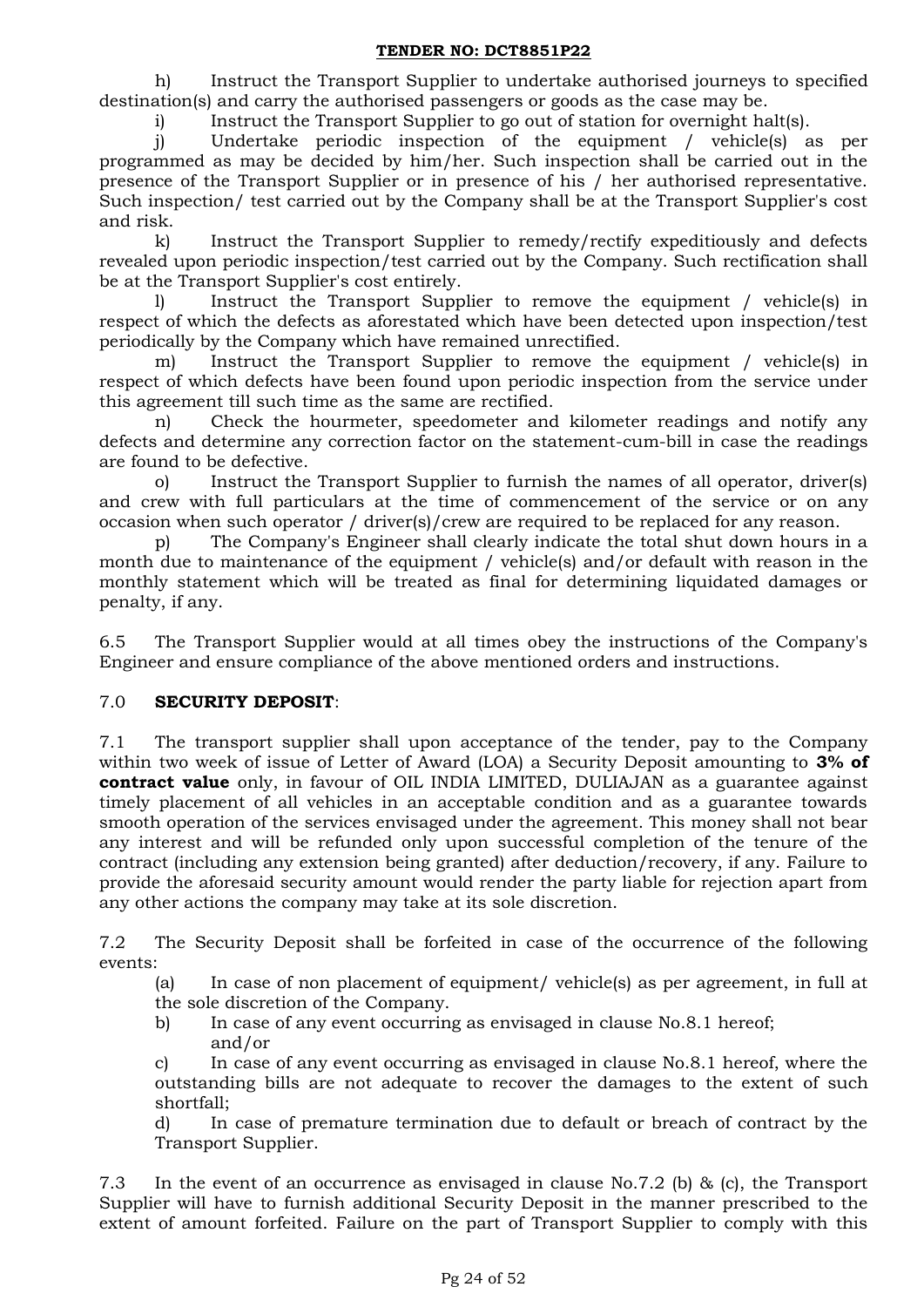would render this agreement liable for termination whether partially or fully at the sole discretion of the Company, without prejudice to the right of the Company to take any other action or such default including but not limited to forfeiture of the entire security deposit. The Transport Supplier shall not be entitled to any damages or compensation whatsoever on account of such termination.

7.4 Provided that in case of delay beyond 3 (three) months from the due date of placement, this agreement shall automatically stand terminated to the extent of the nonperformance. This will be without prejudice to the right of the Company to terminate the agreement earlier with 1 (One) month's due notice. The Transport Supplier will not be entitled to any damages or compensation whatsoever on account of such termination.

8.0 The Transport Supplier shall commence the supply of regular and continuous service by placing the equipment / vehicle(s) as per this agreement on and with effect from the due date of placement. Any delay in placement of equipment / vehicle(s) for whatsoever reasons beyond the stipulated due date of placement will call for forfeiture of Security Deposit as stipulated hereof without prejudice to any other rights of the Company reserved in this Agreement.

8.1 The Transport Supplier shall supply and maintain the services of all the equipment / vehicles in normal service EVERY DAY with drivers and attendant crew (wherever applicable) as required by the Company. In the event of a default leading to a shut down the Transport Supplier shall not be paid the daily pro-rata fixed charge for the day(s) or part thereof and also be liable to pay to the Company liquidated damages. Such damages will be recovered normally from the Transport Supplier's outstanding bills for the specific shut down vehicle(s). However, in case the outstanding bill for such shut down vehicle(s) (kept off road) is not adequate for such recovery, the Company will have the right to recover the damages from the bills of other vehicles under the agreement, if any. This is without prejudice to the Company's right to recover the amount in any other manner as laid out in the law including appropriation of the Security Deposit towards such outstanding.

8.2 In case of default not leading to shut down, the Company's Engineer shall notify the Transport Supplier to remedy the default within reasonable time and till such default is remedied, if necessary the vehicle(s) shall be released to the Transport Supplier, whereupon it shall be treated as shut down and the pro-rata fixed charge per day shall not be paid for the period of shut down and liquidated damages/penalty as applicable shall be levied too.

8.3(a) In case of accidents and consequent non-availability of equipment / vehicle(s), prorata fixed charges will be deducted but the same will not attract liquidated damages if the Transport Supplier notifies in writing to the Company with adequate proof about the accident, copy of FIR (FIRST INFORMATION REPORT) lodged by the Transport Supplier, MVI (Motor Vehicle Inspector) report and copy of garage certificate(in case of damage of vehicles) shall be required as mandatory in addition to other proof to be submitted and accepted by Head-User Department. If satisfied with the documents submitted, Head-User Dept shall waive the liquidated damage and his decision in this regard shall be final and binding on the part of the contractor. However, this will not be applicable in case of:

(i) Accidents caused by rough/rash driving or because of negligence of the driver engaged

(ii) Where a FIR is lodged by a third party and services of the equipment / vehicle(s) is/are not available for formalities to be observed as per the laws of the land. In such a situation the equipment / vehicle(s) will be treated as shut down and will attract liquidated damages in addition to deduction of pro-rata fixed charges.

8.3(b) In case of accidents or otherwise leading to damage/breakdown of the equipment / vehicle(s) the time required to repair and place back the equipment / vehicle(s) into Company's service shall be decided by the Company's Head-Transport which shall be final and not alterable. On expiry of such allotted time, pending placement of equipment /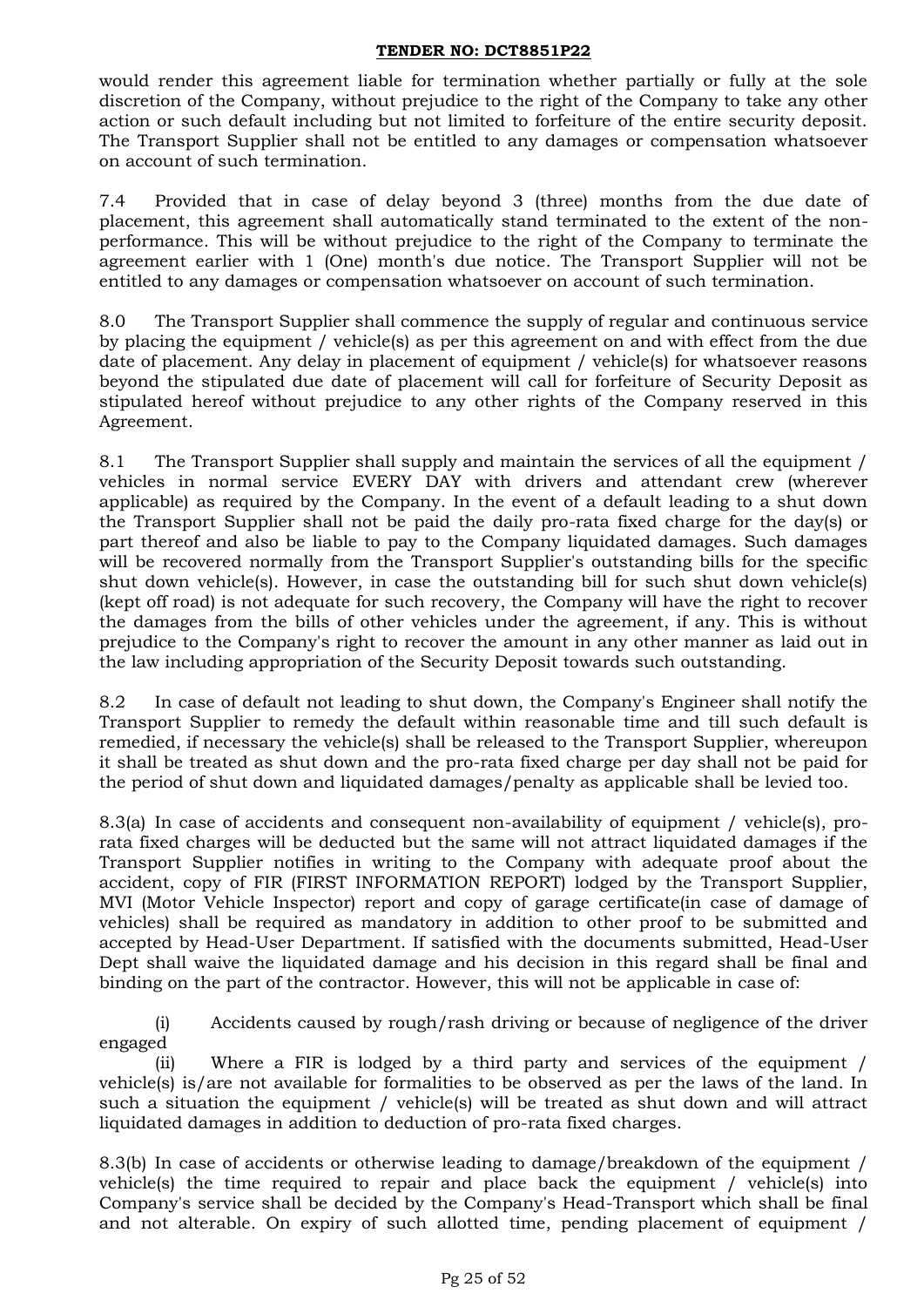vehicle(s) liquidated damages will be recovered in addition to the deduction of pro-rata fixed charges.

8.3(c) In case of Bandhs, Rasta Roko, and Strike etc. called by other organisation and if the equipment / vehicle(s) is/are not available for operations due to absence of operator / driver or otherwise the equipment / vehicle(s) will be treated as shut down and pro-rata fixed charge will be deducted. However, if Company feels such shut down could have been avoided liquidated damages will be imposed and shall be recovered from the subsequent bills of the Transport Supplier with proper intimation. It is to be clearly understood that 48 (Forty-Eight) hours time allotted per month for general maintenance without deduction of pro-rata fixed charge will not be adjusted against such bandh/strike period.

## 9.0 **TERMINATION**:

In the event of the Transport Supplier's failure to place equipment / vehicles in due time or render proper services as per terms of this Agreement, the Company reserves the right to terminate wholly or partially the Agreement with 30 (Thirty) days notice in writing and on the expiry of this notice period, this service Agreement shall stand terminated or modified for the reduced number of equipment / vehicle(s) and Transport Supplier shall not be entitled to any damage or compensation on account of such termination or reduction in number of equipment / vehicle(s) or otherwise from any cause arising whatsoever.

9.1 The Company may without prejudice to any other remedy for breach of contract, by written notice of default sent to the Transport Supplier to terminate this Agreement in whole or in part if the Transport Supplier fails to perform any of his/her obligations under this agreement or if the Transport Supplier does not cure his/her failure immediately upon receipt of notice from the Company or during any such time as the Company may authorise in writing after receipt of default notice from the Company.

9.2 In the event of Company terminates the contract in whole or in part pursuant to clause No.9.1, the Company may procure, upon such terms and in such manner as may deem appropriate similar services shall be liable for any excess costs incurred by the Company in this regard. However, the Transport Supplier shall continue performance of the Contract to the extent not terminated.

9.3 The Company may at any time terminate the contract giving a written notice to the Transport Supplier without compensating him, if the Transport Supplier becomes bankrupt or otherwise insolvent, provided such termination will not prejudice or effect any right of action or remedy which occurred or will occur thereafter to the Company.

9.4 The Company may send written notice to the Transport Supplier; terminate the agreement, in whole or in part at any time for its convenience. The notice of termination shall specify that the termination is for Company's convenience, the extent to which performance of service under this agreement is terminated and the date which such termination becomes effective, which will be at least 45 (Forty-Five) days after the date of the notice of termination. If the Company exercises this right, it shall pay the Transport Supplier in accordance with the provisions of this agreement for the services satisfactorily rendered up to the date of termination. The Transport Supplier will not be entitled to any damages or compensation on account of such termination.

9.5 In case of default due to delay in placement of vehicle beyond 3(Three) months from the due date of placement stipulated in the Contract, OIL shall have, without prejudice to any other clause of the Contract, the right to terminate the Contract partially or fully. The Contractor will not be entitled to any damages or compensation whatsoever on account of such termination and shall be put on holiday as per the Banning Policy of OIL [available at www.oil-india.in.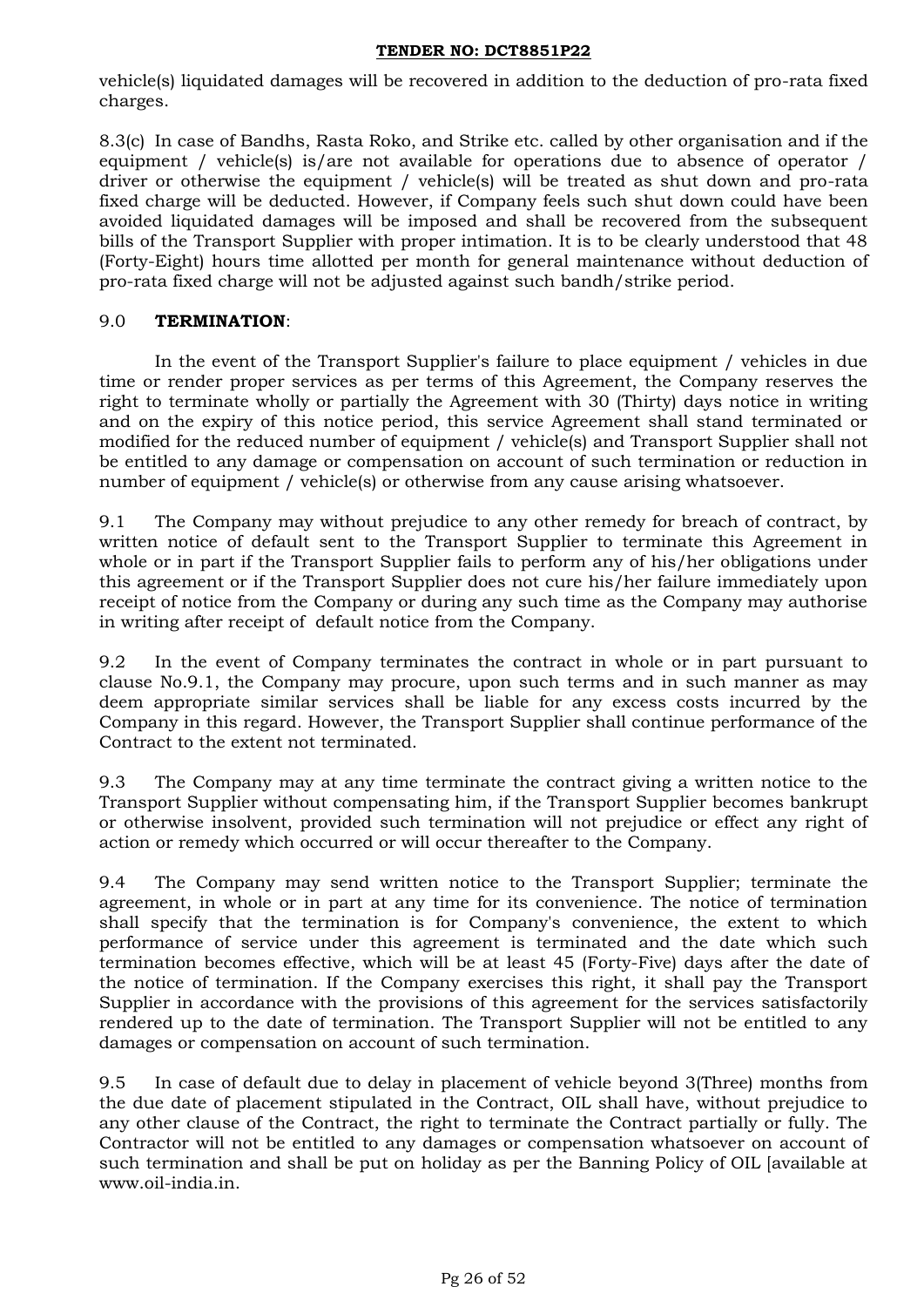### 9.6 **Consequences of Termination**:

9.6.1 In all cases of termination herein set forth, the relative obligations of the parties to the contract shall be limited to the period up to the date of termination. Notwithstanding, the termination of this contract, the parties shall continue to be bound by the provisions of this contract that reasonably require some action or forbearance after such termination.

9.6.2 Upon termination of this contract, contractor shall return to Company all of Company's items, which are at the time in contractor's possession.

9.6.3 In the event of termination of contract, Company will issue Notice of Termination of the contract with date or event after which the contract will be terminated. The contract shall then stand terminated and the contractor shall demobilize their personnel & materials.

10.0(a) The Company will make monthly payment subject to adjustment / deduction as necessary for the services rendered in each calendar month and will endeavour to pay before expiry of 30 (Thirty) days from the date of submission of monthly statement-cum-bill for the month for every equipment / vehicle on the basis of accepted rates calculation as mentioned in Part-II (SOQ) of this Service Agreement. The above period shall be counted from day when all statements in respect of all equipment / vehicles to be deployed under this Agreement are received by the Company.

10.0(b) At the end of the month, the Transport Supplier will have to submit the monthly statement-cum-bill in triplicate. Along with the monthly statement-cum-bill, the Transport Supplier will also submit to the User Department a certificate every month confirming compliance with the statutory requirement and in absence of the said certificate, bill will not be processed for payment and any delay arising out of the same shall be attributable to the Transport Supplier.

10.0(c) Monthly statement / bills submitted by the Transport Supplier will be cross checked by the Company with the records maintained by the Company. Wherever discrepancies are found the Company would have right to make necessary corrections in the statement/bill submitted by the Transport Supplier before certifying/countersigning the same for processing payment.

10.0(d) A daily logbook will be maintained in triplicate. The Transport Supplier's representative or his/her operator / driver should collect the original and a copy of the daily logbook has to be submitted with statement-cum-bill for claiming payment.

### **11.0 STATUTORY OBLIGATIONS OF TRANSPORT SUPPLIER**:

The Transport Supplier shall be responsible and liable for all claims, monetary or otherwise, arising out of the use of the equipment / vehicles or operation of the services envisaged under this Agreement including liability under the Motor Vehicles Act, Payment of Bonus Act, Workmen's Compensation Act, Payment of Wages Act or any other statutory liabilities as may be in force from time to time and whatsoever. The Statutory requirements and obligations to be performed under the above Acts or any other enactment affecting the operation of services under this Agreement shall have to be performed by the Transport Supplier only and shall be his/her sole responsibility.

### 12.0 **FORCE MAJEURE**:

12.1 In the event of either party being rendered unable by "Force Majeure" to perform any obligation required to be performed by them under the contract, the relative obligation of the party affected by such "Force Majeure" will stand suspended for the period during which such cause lasts. The word 'Force Majeure' as employed herein shall mean Acts of God, War, Revolt, Agitation, Riots, Fire, Flood, illegal & unlawful Strikes, civil commotion, road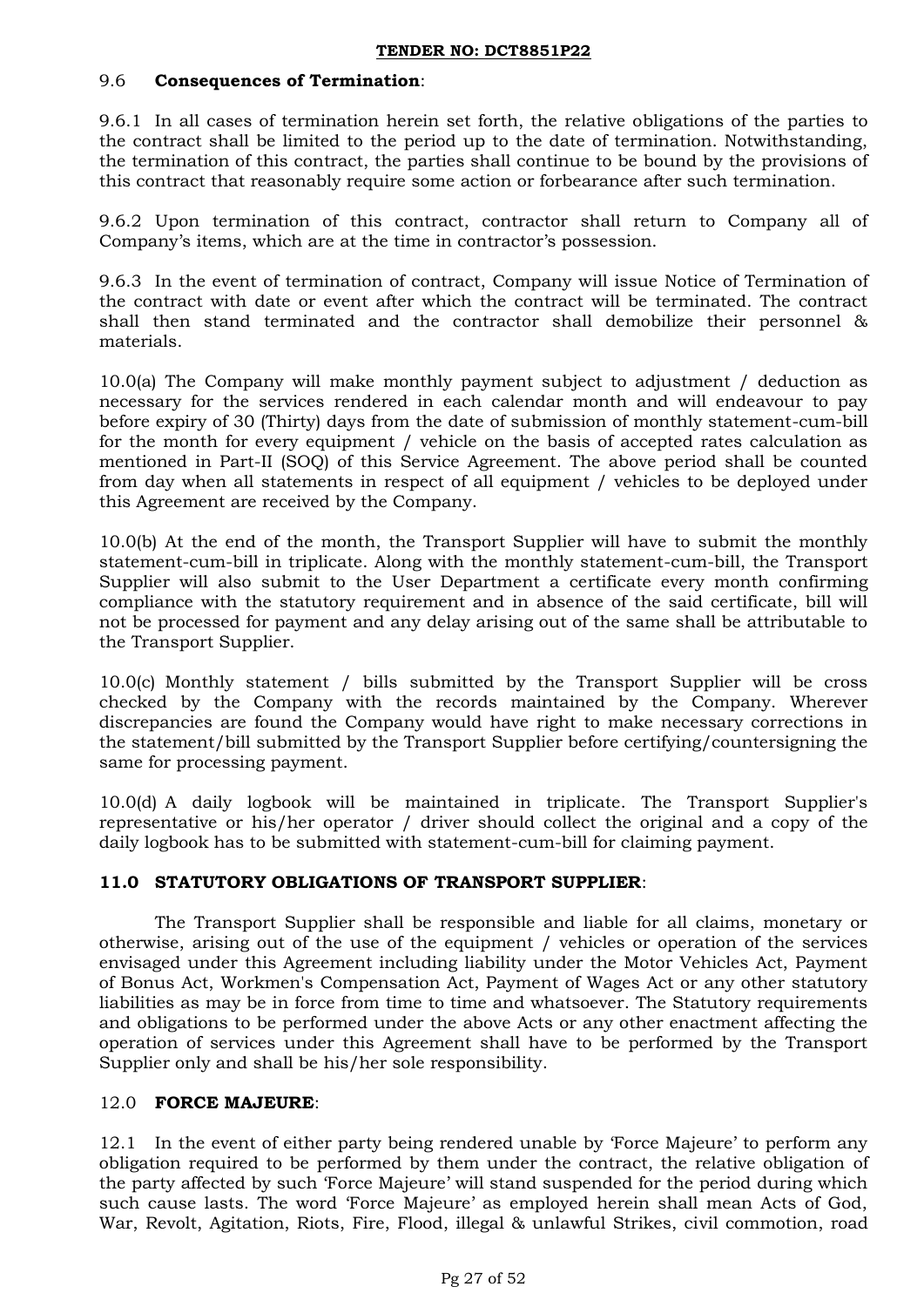barricade (but not due to interference of employment problem of the contractor), Bandhs, Sabotage, failure or destruction of roads, culverts or bridges over or on which Transport Supplier's equipment / vehicle(s) is/are or are to travel and any other cause, whether of kind herein enumerated or otherwise which are not within the control of the party to the contract and which renders performance of the contract by the said party impossible.

12.2 Upon occurrence of such cause and upon its termination, the party alleging that it has been rendered unable as aforesaid thereby, shall notify the other party in writing within 72 (*Seventy-Two*) hours of the alleged beginning and ending thereof, giving full particulars and satisfactory evidence in support of its claim.

12.3 Should "Force Majeure" condition as stated above occur and should the same be notified within 72 (*Seventy-Two*) hours after its occurrence, the "Force Majeure" rate shall apply for the first fifteen days.

12.4 Parties will have the right to terminate the contract if such "Force Majeure" conditions continue beyond 15 (fifteen) days with prior written notice. Should either party decide not to terminate the contract even under such condition, no payment would apply after expiry of 15 (Fifteen) days Force Majeure period unless otherwise agreed to.

12.5 The "Force Majeure" rate shall be payable for the period during which such cause lasts on the basis of 'Pro-Rata Fixed Charge per Hour or per Day' as applicable.

## 13.0 **SETTLEMENT OF DISPUTES AND ARBITRATION:**

## 13.1 **Arbitration (Applicable for Suppliers/Contractors other than PSU):**

Except as otherwise provided elsewhere in the contract, if any dispute, difference, question or disagreement arises between the parties hereto or their respective representatives or assignees, in connection with construction, meaning, operation, effect, interpretation of the contract or breach thereof which parties are unable to settle mutually, the same shall be referred to Arbitration as provided hereunder:

(a) A party wishing to commence arbitration proceeding shall invoke Arbitration Clause by giving 30 days" notice to the other party. The notice invoking arbitration shall specify all the points of dispute with details of the amount claimed to be referred to arbitration at the time of invocation of arbitration and not thereafter. If the claim is in foreign currency, the claimant shall indicate its value in Indian Rupee for the purpose of constitution of the arbitral tribunal.

| Claim amount<br>excluding claim<br>for interest and<br>counter claim, if<br>any) | Number of<br><b>Arbitrator</b> | <b>Appointing Authority</b>                                                                                                     |
|----------------------------------------------------------------------------------|--------------------------------|---------------------------------------------------------------------------------------------------------------------------------|
| Upto Rs. 10 Crore                                                                | Sole<br>Arbitrator             | OIL.                                                                                                                            |
| Above Rs. 10 Crore                                                               | З<br>Arbitrators               | One Arbitrator by each party and the<br>3rd Arbitrator, who shall be the<br>presiding Arbitrator, by the<br>two<br>Arbitrators. |

(b) The number of arbitrators and the appointing authority will be as under:

(c) The parties agree that they shall appoint only those persons as arbitrators who accept the conditions of the arbitration clause. No person shall be appointed as Arbitrator or Presiding Arbitrator who does not accept the conditions of the arbitration clause.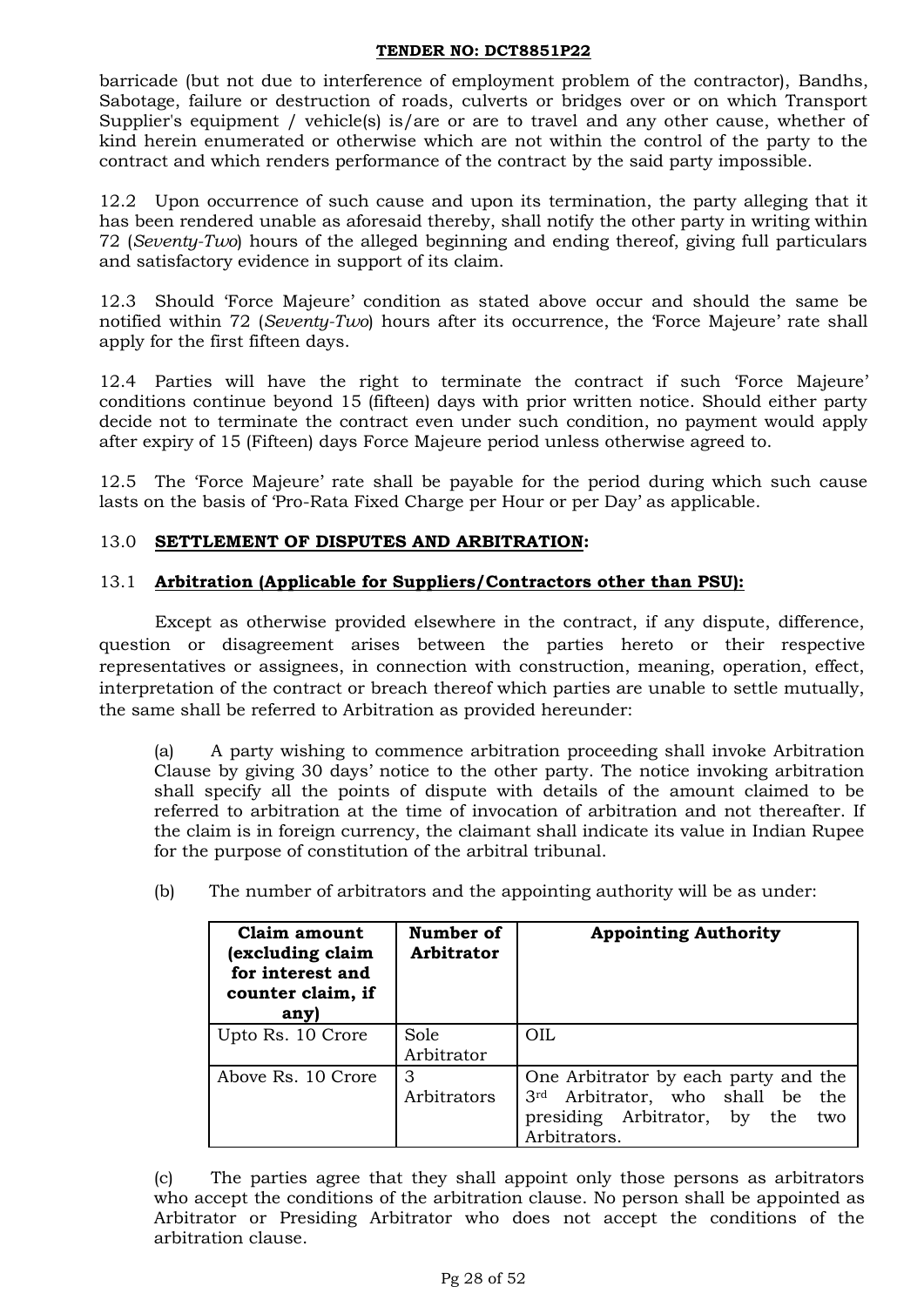(d) Parties agree that there will be no objection if the Arbitrator appointed holds equity shares of OIL and/or is a retired officer of OIL/any PSU. However, neither party shall appoint its serving employees as arbitrator.

(e) If any of the Arbitrators so appointed dies, resigns, becomes incapacitated or withdraws for any reason from the proceedings, it shall be lawful for the concerned party/arbitrators to appoint another person in his place in the same manner as aforesaid. Such person shall proceed with the reference from the stage where his predecessor had left if both parties consent for the same; otherwise, he shall proceed de novo.

(f) Parties agree that neither shall be entitled for any pre-reference or pendentelite interest on its claims. Parties agree that any claim for such interest made by any party shall be void.

(g) The arbitral tribunal shall make and publish the award within time stipulated as under:

| counter<br>claims(excluding<br>interest) | Amount of Claims and Period for making and publishing of the<br>award(counted from the date of first meeting of<br>the Arbitrators) |
|------------------------------------------|-------------------------------------------------------------------------------------------------------------------------------------|
| Upto Rs. 5 Crore                         | Within 8 months                                                                                                                     |
| Above Rs. 5 Crore                        | Within 12 months                                                                                                                    |

The above time limit can be extended by Arbitrator, for reasons to be recorded in writing, with the consent of the other parties.

(h) If after commencement of the arbitration proceedings, the parties agree to settle the dispute mutually or refer the dispute to conciliation, the arbitrators shall put the proceedings in abeyance until such period as requested by the parties.

(i) Each party shall be responsible to make arrangements for the travel and stay etc. of the arbitrator pointed by it. Claimant shall also be responsible for making arrangements for travel/stay arrangements of the Presiding Arbitrator and the expenses incurred shall be shared equally by the parties.

In case of sole arbitrator, OIL shall make all necessary arrangements for his travel, stay and the expenses incurred shall be shared equally by the parties.

(j) The Arbitration shall be held at the place from where the contract has been awarded. However, parties to the contract can agree for a different place for the convenience of all concerned.

(k) The Arbitrator(s) shall give reasoned and speaking award and it shall be final and binding on the parties.

(l) Subject to aforesaid, provisions of the Arbitration and Conciliation Act, 1996 and any statutory modifications or re-enactment thereof shall apply to the arbitration proceedings under this clause.

### 13.2 **Arbitration (applicable in case of Contract awarded on Public Sector Enterprise)**:

In the event of any dispute or difference relating to, arising from or connected with the Contract, such dispute or difference shall be referred by either party to the arbitration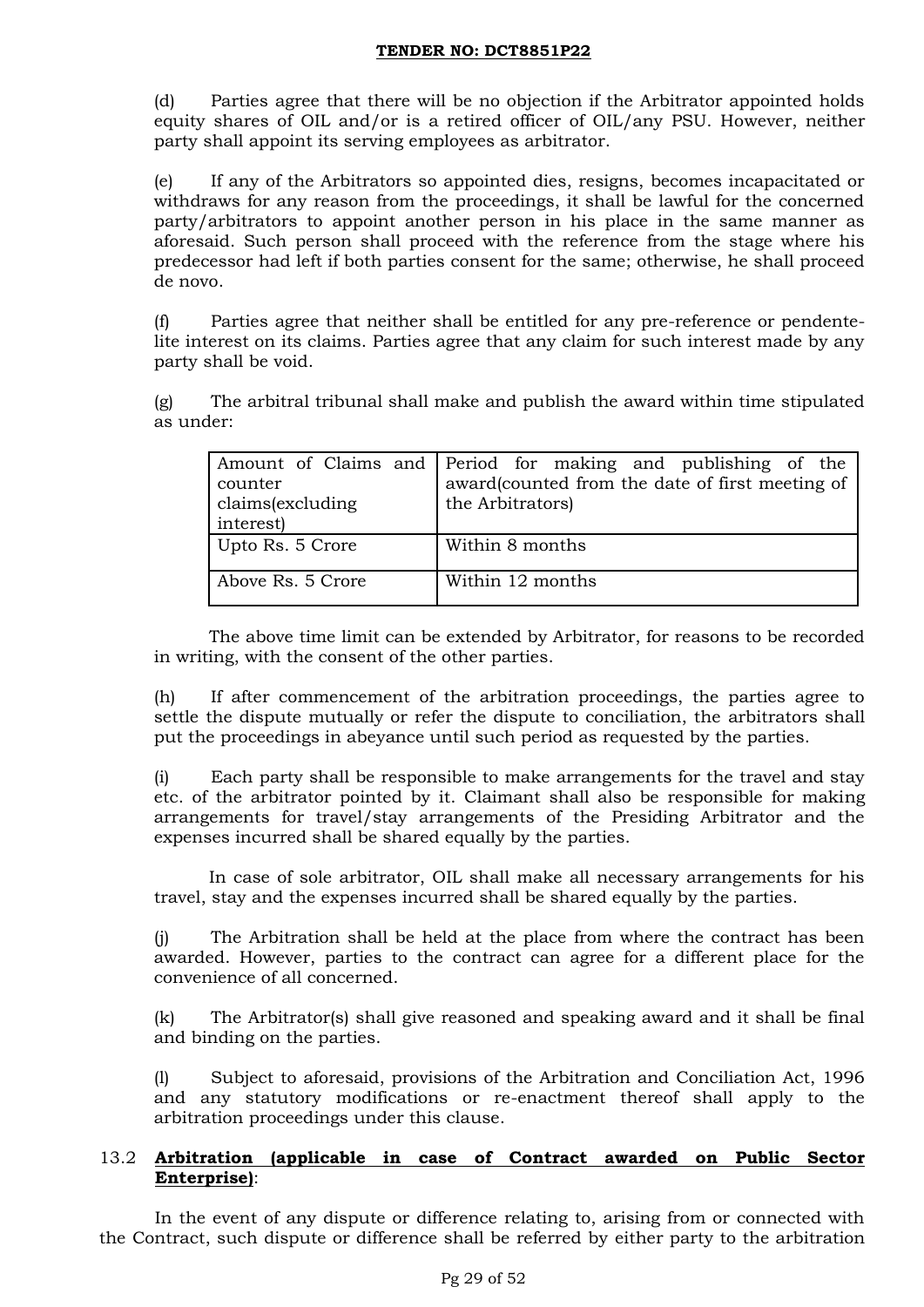of one of the Arbitrators in the Department of Public Enterprises, to be nominated by the Secretary to the Government of India, In-Charge of the Bureau of Public Enterprises. The Arbitration and Conciliation Act 1996 shall not be applicable to the Arbitration under this clause. The award of the Arbitrator shall be binding upon the parties to the dispute, provided however, any party aggrieved by such award may make a further reference for setting aside or revision of the award to the Law Secretary, Deptt. of Legal Affairs, Ministry of Law and Justice, Government of India. Upon such reference, the dispute shall be decided by the Law Secretary or the Special Secretary/Additional Secretary, whose decision shall bind the parties finally and conclusively. The parties in the dispute will share equally the cost of the arbitration as intimated by the Arbitrator.

The venue of all arbitrations under both 13.1 & 13.2 will be **Duliajan, Assam**. The award made in pursuance thereof shall be binding on the parties.

### 14.0 **LIABILITY & INDEMNITY**:

14.1 Except as otherwise expressly provided, neither the Company or its servants, agents, nominees, assignees, shall have any liability or responsibility whatsoever to whomsoever (including the owner) for loss or damage to the equipment / vehicle(s) or loss or damage to the property of the Transport Supplier or his/her contractors, sub-contractors, irrespective of how such loss is caused and even if caused by the negligence of the Company and/or his/her servants, agents, nominees, assignees unless caused by wilful or gross negligence. The Transport Supplier shall protect, defend, indemnify and hold harmless the Company from and against such loss or damage and any suit, claim or expense resulting there from.

14.2 Neither the Company nor its servants, agents, nominees, assignees, shall have any liability or responsibility whatsoever from injury to, illness, or death of any employee of the Transport Supplier irrespective how such injury, illness or death is caused by wilful or gross negligence. The Transport Supplier shall protect, defend, indemnify and hold harmless the Company from and against such loss or damage and any suit, claim or expense resulting there from.

14.3 Except as otherwise, expressly provided, neither the Transport Supplier nor his/her servants, agents, nominees, contractors or sub-contractors shall have any liability or responsibility whatsoever to whomsoever (including the owner) for loss of or damage to the equipment and/or loss to the property of the Company irrespective of how such loss or damage is caused unless caused by wilful or gross negligence of the Transport Supplier or his/her servants, agents, nominees, assignees, contractors and sub-contractors. The Company shall protect, defend, indemnify and hold harmless the Transport Supplier from and against such loss or damage and any suit, claim or expense resulting there from.

14.4 Neither the Transport Supplier nor his/her servants, agents, nominees, assignees, contractors, sub-contractors shall have any liability or responsibility to whomsoever for injury to, illness, or death to any employee of the Company, irrespective of how such injury, illness or death is caused unless caused by wilful or by gross negligence by or his/her servants, agents, nominees, assignees, contractors or sub-contractors and assignees and hold harmless the Transport Supplier from and against such loss or damage and any suit, claim or expense resulting there from.

### 14.5 **INDEMNITY AGREEMENT**:

14.6 The Transport Supplier agrees to protect, defend, indemnify and hold the Company harmless from and against all claims, suits, demands and causes of action, liabilities, expenses, costs, liens and judgment of every kind and character, without limit, which may arise in favour of the Transport Supplier's employees, agents, contractors and subcontractors or their employees on account of bodily injury or death, or damage to personnel/property as a result of the operations / services contemplated hereby, regardless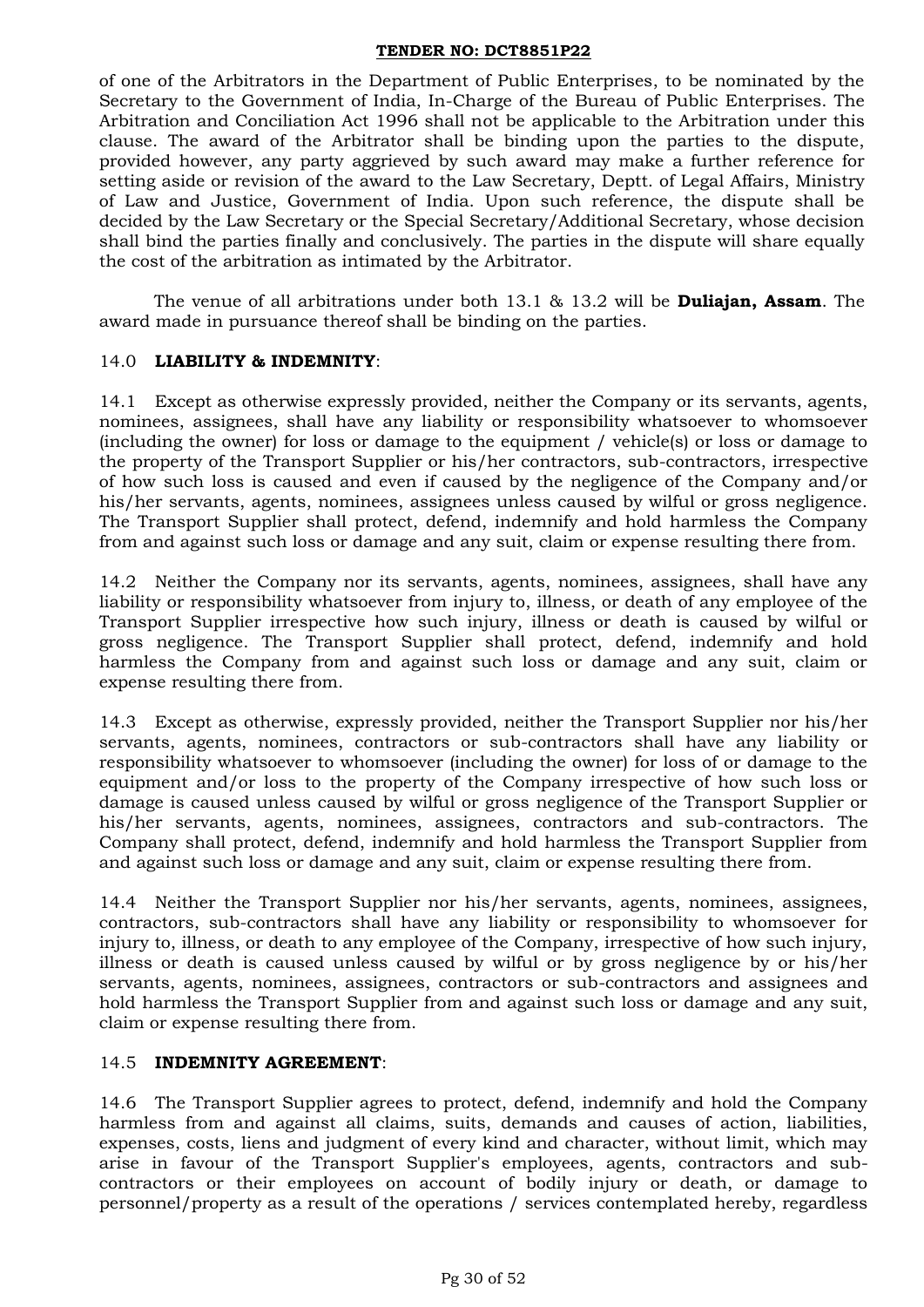of whether or not the said claims, demands or causes of action arise out of negligence or otherwise, in whole or in part, or other faults.

14.7 The Company agrees to protect, defend, indemnify and hold the Transport Supplier harmless from and against all claims, suit, demands, and causes of action, liabilities, expenses, costs, liens and judgment of sever kind and character, without limit. Which may arise in favour of the Company's agents, contractors and sub-contractors or their employees on account of bodily injury, death or damage to personnel/property as a result of the operations contemplated hereby regardless of whether or not the said claims, demands or causes of action arise out of the negligence or otherwise, in whole or in part, or other faults.

## 14.8 **INDEMNITY APPLICATION**:

The indemnities given herein above, whether given by the Company or the Transport Supplier shall be without regard to fault or to the negligence of either party even though said loss, damage, liability, claim, demand expense, cost or cause of action may be caused, occasioned by or contributed to by the negligence, either sole or concurrent of either party.

14.9 **INSURANCE**: The Transport Supplier shall arrange comprehensive insurance to cover all risks in respect of personnel, passenger, materials equipment and vehicle(s) belonging to the Transport Supplier or his/her contractors or sub-contractors during the currency of the agreement and shall provide certificates of such insurance.

## 15.0 **TAXES & LEVIES**:

## 15.1 **GENERAL REMARKS ON TAXES & DUTIES:**

In view of **GST** Implementation from 1st July 2017, all taxes and duties including Excise Duty, CST/VAT, Service tax, Entry Tax and other indirect taxes and duties have been submerged in **GST**. Accordingly reference of Excise Duty, Service Tax, VAT, Sales Tax, Entry Tax or any other form of indirect tax except of **GST** mentioned in the bidding document shall be ignored.

15.2 Bidders are required to submit copy of the GST Registration Certificate while submitting the bids wherever **GST** (CGST & SGST/UTGST or IGST) is applicable.

15.3 "**GST**" shall mean Goods and Services Tax charged on the supply of material(s) and services. The term "**GST**" shall be construed to include the Integrated Goods and Services Tax (hereinafter referred to as "IGST") or Central Goods and Services Tax (hereinafter referred to as "CGST") or State Goods and Services Tax (hereinafter referred to as "SGST") or Union Territory Goods and Services Tax (hereinafter referred to as "UTGST") depending upon the import / interstate or intrastate supplies, as the case may be. It shall also mean GST compensation Cess, if applicable.

15.4 Quoted price/rate(s) should be inclusive of all taxes and duties, except **GST (i.e. IGST or CGST and SGST/UTGST applicable in case of interstate supply or intra state supply respectively and cess on GST if applicable) on the final service**. However, GST rate (including cess) to be provided in the respective places in the Price Bid. Please note that the responsibility of payment of GST (CGST & SGST or IGST or UTGST) lies with the Supplier of Goods /Services (Service Provider) only. Supplier of Goods / Services (Service Provider) providing taxable service shall issue an Invoice/ Bill, as the case may be as per rules/ regulation of **GST**. Further, returns and details required to be filled under GST laws & rules should be timely filed by Supplier of Goods / Services (Service Provider) with requisite details.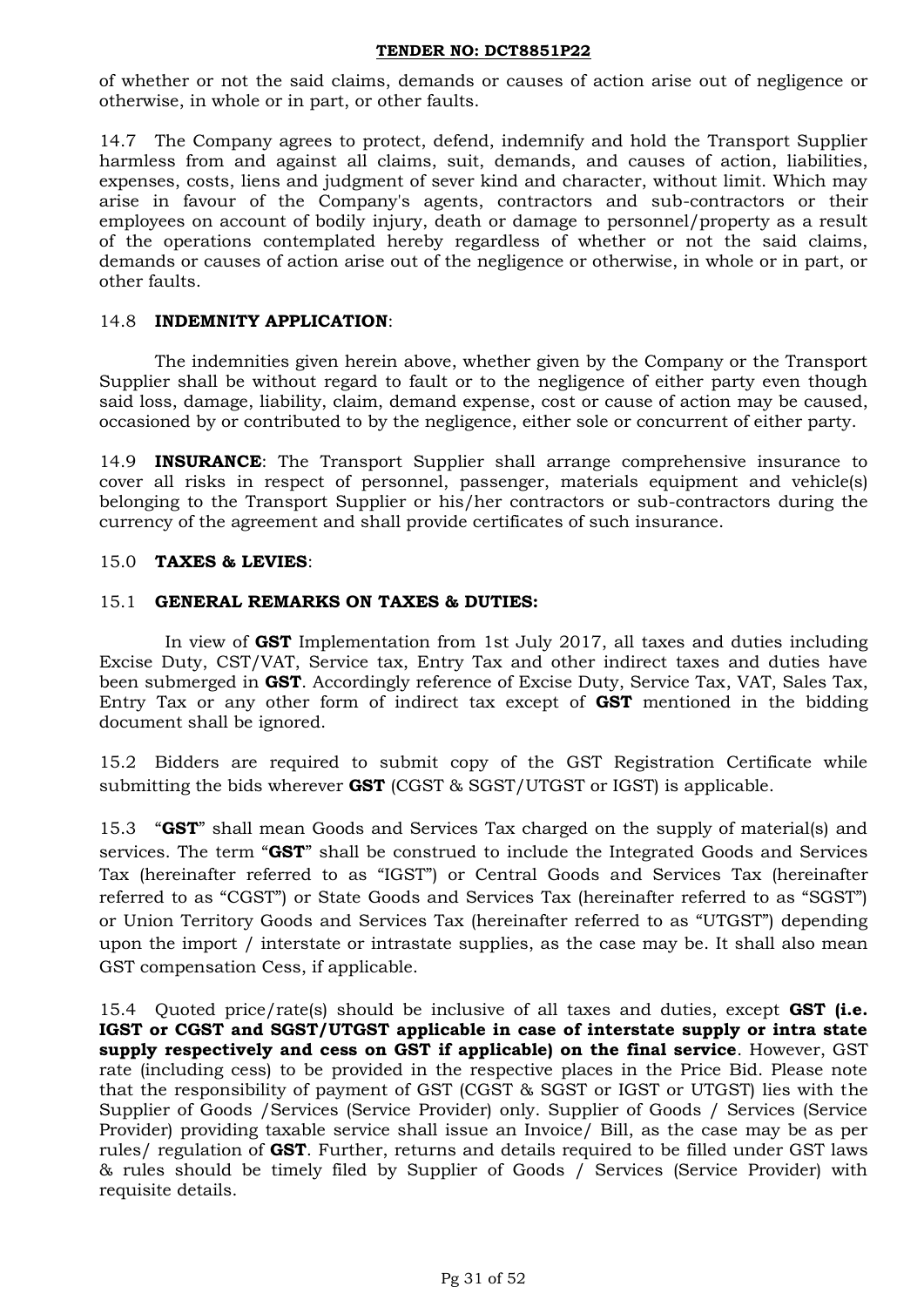15.5 Bidder should also mention the **Harmonised System of Nomenclature** (HSN) and **Service Accounting Codes (SAC)** at the designated place in SOR.

## 15.6 **Where the OIL is entitled to avail the input tax credit of GST**:

15.6.1 OIL will reimburse the **GST** to the Supplier of Goods / Services (Service Provider) at actuals against submission of Invoices as per format specified in rules/ regulation of GST to enable OIL to claim input tax credit of **GST** paid. In case of any variation in the executed quantities, the amount on which the **GST** is applicable shall be modified in same proportion. Returns and details required to be filled under GST laws & rules should be timely filed by supplier with requisite details.

15.6.2The input tax credit of **GST** quoted shall be considered for evaluation of bids, as per evaluation criteria of tender document.

## 15.7 **Where the OIL is not entitled to avail/take the full input tax credit of GST**:

15.7.1 OIL will reimburse **GST** to the Supplier of Goods / Services (Service Provider) at actuals against submission of Invoices as per format specified in rules/ regulation of **GST** subject to the ceiling amount of **GST** as quoted by the bidder. In case of any variation in the executed quantities (If directed and/or certified by the In-Charge) the ceiling amount on which **GST** is applicable will be modified on pro-rata basis.

15.7.2The bids will be evaluated based on total price including **GST**.

15.8 Payments to Service Provider for claiming **GST** amount will be made provided the above formalities are fulfilled. Further, OIL may seek copies of challan and certificate from Chartered Accountant for deposit of **GST** collected from OIL.

15.9 Contractor/vendor shall be required to issue tax invoice in accordance with GST Act and/or Rules so that input credit can be availed by OIL. In the event that the contractor / vendor fails to provide the invoice in the form and manner prescribed under the GST Act read with GST Invoicing Rules thereunder, OIL shall not be liable to make any payment on account of **GST** against such invoice.

15.10 **GST** shall be paid against receipt of tax invoice and proof of payment of **GST** to government. In case of non-receipt of tax invoice or non-payment of **GST** by the contractor/vendor, OIL shall withhold the payment of **GST**.

15.11 **GST** payable under reverse charge mechanism for specified services or goods under GST act or rules, if any, shall not be paid to the contractor/vendor but will be directly deposited to the government by OIL.

15.12 Where OIL has the obligation to discharge **GST** liability under reverse charge mechanism and OIL has paid or is /liable to pay **GST** to the Government on which interest or penalties becomes payable as per GST laws for any reason which is not attributable to OIL or ITC with respect to such payments is not available to OIL for any reason which is not attributable to OIL, then OIL shall be entitled to deduct/ setoff / recover such amounts against any amounts paid or payable by OIL to Contractor / Supplier.

15.13 Notwithstanding anything contained anywhere in the Agreement, in the event that the input tax credit of the **GST** charged by the Contractor / Vendor is denied by the tax authorities to OIL for reasons attributable to Contractor / Vendor, OIL shall be entitled to recover such amount from the Contractor / Vendor by way of adjustment from the next invoice. In addition to the amount of **GST**, OIL shall also be entitled to recover interest at the rate prescribed under GST Act and penalty, in case any penalty is imposed by the tax authorities on OIL.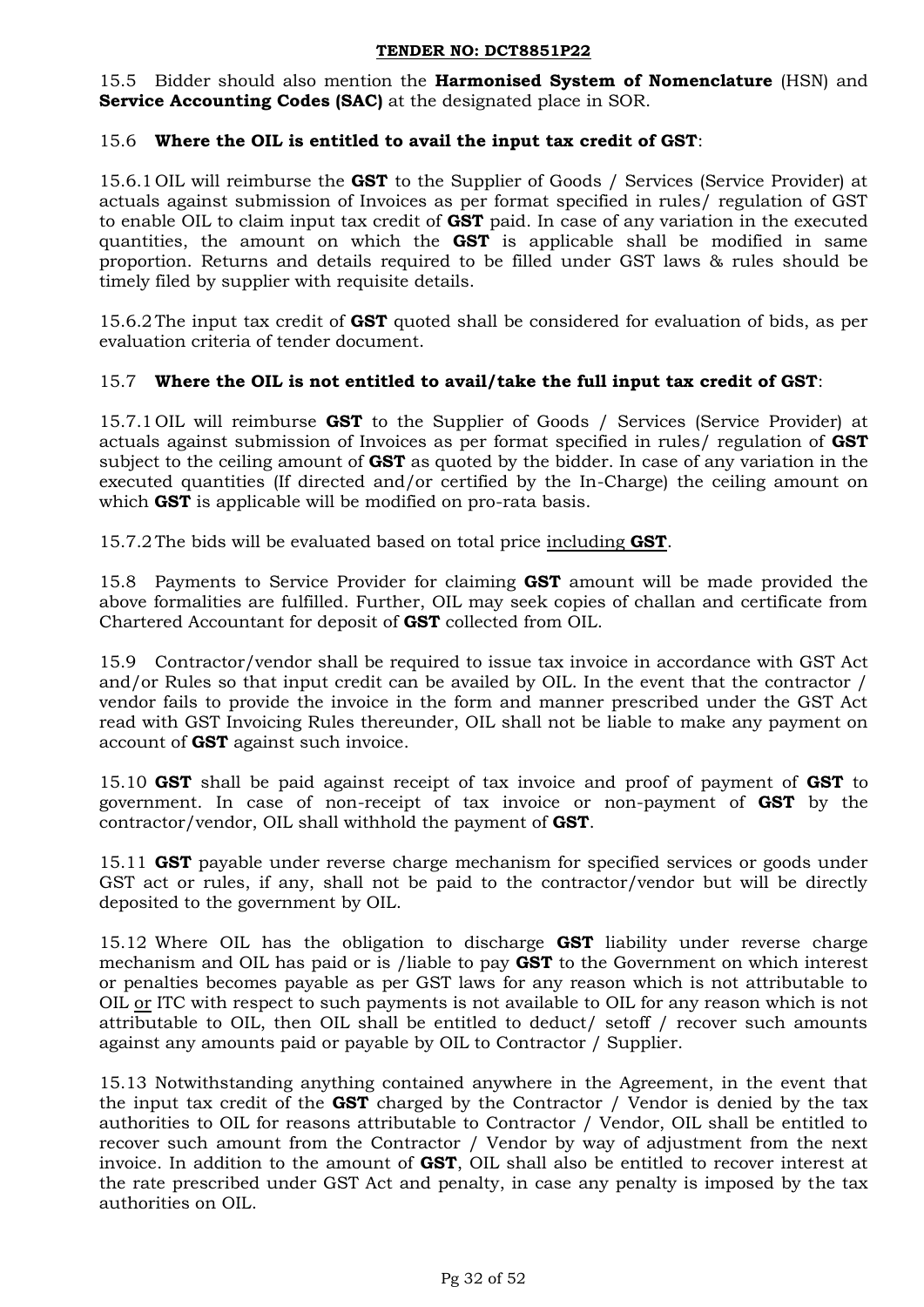15.14 TDS under GST, if applicable, shall be deducted from contractor"s/vendor"s bill at applicable rate and a certificate as per rules for tax so deducted shall be provided to the contractor/vendor.

15.15 The Contractor will be under obligation for charging correct rate of tax as prescribed under the respective tax laws. Further the Contractor shall avail and pass on benefits of all exemptions/concessions available under tax laws. Any error of interpretation of applicability of taxes/ duties by the contractor shall be to contractor's account.

15.16 It is the responsibility of the bidder to quote the correct GST rate. The classification of goods/services as per GST (Goods & Service Tax) Act should be correctly done by the contractor to ensure that input tax credit on GST (Goods & Service Tax) is not lost to the OIL on account of any error on the part of the contractor.

15.17 In case, the quoted information related to various taxes, duties & levies subsequently proves wrong, incorrect or misleading, OIL will have no liability to reimburse the difference in the duty/ tax, if the finally assessed amount is on the higher side and OIL will have to right to recover the difference and in case the rate of duty/ taxes finally assessed is on the lower side.

15.18 Notwithstanding anything mentioned elsewhere in the Bidding Document the aggregate liability of OIL towards Payment of GST shall be limited to the volume of GST declared by the bidder in its bid & nothing shall be payable extra except for the statutory variation in GST.

15.19 Further, it is the responsibility of the bidders to make all possible efforts to make their accounting / IT system GST compliant in order to ensure availability of Input Tax Credit (ITC) to Oil India Ltd.

15.20 GST liability, if any on account of supply of free samples against any tender shall be to bidder"s account.

15.21 In case of statutory variation in **GST,** other than due to change in turnover, payable on the contract value during contract period, the Supplier of Goods / Services (Service Provider) shall submit a copy of the 'Government Notification' to substantiate the rate as applicable on the Bid due date and on the date of revision.

Beyond the contract period, in case OIL is not entitled for input tax credit of **GST**, then any increase in the rate of **GST** beyond the contractual delivery period shall be to Service provider"s account whereas any decrease in the rate **GST** shall be passed on to the OIL.

Beyond the contract period, in case OIL is entitled for input tax credit of **GST**, then statutory variation in applicable **GST** on supply and on incidental services, shall be to OIL"s account.

Claim for payment of **GST**/ Statutory variation, should be raised within two [02] months from the date of issue of 'Government Notification' for payment of differential (in %) **GST**, otherwise claim in respect of above shall not be entertained for payment of arrears.

The base date for the purpose of applying statutory variation shall be the Bid Opening Date.

15.22 The contractor will be liable to ensure to have registered with the respective tax authorities, wherever applicable and to submit self-attested copy of such registration certificate(s) and the Contractor will be responsible for procurement of material in its own registration (GSTIN) and also to issue its own Road Permit/ E-way Bill, if applicable etc.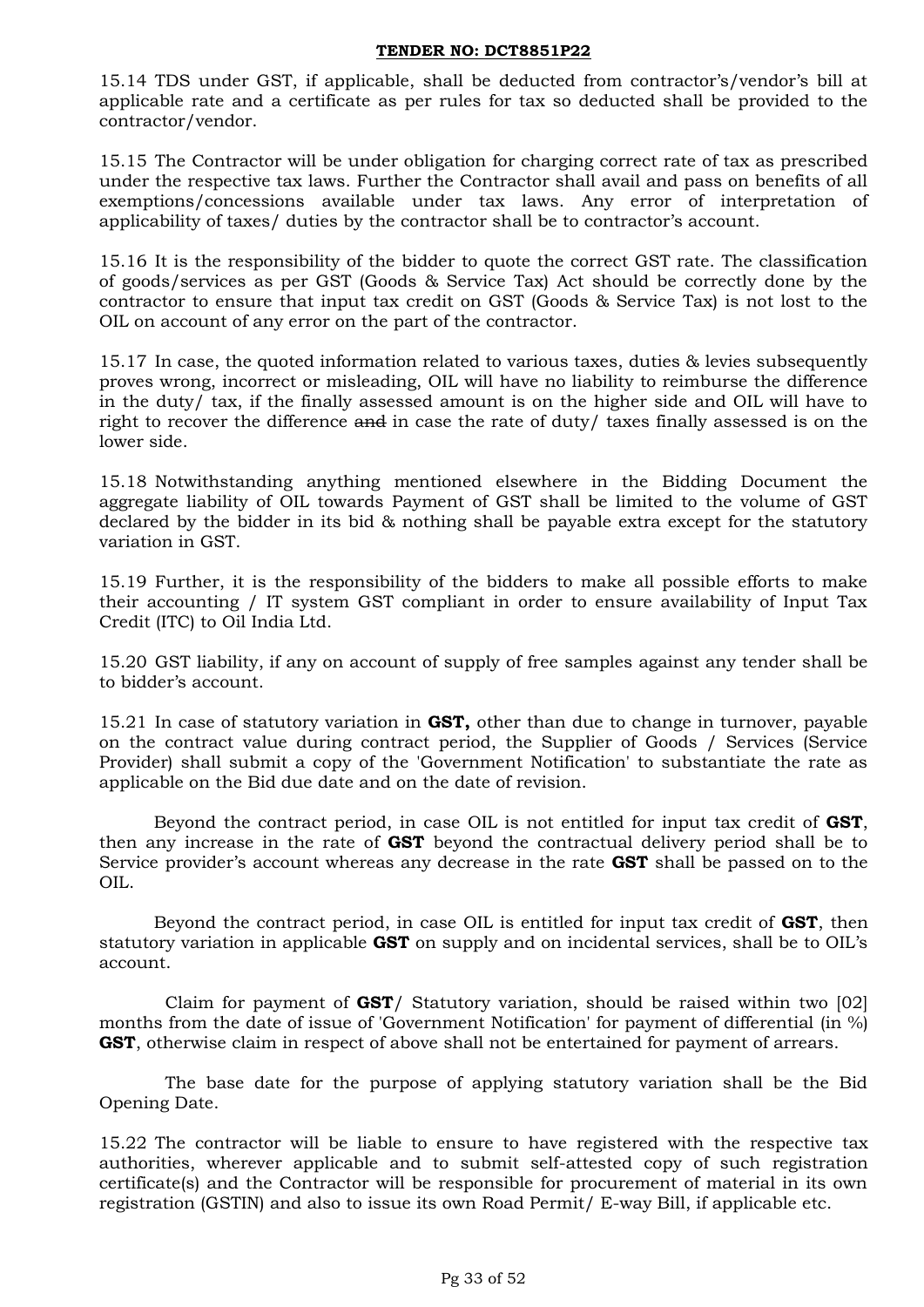15.23 In case the bidder is covered under Composition Scheme under GST laws, then bidder should quote the price inclusive of the GST (CGST & SGST/UTGST or IGST). Further, such bidder should mention "Cover under composition system" in column for GST (CGST & SGST/UTGST or IGST) of price schedule.

15.24 OIL will prefer to deal with registered supplier of goods/ services under GST. Therefore, bidders are requested to get themselves registered under GST, if not registered yet. However, in case any unregistered bidder is submitting their bid, their prices will be loaded with applicable GST while evaluation of bid. Where OIL is entitled for input credit of GST, the same will be considered for evaluation of bid as per evaluation methodology of tender document.

15.25 Procurement of Specific Goods: Earlier, there is no tax incidence in case of import of specified goods (i.e. the goods covered under List-34 of Customs Notification no. 12/2012- Cus dated. 17.03.2012 as amended). Customs duty is not payable as per the policy. However, under GST regime, IGST Plus GST compensation cess (if applicable) would be liveable on such imports. Bidders should quote GST as inclusive considering IGST component for the imported Materials portion while quoting their prices on destination basis. However, GST rate to be specified in the price bid format.

15.26 **Documentation requirement for GST:** The vendor will be under the obligation for invoicing correct tax rate of tax/duties as prescribed under the GST law to OIL, and pass on the benefits, if any, after availing input tax credit.

Any invoice issued shall contain the following particulars:

- a) Name, address and GSTIN of the supplier;
- b) Serial number of the invoice;
- c) Date of issue;
- d) Name, address and GSTIN or UIN, if registered of the recipient;
- e) Name and address of the recipient and the address of the delivery, along with the State and its code;
- f) HSN code of goods or Accounting Code of services[SAC];
- g) Description of goods or services;
- h) Quantity in case of goods and unit or Unique Quantity Code thereof;
- i) Total value of supply of goods or services or both;
- j) Taxable value of supply of goods or services or both taking into discount or abatement if any;
- k) Rate of tax (IGST, CGST, SGST/ UTGST, cess);
- l) Amount of tax charged in respect of taxable goods or services (IGST, CGST, SGST/UTGST, cess);
- m) Place of supply along with the name of State, in case of supply in the course of interstate trade or commerce;
- n) Address of the delivery where the same is different from the place of supply and
- o) Signature or digital signature of the supplier or his authorised representative.

GST invoice shall be prepared in triplicate, in case of supply of goods, in the following manner:

- i) The original copy being marked as ORIGINAL FOR RECIPIENT;
- ii) The duplicate copy being marked as DUPLICATE FOR TRANSPORTER and
- iii) The triplicate copy being marked as TRIPLICATE FOR SUPPLIER.

In case of any advance given against any supplies contract, the supplier of the goods shall issue Receipt Voucher containing the details of details of advance taken along with particulars as mentioned in clause no. (a), (b), (c), (d), (g), (k), (l), (m) & (o) above.

### 15.27 **Anti-profiteering clause:**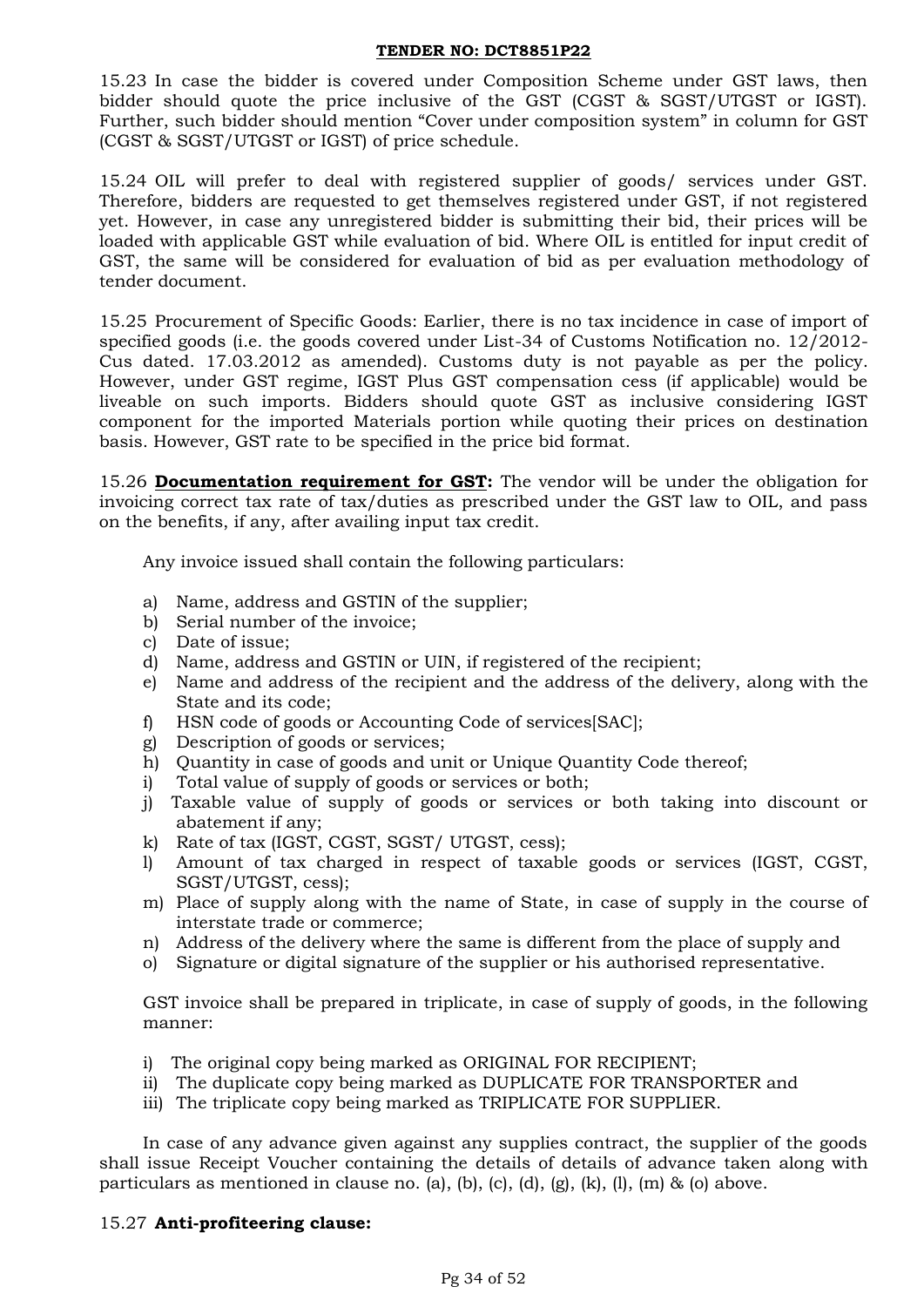As per Clause 171 of GST Act it is mandatory to pass on the benefit due to reduction in rate of tax or from input tax credit to the consumer by way of commensurate reduction in prices. The Supplier of Goods / Services may note the above and quote their prices accordingly.

15.27.1 In case the GST rating of vendor on the GST portal / Govt. official website is negative / black listed, then the bids may be rejected by OIL. Further, in case rating of bidder is negative / black listed after award of work for supply of goods / services, then OIL shall not be obligated or liable to pay or reimburse GST to such vendor and shall also be entitled to deduct / recover such GST along with all penalties / interest, if any, incurred by OIL.

## 16.0 **ASSIGNMENT**:

16.1 The Transport Supplier shall not assign his/her rights, duties and obligations arising under this agreement and sublet to any third person or party except in respect of payments to be received by Transport Suppliers, if acceptable to the Company.

## 17.0 **SUB-CONTRACT**:

17.1 The Transport Supplier shall not sub-contract all or any part of the work envisaged under this Agreement.

## 18.0 **STATUTORY OBLIGATIONS**:

18.1 The Transport Supplier shall bear all other expenditure, which may be deemed necessary or required towards fulfilment of his/her obligations under the Statutory Acts during the tenure of this service agreement.

### 19.0 **SET OFF CLAUSE**:

"Any sum of money due and payable to the contractor (including Security Deposit refundable to them) under this or any other contract may be appropriated by Oil India Limited and set off against any claim of Oil India Limited (or such other person or persons contracting through Oil India Limited) for payment of a sum of money arising out of this contract or under any other contract made by the contractor with Oil India Limited (or such other person or persons contracting through Oil India Limited)."

### 20.0 **FURNISHING FRAUDULENT INFORMATION/DOCUMENT**:

If it is found that a Bidder/Contractor has furnished fraudulent document /information, the Bid Security/Performance Security shall be forfeited and the party shall be debarred for period of 3 (three) years from date of detection of such fraudulent act, besides the legal action.

21.0 **LIQUIDATED DAMAGES FOR DELAY IN PLACEMENT/ MOBILSATION OF EQUIPMENTS/ VEHICLES AND/OR COMPLETION OF WORKS AND SERVICES**: Liquidated Damages will be applicable  $\omega$  0.5% of the contract value per week or part thereof, for delay in placement of vehicle(s)/ equipments(s) for Company's services/ Contract mobilization/completion date subject to a maximum ceiling of 7.5% of estimated total contract value.

### 22.0 **THEFT OF VEHICLE**:

22.0 (a) In the event that during the tenure of the contract(s), the vehicle is stolen and the same is authenticated with adequate proof of documentary evidence, no penalty shall be imposed during the period of unavailability of the vehicle on account of the same. Moreover,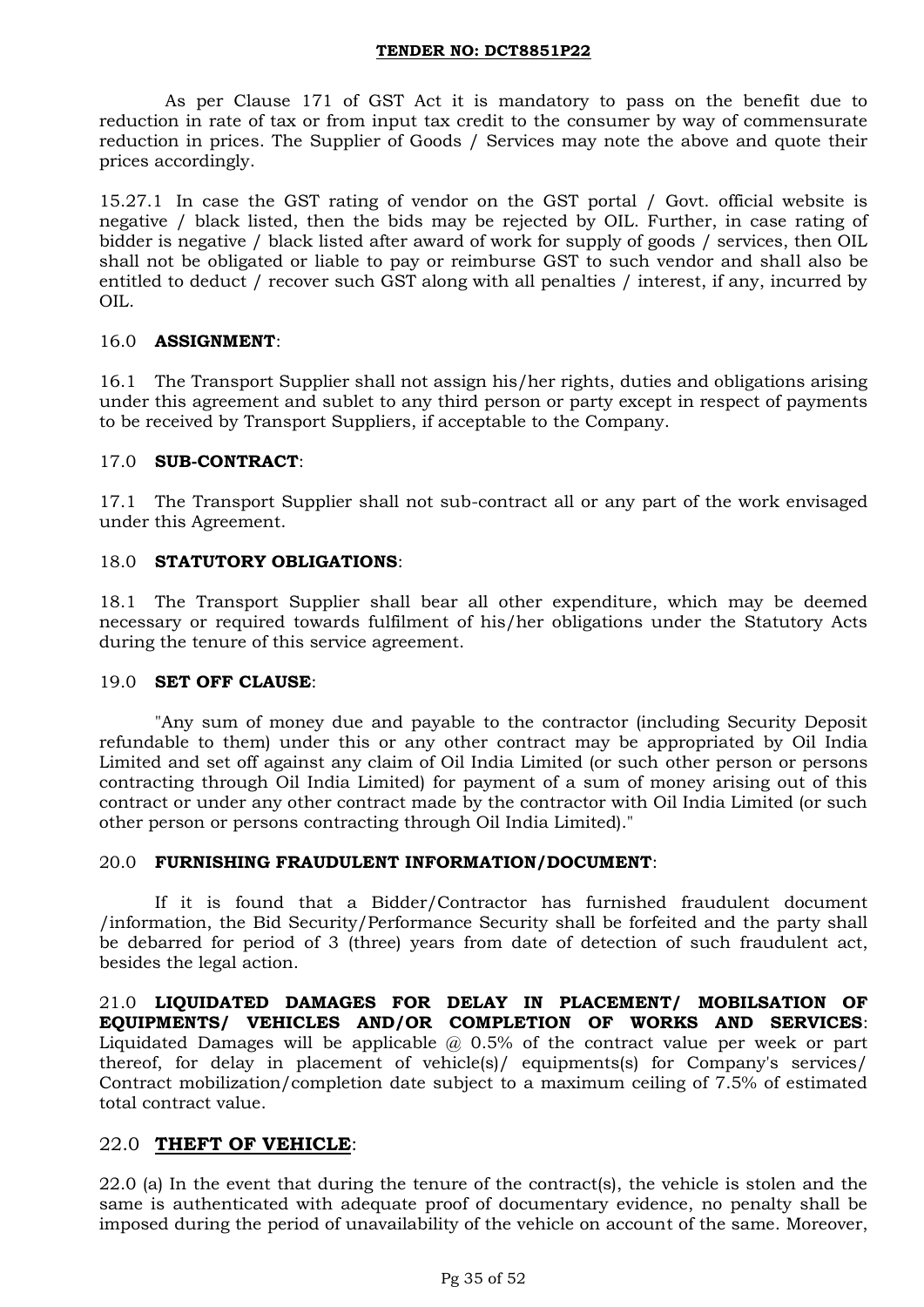in case the vehicle is not recovered, the contractor(s) shall be given an option to place a new vehicle of similar or equivalent category of stolen vehicle to complete the remaining contractual period under the existing contract with all rates, terms & conditions remaining firm & applicable.

22.0 (b) In case the contractor(s) is not agreeable or unable to provide a new vehicle in lieu of the stolen vehicle to complete the remaining contractual period (to be intimated in writing by the contractor), the contract shall be short closed with no penalty for the remaining period and the security money may be released upon advise of the GM-Geophysics.

**\*\*\*\*\*\*\*\*\*\*\*\*\*\*\*\*\*\*\*\*\*\*\*\***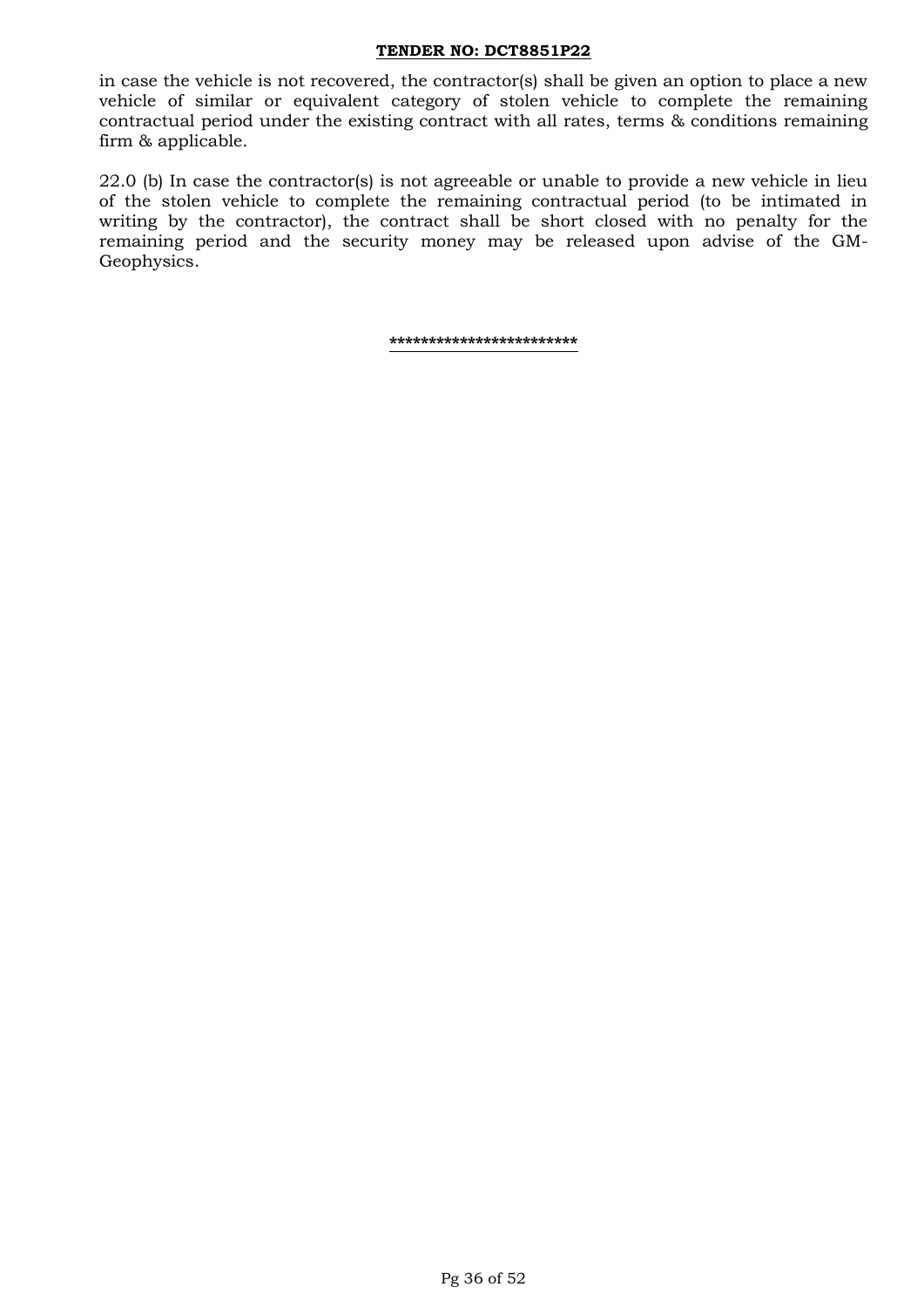### **Section-II SCHEDULE OF WORK, UNIT AND QUANTITY (SOQ)**

1. Hiring the services of 01 no. of Mini Bus 22-26 seater (TATA LP 407/34 STR STARBUS/Force Traveller or equivalent model bus) with standard fittings in short term Contract for a period of 7(seven) months with a provision of extension for another 2(two) months for seismic survey operations 2021-22 to be stationed at any place of OIL"s operational area in all Assam & Arunachal Pradesh only.

| 2. |                            | Vintage of Equipment / Vehicle(s): <b>Vehicles with vintage prior to 2016 shall not</b><br>be considered.                                                                   |
|----|----------------------------|-----------------------------------------------------------------------------------------------------------------------------------------------------------------------------|
| 3. | Tenure of Agreement        | : 7 (Seven) months from the date of placement of<br>vehicle with a provision of extension by 2 (two)<br>more months if required at the same rates, terms<br>and conditions. |
| 4. | Area of Operations         | : OIL's operational areas in Assam & Arunachal<br>Pradesh.                                                                                                                  |
| 5. | Tendered cost of fuel      | : Rs 88.35 / litre $(HSD)$                                                                                                                                                  |
| 6. | <b>Mobilisation Period</b> | : Two weeks from the date of issuance of LOA or<br>earlier as mentioned in LOA.                                                                                             |
| 7. | Periodic inspection / test | : a) On initial placement; and<br>b) Every three months thereafter or as and when<br>considered necessary by the Company Engineer<br>during the tenure of Agreement.        |

8. Normal hours/timings of duty/day: As may be stipulated by the Company's Engineer.

### 9. **SCHEDULE OF SERVICE, UNITS, QUANTITIES & RATES**:

### **MINI BUS 22 to 26 SEATER** (**TATA LP 407/34 STR STARBUS/Force Traveller or equivalent model bus)**

| Item<br>No. | <b>Description of Service</b>                                                                         | Unit  | Rate per Unit<br>(Rs.) |  |  |
|-------------|-------------------------------------------------------------------------------------------------------|-------|------------------------|--|--|
| 10          | Fixed Charge per month (vehicle for 24 hrs &<br>driver's/helper's normal duty for 8 hours per<br>day) | Month | 68,690.00              |  |  |
| 20          | Running Charge per km at tendered price of<br>fuel (HSD) of Rs. 88.35/litre                           | KM    | 12.86                  |  |  |
| 30          | Single OT for Driver beyond 8 hours & upto 9<br>hours duty                                            | Hour  | 61.75                  |  |  |
| 40          | Double OT for Driver beyond 9 hours duty                                                              | Hour  | 158.25                 |  |  |
| 50          | Single OT for Helper beyond 8 hours & upto 9<br>Hour<br>hours duty                                    |       | 43.75                  |  |  |
| 60          | Double OT for Helper beyond 9 hours duty                                                              | Hour  | 111.75                 |  |  |
| 70          | Overnight Halting Charge per night per person<br>(outstation)                                         | No    | 350.00                 |  |  |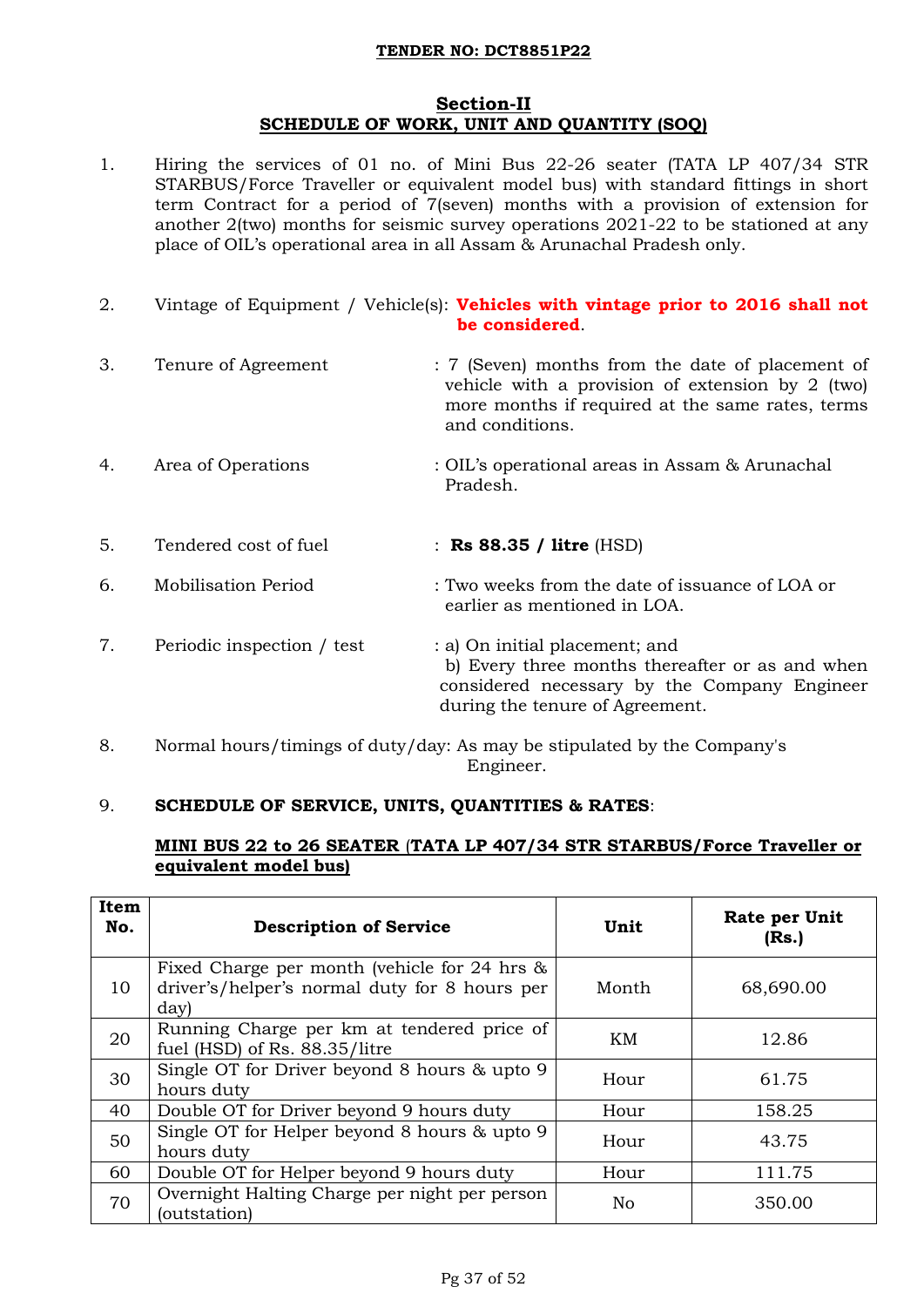11. Above rates include all liabilities including statutory liabilities but excluding PF, ESI, GPAP, Cost of Uniform/Safety items and GST. GST, if applicable, shall be to the Company"s account. However, GST portion payable directly by the Service Provider (if applicable) shall be reimbursed to the Contractor on the basis of the documentary evidence. Contractors are required to raise monthly GST Invoices for reimbursement of GST against the contract. In the absence of GST Invoices, GST will not be reimbursed and the consequences of the same shall entirely rest upon the Contractor. Any input credit benefit received by the party must be passed on to OIL. Fixed Charges also includes vehicle for 24 hours availability with services of Driver / Helper / relief crew for 8 hours normal duty every day

12. The above rates shall be fixed and firm for the entire tenure of the contract and shall be binding on both the parties. No changes in these rates shall be allowed under any circumstances during the tenure of this service agreement except in respect of the following as mentioned in para 13 & 14 below.

13. First Variation in the offered running charges will be effective provided average fuel (HSD) price of the month preceding the month for which the payment is due changes plus or minus 5% (Five percent) over the tendered HSD price of **Rs.88.35** per litre. Subsequent variations in running charges will be effective once the average fuel (HSD) price of the month preceding the month for which payment is due changes plus or minus 5% over the prevalent fuel price corresponding to the existing running charge. For any average fuel price variation within 5% of the prevailing rate, there will not be any change in the running charge. The variation will be calculated @ **Rs 0.125/km** (excluding GST) for variation of Rupee 1.00 per litre of fuel price. However, the lower threshold limit of running charge per Km is limited to 0 (zero).

14. The wages & Overtime of driver/helper/relief crew are as per M.O.S. dated 24.01.2014/minimum rates of wages notified by Govt. of India. The rates are liable to change depending on notifications issued by the Govt of India.

15. The wages etc. due to the driver(s)/helper(s) as per provisions of applicable MOS must be made/disbursed through online Bank Transfer or electronic mode only by the contractor. The contractor must also submit certificate(s) (declarations as per format (may be seen at the office of the GM-Geophysics) duly signed by both the contractor & Driver(s) along with the monthly statement-cum-kilometerage bill of each subsequent month in support of payment of the wages to driver(s)..

16. The Contractor(s) shall have to pay monthly wages to his/her/their crew/staff engaged under this contract as per minimum rates of wages notified by Govt. of India. The current applicable rates of wages are as given below:

- i) Wage component of Driver/Relief Driver for 8 hours duty (wage per day including Bonus amount of Rs. 19.17): **Rs. 652.17.**
- ii) Wage component of Helper/Relief Helper (Mini-Bus) for 8 hours duty (wage per day including Bonus amount of Rs. 19.17): **Rs. 466.17.**

**\*\*\*\*\*\*\*\*\*\*\*\*\*\*XXX\*\*\*\*\*\*\*\*\*\*\*\*\*\***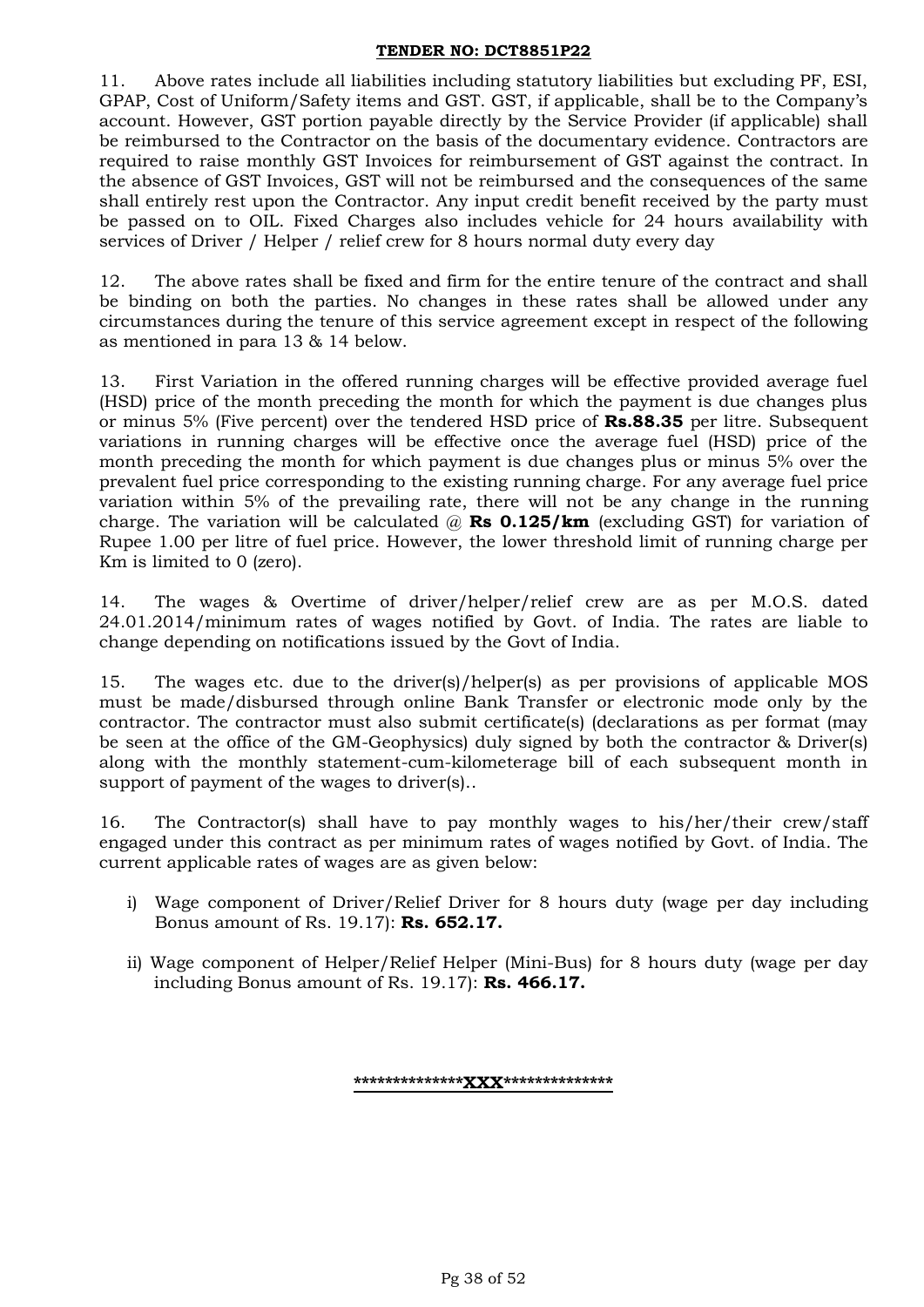## **Section-III Special Conditions of Contracts (SCC)**

- 1.0 The final agreement or contract shall consist of GCC, SOQ, SCC, SM and Application Format (Annexure-I), Bidder Details (Annexure-II), Court Affidavit (Annexure-III) & if applicable Dependent Joint Declaration Format (Annexure-IV). The agreement shall be deemed to be a service contract since substantial control of the vehicle will rest upon the Service Provider/Contractor.
- 2.0 Primary location of the vehicle shall be in OIL's Geophysical operations in Assam & Arunachal Pradesh for the seismic season 2021-22.
- 3.0 Present requirement of Mini Bus 22-26 seaters ((TATA LP 407/34 STR STARBUS/Force Traveller or equivalent model bus): 01 (one) no.
- 4.0 Although the actual total requirement of vehicles to be hired is **01** *(one)*, a **waitinglist** of 02(two) provisionally selected applicants in order of priority ranking shall/may be maintained with validity **up to 31.01.2021** to fill up the backlog in the event of shortfall. The wait-listed applicants if selected shall have to place the vehicles within 02(two) weeks from date of issue of LOA.
- 5.0 The vehicle should be fitted with all standard fittings like foot-step etc. as per applicability.
- 6.0 The contractor should be personally present at the time of placement of the vehicle.
- 7.0 The drivers of the vehicles must possess valid professional driving license etc. of appropriate category and must have sufficient experience in their respective categories. All guidelines issued by State/Regional Transport Authorities in respect of these vehicles, drivers etc. must be adhered/followed while performing the duties.
- 8.0 Before engaging any driver at the time of initial placement or subsequently, the driver"s name should be cleared by **Geophysics Dept.** for credentials etc. The driver / relief driver engaged by the contractor should be of good character, discipline and in good health. If the driver / relief driver indulges in any theft, or other unlawful activities, action will be taken as per the law of the land. If the vehicle is seized by the Police or any other law enforcing agency for such activities, while on company's duty, it will be the responsibility of the contractor to deal with the matter. Under no circumstances, the vehicle should carry out / involve in any unlawful activities / duties. In the event of any such case, the contractor will be held responsible for the consequences.
- 9.0 In company's opinion, if a driver is not attending duty properly or having bad credentials or found involved in theft or any other unlawful activities including drunken driving, he may not be issued any entry pass. In that event the contractor has to remove the driver on getting advice from the company.
- 10.0 The vehicles must have full insurance including coverage for crew and the third party for the entire contract period to cover all risks.
- 11.0 The vehicles must be complete with all necessary permits etc. from Govt. Authorities of **ASSAM & ARUNACHAL PRADESH** for carrying crew and materials etc.
- 12.0 The contractor shall faithfully discharge his obligations under all laws for the time being in force; particularly the payment of wages act, minimum wages act, workmen's compensation act, motor vehicles act etc. and keep the vehicle and the employee therein fully covered of all risks and accidents. The contractor shall engage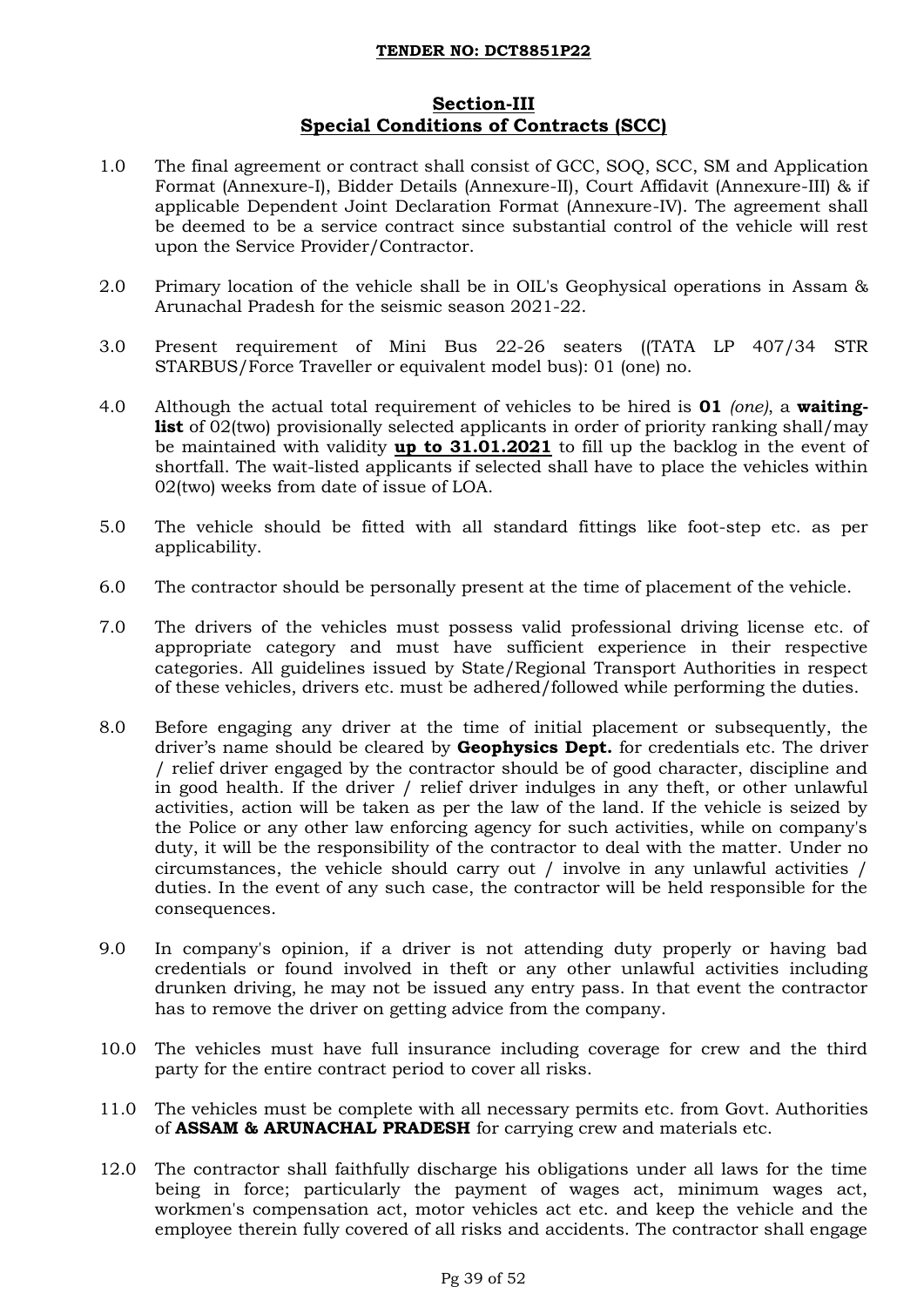as many numbers of drivers as may be necessary to maintain uninterrupted supply of service of the vehicle for 8 hours daily or if necessary beyond the said period for minimum six days a week.

- 13.0 The crew should always wear proper uniform while attending duties.
- 14.0 Notwithstanding any clause of the contract, it will be terminated on account of any one of the following situations –
	- a) Deteriorated mechanical condition of the vehicle.
	- b) Frequent shutdown due to non-availability of fuel etc.

c) During the tenure of the contract, if it is found that the contractor submitted any false statement / document in the application / tender document.

d) **The vehicle must be owned and registered in the name of the contractor during the entire tenure of the contractual period including extension period, if any**. Change of ownership of vehicle at any time during the tenure of the contract period will lead to termination of the contract.

- 15.0 The company reserves the right to change the base station of the vehicle operation whenever necessary.
- 16.0 The entry passes for OIL's protected areas will be recommended to the appropriate authority, only for two persons against the contract i.e. one for the driver & the other for the contractor or his authorised representative.

### 17.0 **TERMS OF PAYMENT**:

- 17.1 On receipt of the Monthly statement-cum-kilometreage Bill the Company's Engineer shall verify the same with the Daily Log Book and forward the same after making adjustment as may be necessary to the Finance Department of the Company for Payment. The Bill must be accompanied with the following:
	- i) Daily Log Book in original for the month.
	- ii) Statutory compliance statement per Standard Format & the declaration as per format regarding payment of salary/wages to driver / helper / relief crew.
- 17.2 The Company shall pay the Transport Supplier during the term of the contract the amounts due from time to time calculated according to the rates of payment set out hereof and in accordance with the other provisions of this agreement.
- 17.3 Payment of monthly bills, if undisputed, shall be made within 10 (Ten) days following the date of receipt of the same by the Company. The company shall within 10 (Ten) days of receipt of invoice notify the Transport Supplier or any item under dispute, specifying the reasons thereof, in which event, the disputed amount may be withheld till settlement of the dispute, but payment shall be made for the undisputed portion on or before the due date.
- 17.4 For the purpose of payment for the service rendered the Transport Supplier shall:

i) Accept as final and daily logbook which must be signed on a daily basis by the Company's Authorised Personnel. Any deletions and/or over writings on the Daily Log Book must be avoided as far as practicable and if such deletions and over writings are incidenced, the same must be countersigned by the Company's Authorised Personnel, otherwise the Monthly kilometreage Statement-cum-bill shall not be accepted. Logbook Sheets must be made out in triplicate of which second copy be retained by the Transport Supplier for preparing the monthly kilometreage statement-cum-bill only at the end of each month. The original should be sent to Accounts Department and the first copy be retained by User / Logistics Department.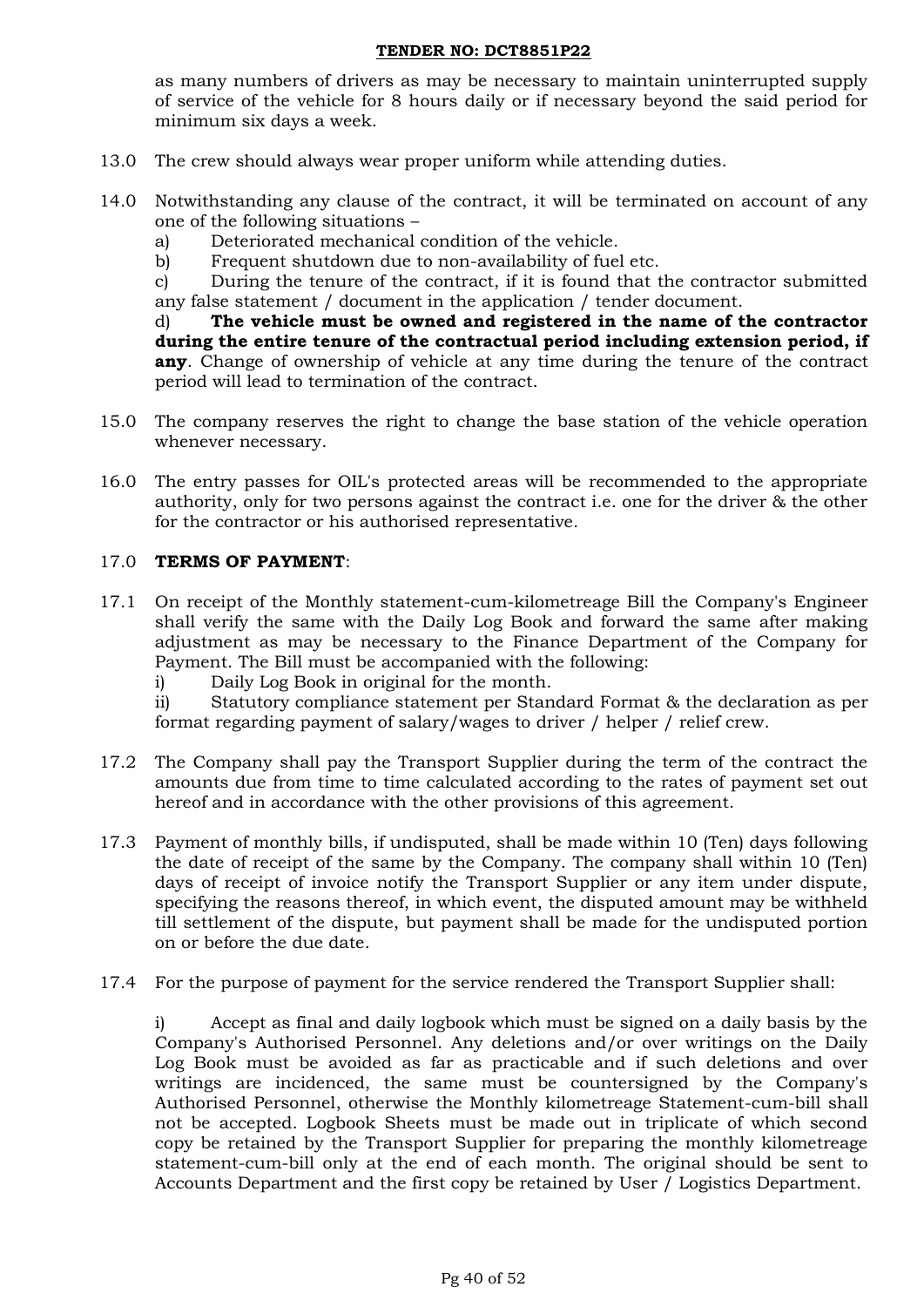ii) a) Prepare monthly kilometreage statement-cum-bill and submit the same to the Company's Authorised Personnel for verification within 10 (Ten) days following the last date of the month. The monthly kilometreage statement-cum-bill must be accompanied with a certificate every month as per prescribed format of OIL towards his/her compliance with the Statutory Acts affecting the operation of this Service Agreement. The monthly bill should be claimed every month as mentioned. The contractor shall not be allowed to accumulate monthly bills. If the monthly bill is not claimed (for any particular month) within the next two months, the payment will get lapsed. The Company shall be at liberty not to make or process such belated monthly bill.

ii) b) The monthly kilometreage statement-cum-bill must include a factual records based on daily log sheet for services rendered as per instructions of the Company's Authorised Personnel, i.e. for Company duty only and should exclude for payment the following:

- $\triangleright$  Such kilometreage and time as may be involved on standby where kilometreage done for refueling is in excess of 5 (Five) kms. Or time taken is more than 30 (Thirty) minutes. In case a vehicle is allocated for operation in Arunachal Pradesh, Company may have to supply fuel for the vehicle allocated against written request of the contractor and security money deposited for this purpose due to non availability of public fuelling station in nearby area (within 5 Km range). In the event of above, Company will not charge any additional amount over the prevailing fuel price.
- $\triangleright$  Such hours/days or part thereof as may be involved on standby per month where time taken for routine servicing and maintenance exceeds 48 (Forty Eight) hours (2 days).
- $\triangleright$  Such hours/days or part thereof as may be involved in any month when the vehicle(s) was/were shut down due to default or otherwise.

ii) c) Accept such adjustments on the monthly kilometreage statement-cumbill as the Company's Authorised Personnel may make on account of all or any of the following:

- A) Deductions for defaults / shut downs not shown correctly:
- B) Deductions for liquidated damages & penalty for shut downs:
- C) Deductions for penalties in case of breach of contract:
- D) Adjustment of kilometreage and corrections as per Clause 5.11 of Part-I (GCC).
- E) Such other adjustments as the Company's Engineer shall consider necessary as per the requirements of the situation prevailing, the Company's decision in which regard shall be final.
- 17.5 Excepting the rates payable as per terms & conditions detailed in this tender document and for variation due to changes in fuel price as applicable, no other rates, charges etc. shall be payable to the contractor during the entire tenure of the contract.
- 18.0 **MODE OF PAYMENT**: The payment of monthly Salary/ Wages to the driver/helper (as applicable) must be made through account payee cheques or bank transfer / eremittance etc. The contractor must also submit a certificate (declaration as per format) duly signed by both the contractor & driver along with the monthly statement-cum-kilometerage bill of each subsequent month in support of payment of the Salary/wages to driver as mentioned in Para-15 of SOQ of this tender document. The wages etc. due to the driver or drivers must be paid in full in time, as mentioned elsewhere in the agreement. If there is any complaint from the crew members, the Company will be at liberty to deduct the wages etc. from the monthly bill.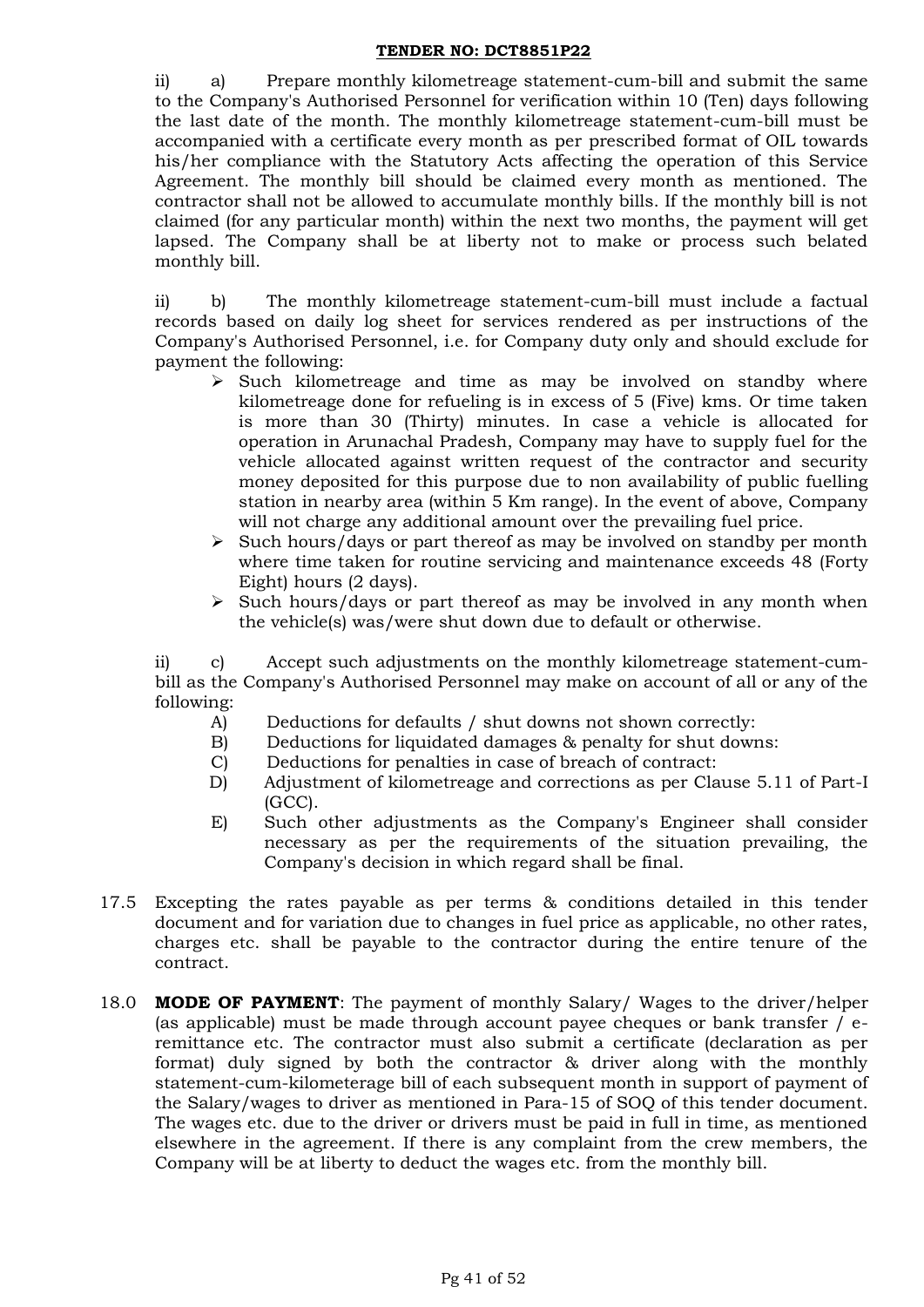- 19.0 Refund of security deposit will be made within three months from the date of release of the vehicle after certification from Geophysics Department. Any belated claim will not be entertained.
- 20.0 For the days or part thereof when the services envisaged under this agreement are disrupted due to default / shut down etc. clause nos. 1.27 and 1.32 of Part I (GCC) of the agreement will be applicable.
- 21.0 In case of any situation not provided under this Agreement, the Company's Engineer or any other person authorised on his / her behalf by the Company, shall have the right to decide upon any further claim on the facts and circumstances, which shall be binding upon the Transport Supplier.
- 22.0 The Company at its own discretion reserves the right to extend the contract beyond the stipulated seven months for another two more months at the same rates, terms and conditions.

### 23.0 **Other Applicable Terms & Conditions:**

- **(a)** In the event of the applicable minimum wages as notified by the Central Govt. exceeding the prevalent daily wages for **Driver/Helper**, the daily wages will be **suitably enhanced** so as to cover the applicable minimum daily rate of wages notified by the Central Govt. authorities.
- **(b)** The Driver/Helper will be entitled **for bonus @ 8.33%** of the daily wages subject to the wages ceiling under the Payment of Bonus Act, 1965 which has been included in the monthly wages of the driver/helper.
- **(c)** The applicable daily rate of wages will be for **08(eight) hours of work for 06(six) days a week** which will be inclusive of rest day wages.
- **(d)** For all services **beyond 08(eight) hours of work** required for operational purpose, the **Driver/Helper** will be paid **overtime** at the applicable rates as per notifications of Govt. of India.
- **(e)** The **Driver/Helper** is entitled for a **weekly day of rest after working for 06(six) consecutive** days from the contractors engaging them and contractors shall provide **relief driver/helper** to run the services of the hired vehicles during the rest days.
- **(f)** The **Driver/Helper** will be granted **18(eighteen) days annual leave** with wages by the respective contractors which will be **non-cumulative and nonencashable**. The annual leave with wages can be availed **03(three) times** in a calendar year and it will not exceed **18 days** in a year.
- **(g)** The **Driver/Helper** will be extended **05(five) days of casual leave** by the respective contractors in a calendar year which will be **non-cumulative and non-encashable**. The casual leave cannot be combined with annual leave and cannot be availed for more than **02(two) days** at a time.
- **(h)** All concerned contractors shall deposit the **PF and EPF** with the PF authorities positively **on or before the 15th day** of the subsequent month and will submit the PF and EPF deposit **receipt** to the Company. On production of the receipt, the amount will be **reimbursed** to the contractors. For compliance to the provisions of the EPF & MP Act, the contractors will approach the concerned PF authorities.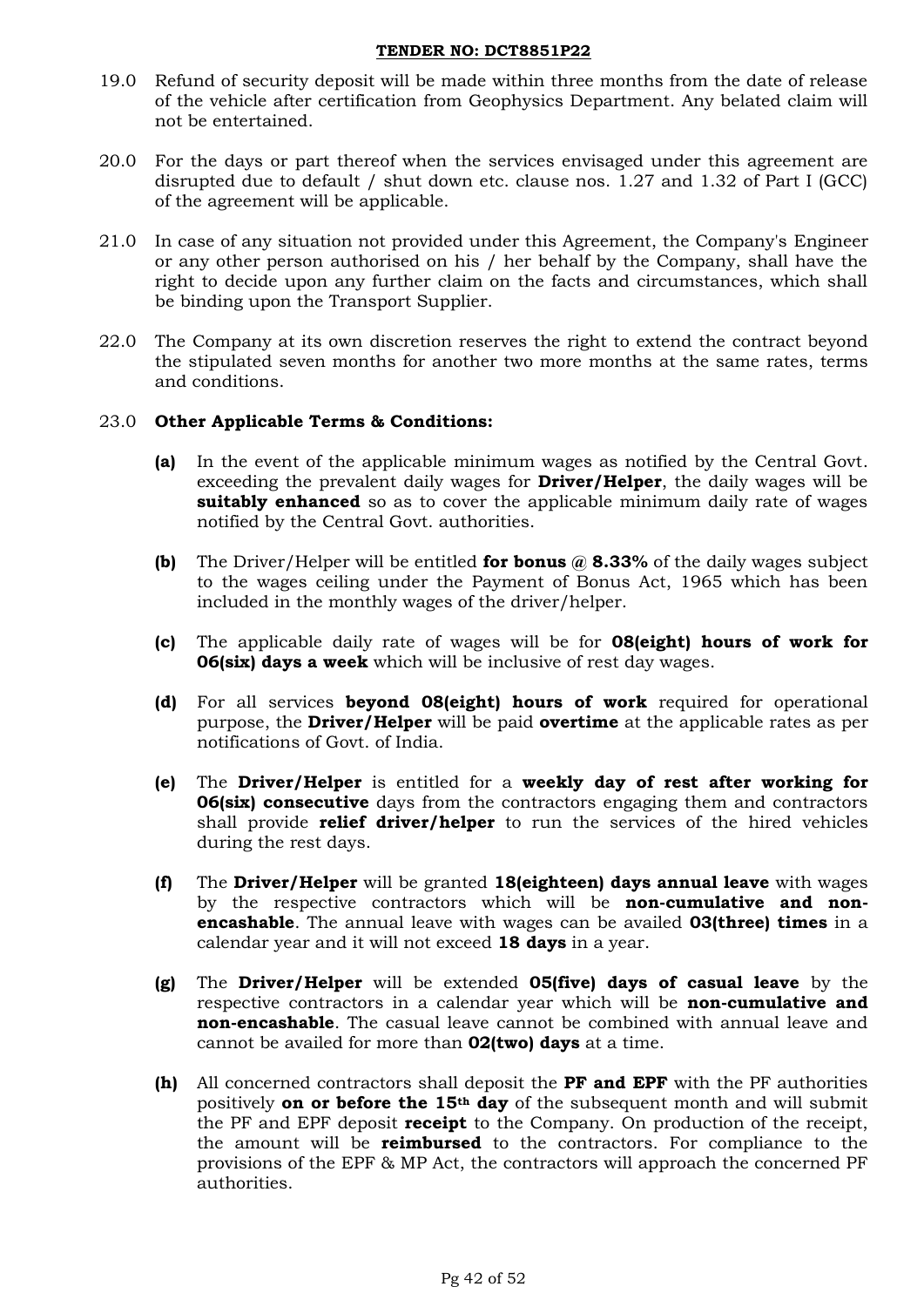- **(i)** The **LMV/HMV Driver** will be **insured** for an amount of **Rs 03(Three) Lakhs**  and the **Helper for an amount of Rs. 02 (Two) Lakhs** under **Group Personal Accident Policy** (GPAP) by the concerned contractors for coverage under Employees Compensation Act, 1923. The annual premium will be **reimbursed** to the contractors by the Company on production of documentary evidence.
- **(j)** The **Driver/Helper** will be provided **uniform and shoes** by the concerned contractors and the expenditure towards the same will be reimbursed to them by the Company on submission of documents / proof of receipt upto a maximum of Rs.2000 during the tenure of the Contract.
- **(k)** The **monthly disbursement of wages** to the **Driver/Helper** by the contractors will be made latest by 10<sup>th</sup> day of the subsequent month. The mode of disbursing the monthly wages to the **Driver/Helper** by the concerned contractors will be through account payee cheques or bank transfer / eremittance as may be agreed upon mutually amongst themselves. The contractors will have to issue proper wages slip to the Driver/Helper containing therein all the requisite details such as income and deductions, if any.
- **(l)** The **Driver/Helper** will be extended the benefits under the **Employees State Insurance (ESI) Act**.
- **(m)** The **Driver/Helper** engaged by the concerned contractors will be extended **medical treatment** in OIL Hospital at Duliajan in the event of any work accident arising out of the employment and in the course of employment.
- **(n)** The **Driver/Helper** will not be engaged by the concerned contractors on the following grounds:
	- (i) On attaining the age of **60(sixty) years**.
	- (ii) \*The person is found **medically unfit**.
	- (iii) For any **riotous behavior and indiscipline**.
	- (iv) Any person with **adverse records**.

\*Note: The contractor will submit a Medical Fitness Certificate every 02(two) years in respect of the **Driver/Helper** engaged by them.

24.0 In case of default due to delay in placement of vehicle beyond 01 (one) month from the due date of placement stipulated in the Contract, OIL shall have, without prejudice to any other clause of the Contract, the right to terminate the Contract partially or fully. The Contractor will not be entitled to any damages or compensation whatsoever on account of such termination and shall be put on holiday as per the Banning Policy of OIL [available at [www.oilindia.in.](http://www.oilindia.in/)

This clause supersedes Clause 9.5 of GCC of this Contract.

**\*\*\*\*\*\*\*\*\*\*\*\*\*\*XXX\*\*\*\*\*\*\*\*\*\*\*\*\*\*\***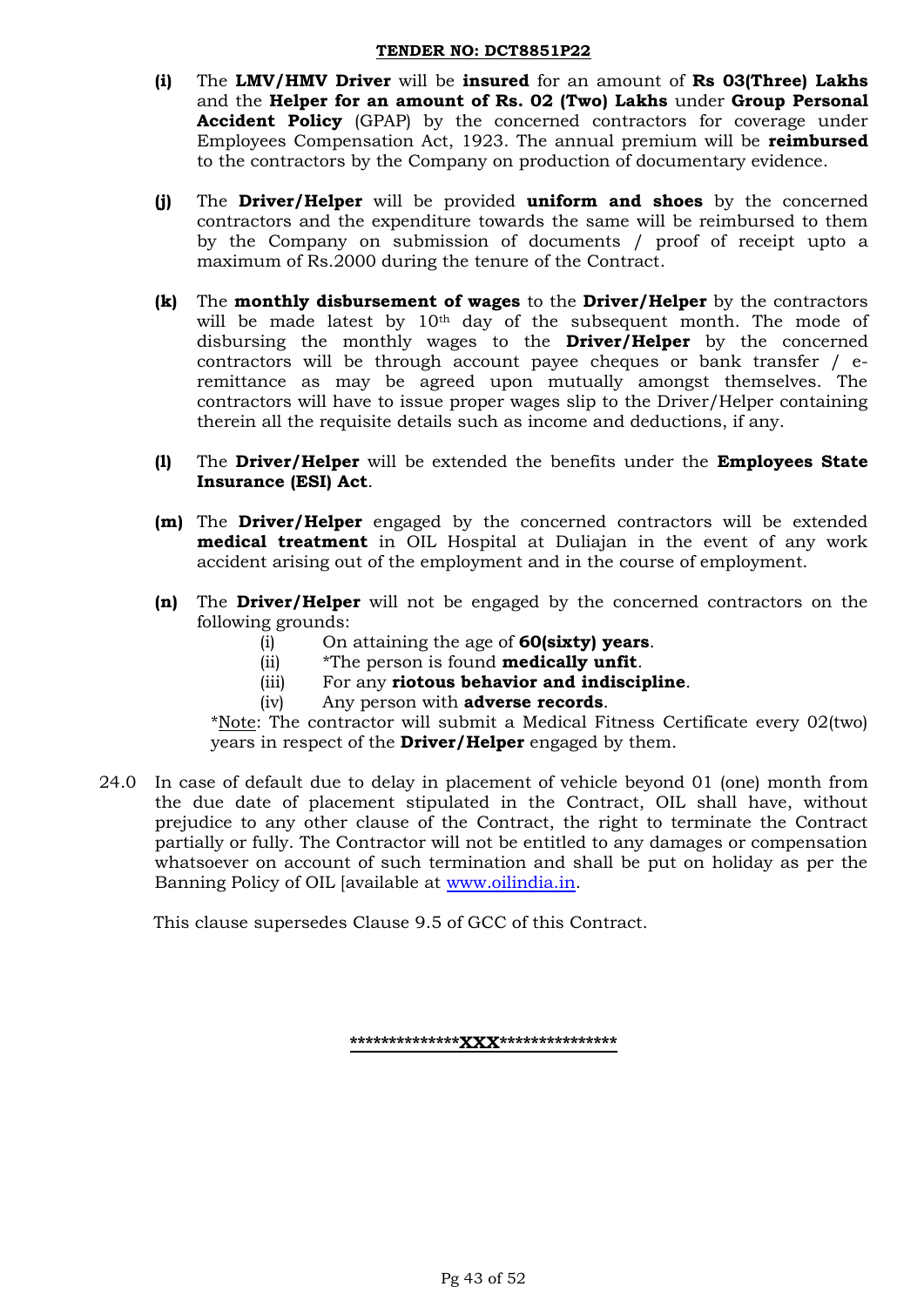To GM-CONTRACTS OIL INDIA LIMITED DULIAJAN

#### SUB: SAFETY MEASURES Tender No: **DCT8851P22**

#### Description of Work / Service:

Hiring the services of 01 no. of Mini Bus 22-26 seater (TATA LP 407/34 STR STARBUS/Force Traveller or equivalent model bus) with standard fittings in short term Contract for a period of 7(seven) months with a provision of extension for another 2(two) months for seismic survey operations 2021-22 to be stationed at any place of OIL's operational area in all Assam & Arunachal Pradesh only.

Sir,

We hereby confirm that we have fully understood the safety measures to be adopted during execution of the above contract and that the same have been explained to us by the concerned authorities. We also give the following assurances.

a) Only experienced and competent persons shall be engaged by us for carrying out work under the said contract.

b) The names of the authorised persons who would be supervising the jobs on day to day basis from our end are the following:



The above personnel are fully familiar with the nature of jobs assigned and safety precautions required.

c) Due notice would be given for any change of personnel under item(b) above.

d) We hereby accept the responsibility for the safety of all the personnel engaged by us and for the safety of the Company's person and property involved during the course of our working under this contract. We would ensure that all the provisions under the Oil Mines Regulations,2017 and other safety rules related to execution of our work would be strictly followed by our personnel. Any violation pointed out by the Company's Engineers would be rectified forthwith or the work suspended till such time the rectification is completed by us and all expenditure towards this would be on our account.

e) We confirm that all persons engaged by us would be provided with the necessary Safety Gears at our cost.

f) All losses caused due to inadequate safety measures or lack of supervision on our part would be fully compensated by us and the Company will not be responsible for any lapses on our part in this regard.

g) We shall abide by the following HSE (Health, Safety & Environmental) POINTS: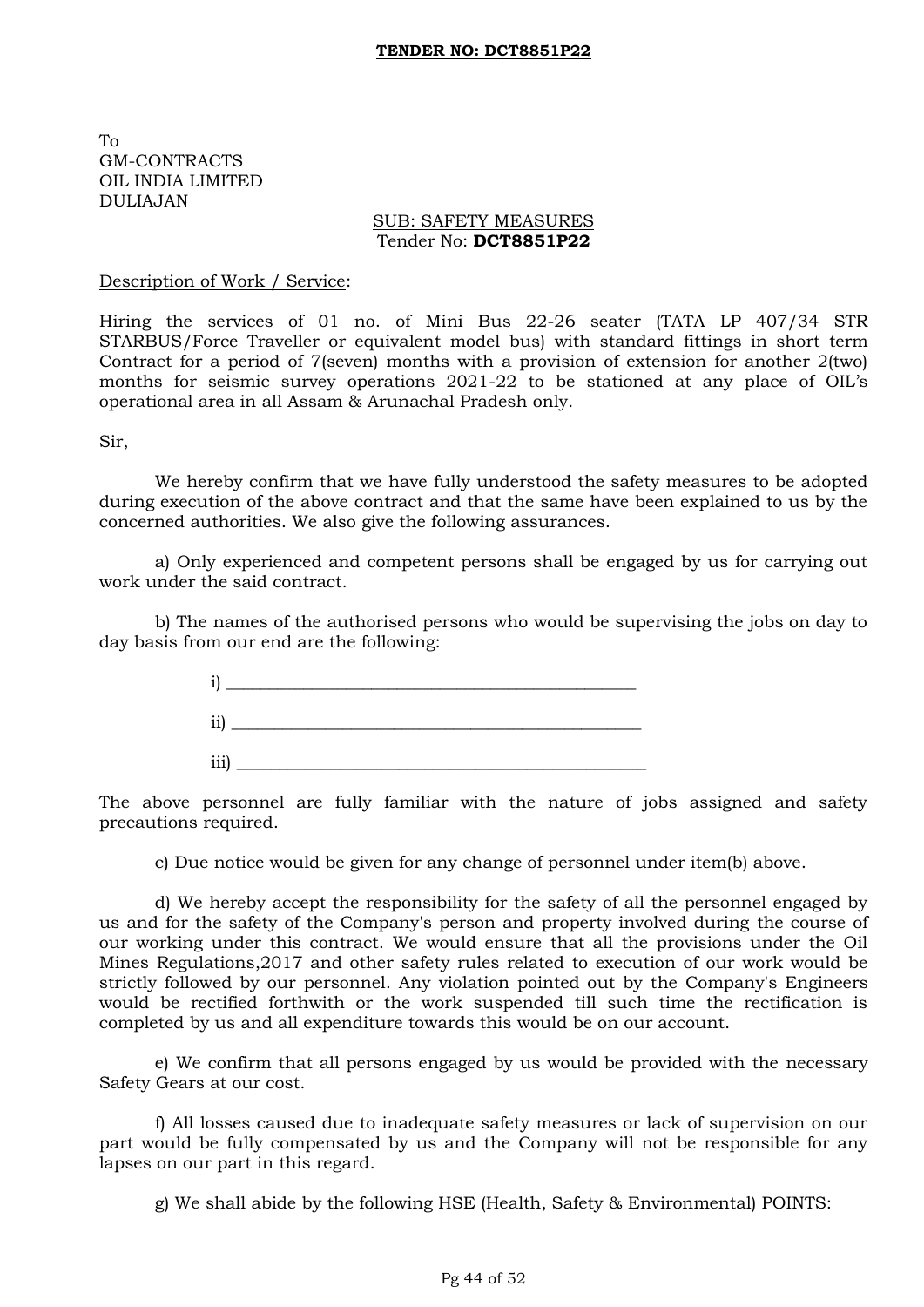### **GENERAL HEALTH, SAFETY & ENVIRONMENT (HSE) POINTS:**

The Contractor shall adhere to following points while performing the works under this contract.

1. The Contractor shall be solely responsible to comply all the statutory norms as applicable while executing the job. It will be solely the Contractor's responsibility to fulfill all the legal formalities with respect to the Health, Safety and Environmental aspects of the entire job (namely: the person employed by him, the equipment, the environment, etc.) under the jurisdiction of the district of that state where it is operating. Ensure that all subcontractors hired by him comply with the same requirement as the Contractor himself and shall be liable for ensuring compliance of all HSE laws by the sub-contractors. It will be the responsibility of the Contractor/his Supervisor/representative to ensure strict adherence to all HSE measures and statutory Rules during operation in OIL"s installations and safety of workers engaged by him. The crew members will not refuse to follow any instruction given by representative of OIL.

2. The Contractor shall ensure complete safety of the personnel engaged by him, and of all the equipment, they will handle and must take full responsibility for their safety.

3. Contractor's arrangements for health and safety management shall be consistent with those for the company (OIL).

4. A Contractor employee must, while at work, take reasonable care for the health and safety of people who are at the employee's place of work and who may be affected by the employee's Actor omissions at work.

5. The Contractor should frame a mutually agreed bridging document between OIL & the Contractor for all issues not envisaged under the terms and conditions of the contract with the roles and responsibilities clearly defined.

6. The Contractor has to keep a register of the persons employed by him/her. The Contractor's supervisor shall take and maintain attendance of his men every day for the work, punctually.

7. The fitness of the persons deployed is to be ensured by the contractor.

8. PESO approved spark arrestor needs to be fitted in the vehicles.

9. Every person deployed by the Contractor must use appropriate PPEs (Personal Protective Equipment) to be provided by the Contractor. The Contractor shall provide Personnel Protective Equipment as per the hazard identified and risk assessed for the job and conforming to statutory requirement and company"s PPE schedule. Safety appliances like protective footwear, Safety Helmet and Full Body harness, Fall Prevention Devises (FPD) shall conform to relevant IS codes. Necessary supportive document shall have to be available at site as proof. If the Contractor fails to provide the safety items as mentioned above to the working personnel, the Contractor may request to the Company (OIL) for providing the same. In case of exigency OIL will provide the safety items if available. However in turn, OIL will recover the actual cost of the items by deducting from Contractor's Bill. However, it will be the Contractor's sole responsibility to ensure that the persons engaged by him in the mines use the proper PPE while at work. Contractor employees should be trained in the proper use and maintenance of PPE. In absence of appropriate PPEs, the representative of OIL has the right to stop the work which will be binding for the Contractor. Moreover, the accountability towards any delay in work/ penalty due non-adherence to PPE shall be binding to the Contractor.

10. The Contractor"s personnel should be aware about the existing as well as probable hazards and ensured their training to tackle such untoward events by the Contractor. If the Company (OIL) arranges any safety awareness program / training for the working personnel at site (company employee, Contractor worker, etc.) the Contractor will not have any objection to any such training.

11. The Contactor personnel shall arrange daily meeting and monthly pit level meeting headed by the OIL Engineer and maintain records accordingly. Safety Briefing, Evacuation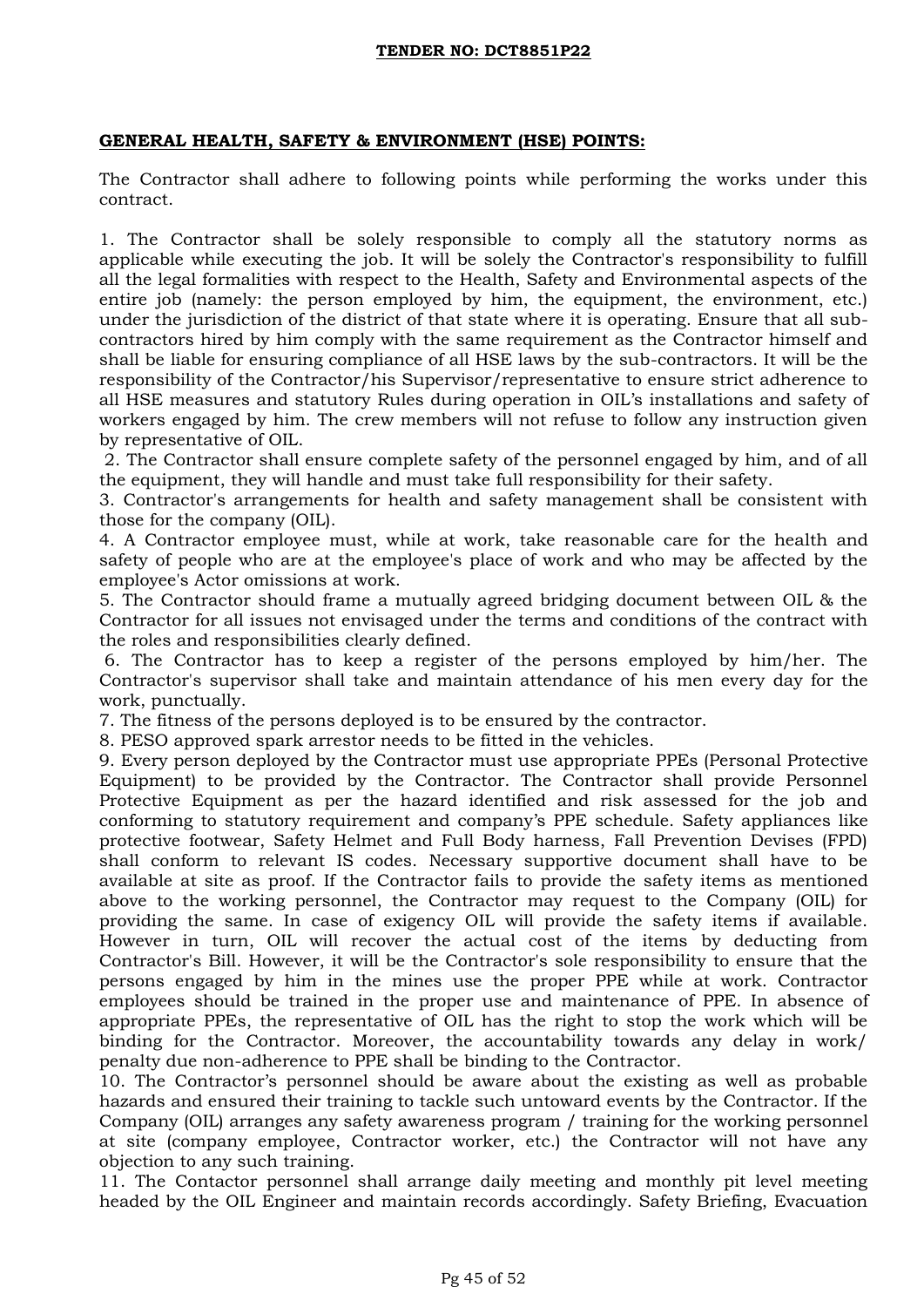plan in case of emergency and how to inform (in case of emergency) to be discussed during the Tool Box meeting.

12. After receipt of the work order the Contractor shall have to submit authorized list of Contract Personnel, who will be engaged for the jobs including name of the Contractor's competent persons and every contact details. No person shall be engaged in any job in a mine unless his competency has been assessed and approved by the OIL Engineer in Charge.

13. The Contractor shall not engage minor laborer below eighteen (18) years of age under any circumstances.

14. OIL will communicate all information to the Contractor or his authorized representative only.

15. The Contractor shall have to report all incidents including near miss to the representative of OIL who shall be supervising the Contractor's work.

16. Any compensation arising out of the job carried out by the Contractor whether related to pollution, Safety or Health will be paid by the Contractor only.

17. Any compensation arising due to accident of the Contractor's personnel while carrying out the job, will be payable by the Contractor and their medical treatment/ facilities in case of accidents should be provided by the same Contractor. The Contractor"s personnel should be aware about the existing as well as probable hazards and ensured their training to tackle such untoward events by the Contractor.

18. Contractor shall keep a reasonable degree of order by disposing of accumulated rubbish and excess material. Disposal of solid wastes generated by the Contractor shall be in accordance with the company"s Procedure for Solid Waste Management. The Contractor Personnel have to take every possible care to keep the environment clean and free from pollution.

19. The Contractor have to ensure the quality and reliability of all the tools, equipment and instruments they use. The supporting documents relevant to prove the above should be submitted. Defective tools shall be immediately removed.

20. The Contractor should prevent the frequent change of his deployed employees as far as practicable. The Contractor shall not employ or terminate his worker without the knowledge of the OIL engineer in charge. However, if OIL Engineer in Charge found any person not appropriate to with respect to job, the Contractor has to remove the person and replace a suitable person within the timeline as per the terms of the Contract.

21. Contractor"s Supervisor/ Contractor"s personnel needs to be aware about the site specific emergency response plan (which includes display of emergency contact nos., establish telephone communication, layout of working area, use of fire extinguisher, emergency exit, assembly point).

22. The First-Aid box should be provided by the Contractor and the same has to be kept ready to use at the site throughout the working hours.

23. The availability of First-Aid Fire Fighting equipment should be ensured by the Contractor at all working hours.

24. Smoking is prohibited in all Company restricted areas except in authorized smoking areas/ shelters. Carrying of matches and lighters into the Hazardous Area is prohibited. Cellular phones shall not be used in operating areas / hazardous areas unless they have been classified as "intrinsically safe" for use in that atmosphere. Consumption of alcohol and possession of non- prescribed drug in Company work site is strictly prohibited.

25. When there is a significant risk to health, environment or safety of a person or place arising because of a non-compliance of HSE Measures Company will have the right to direct the Contractor to cease work until the non-compliance is corrected.

26. The Contractor personnel should understand the implication of the known hazards related to the work undertaken by them and the necessity of having an emergency plan approved by OIL to counter them, if anything goes wrong.

27. In case Contractor is found non-compliant of HSE laws as required and all the above mentioned general HSE points, company will have the right for directing the Contractor to take action to comply with the requirements, and for further noncompliance, the Contractor will be penalized as per the terms of the Contract.

28. Considering the ongoing Covid-19 pandemic, those who are engaged in the above operations should be followed the Covid-19 Protocol as per the prevailing Government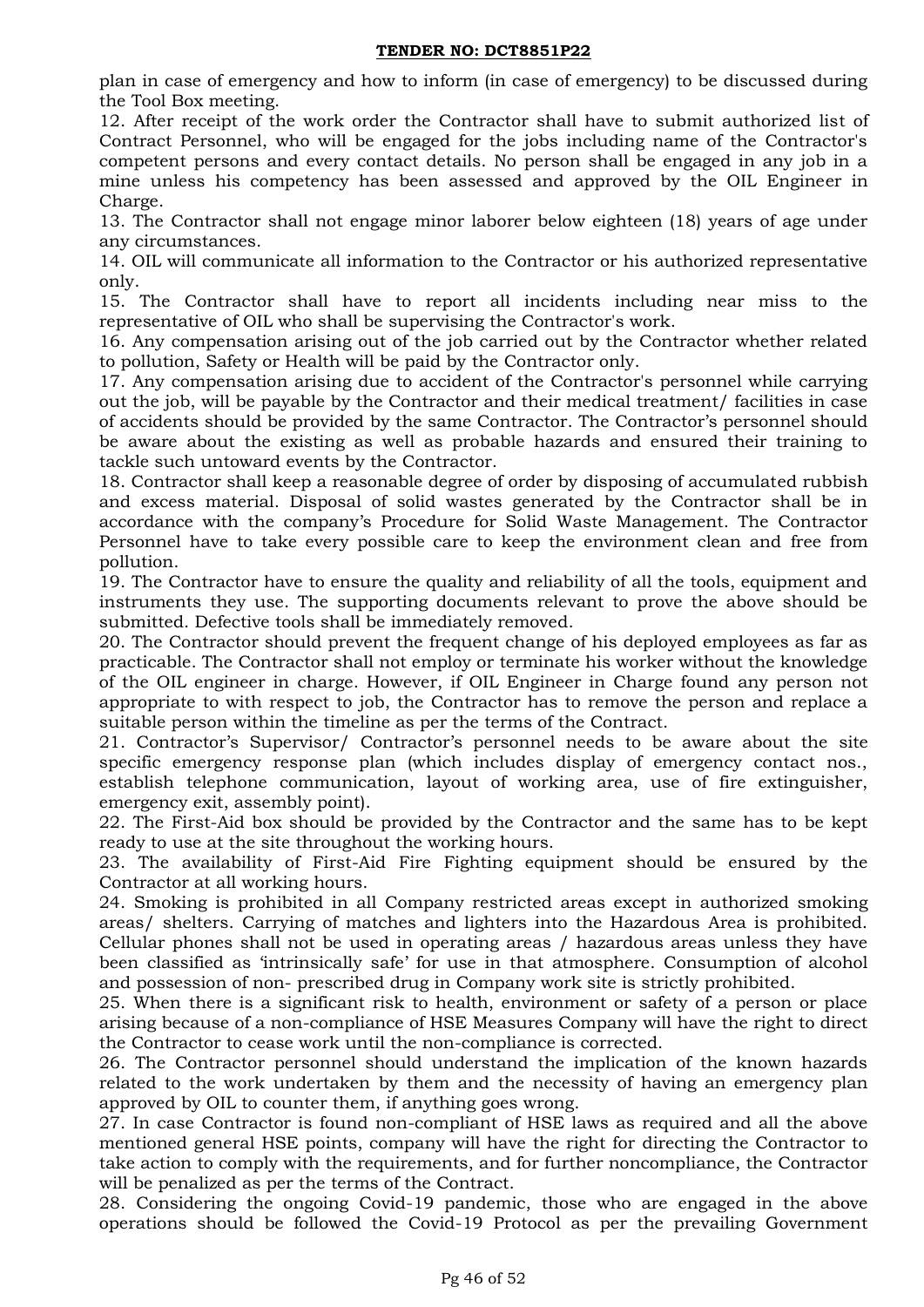Guidelines. Any requirement arise by the Statutory Authorities during the period of contract shall be applicable and binding for the Contractor.

(Seal)

Date\_\_\_\_\_\_\_\_\_\_\_\_

Yours Faithfully

Shri/Smti\_\_\_\_\_\_\_\_\_\_\_\_\_\_\_\_\_\_\_\_\_\_\_\_\_\_

FOR & ON BEHALF OF CONTRACTOR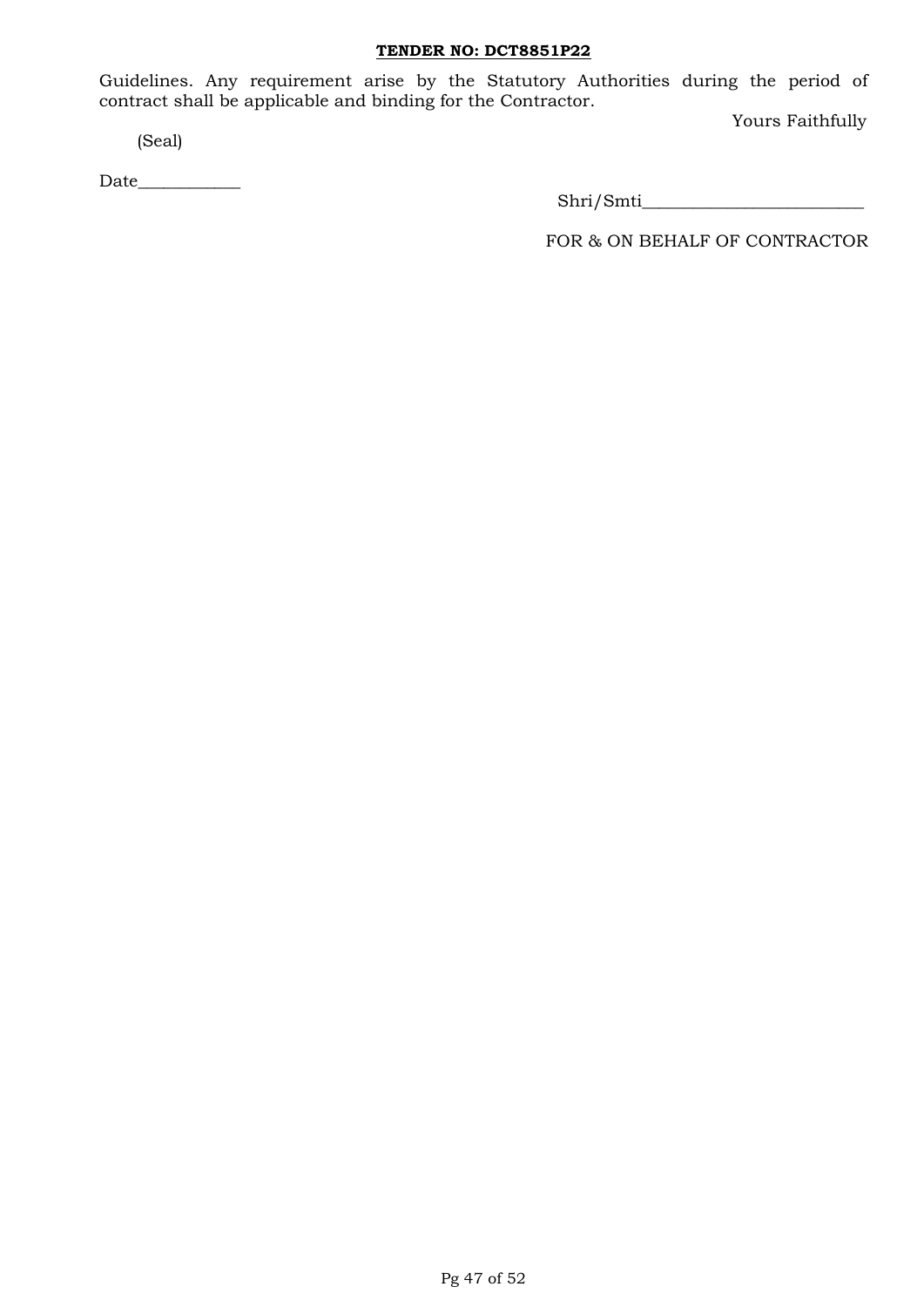## **FORM OF PERFORMANCE BANK GUARANTEE**

**(TO BE FURNISHED BY THE CONTRACTOR IN CASE OF SUBMITTING PERFORMANCE SECURITY IN THE FORM OF BANK GUARANTEE AFTER ISSUE OF LOA)** 

**To M/s OIL INDIA LIMITED, CONTRACTS DEPARTMENT DULIAJAN, ASSAM, INDIA, PIN-786602** 

WHEREAS **EXECUTE:** THE METAL CONSTRUCTED A METAL CONSTRUCTED A METAL CONSTRUCTED A METAL CONSTRUCTED A METAL CONSTRUCTED A METAL CONSTRUCTED A METAL CONSTRUCTED A METAL CONSTRUCTED A METAL CONSTRUCTED A METAL CONSTRUCTED A Contractor) (hereinafter called "Contractor") had undertaken, in pursuance of Contact No. \_\_\_\_\_\_\_\_\_\_\_\_\_\_\_\_\_\_\_\_\_\_\_\_\_\_\_\_\_\_\_\_\_\_\_\_\_\_ to execute (Name of Contract and Brief Description of the Work) (hereinafter called "the Contract").

AND WHEREAS it has been stipulated by you in the said Contract that the Contractor shall furnish you with a Bank Guarantee as security for compliance with Contractor"s obligations in accordance with the Contract.

AND WHEREAS we ( May incorporate the Bank Name) have agreed to give the Contractor such a Bank Guarantee; NOW THEREFORE we hereby affirm that we are Guarantors on behalf of the Contractor, up to a total of (Amount of Guarantee in figures) \_\_\_\_\_\_\_\_\_\_\_\_\_\_\_\_\_\_\_\_\_\_\_\_\_ (in words\_\_\_\_\_\_\_\_\_\_\_\_\_\_\_\_), such amount being payable in the types and proportions of currencies in which the Contract price is payable, and we undertake to pay you, upon your first written demand and without cavil or arguments, any sum or sums within the limits of guarantee sum as aforesaid without your needing to prove or to show grounds or reasons for your demand for the sum specified therein. We hereby waive the necessity of your demanding the said debt from the Contractor before presenting us with the demand.

We further agree that no change or addition to or other modification of the terms of the Contract or the work to be performed thereunder or of any of the Contract documents which may be made between you and the Contractor shall in any way cease us from any liability under this guarantee, and we hereby waive notice of such change, addition or modification.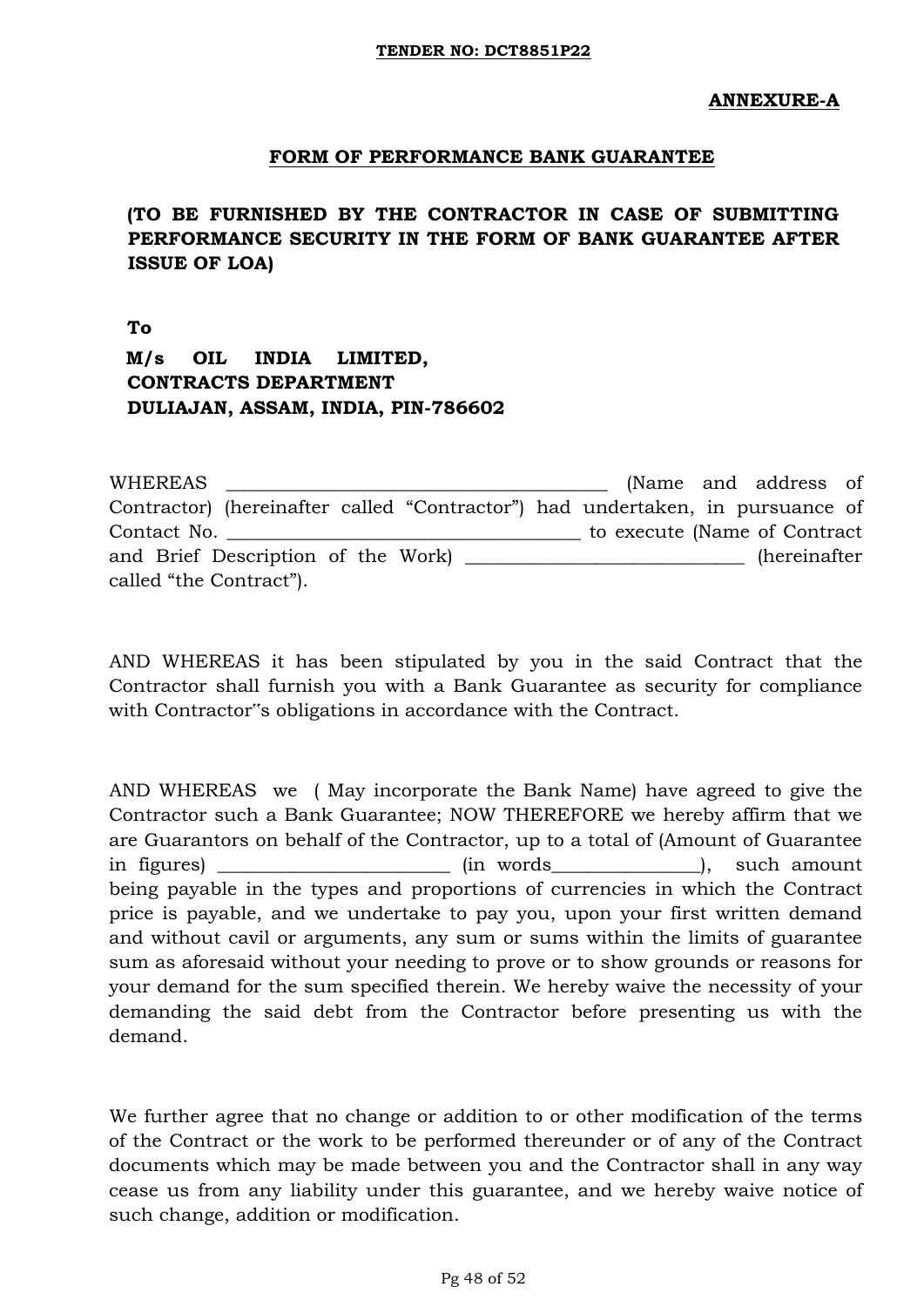This guarantee is valid until the \_\_\_\_\_\_\_\_\_\_\_\_\_\_\_\_\_\_\_\_\_\_\_\_\_\_\_day of \_\_\_\_\_\_\_\_\_\_\_\_\_\_\_

The details of the Issuing Bank and Controlling Bank are as under:

A. Issuing Bank: BANK FAX NO: BANK EMAIL ID: BANK TELEPHNE NO: IFSC CODE OF THE BANK:

B. Controlling Office:

Address of the Controlling Office of the BG issuing Bank:

Name of the Contract Person at the Controlling Office with Mobile No. and e-mail address:

Notwithstanding anything contained herein:

a)Our liability under this Bank Guarantee shall is restricted up to Rs………..

b)This guarantee shall be valid till …………

c)We are liable to pay the guarantee amount or any part thereof under this Bank Guarantee only and only if you serve upon us a written claim or demand on or before ………….(Date of Expiry of BG PLUS one year claim period).

d)At the end of the claim period that is on or after ……….. (Date of expiry of the Bank Guarantee Plus Minimum of 1 year claim period shall be stipulated) all your rights under this Guarantee shall stand extinguished and we shall be discharged from all our liabilities under this Guarantee irrespective of receipt of original Bank Guarantee duly discharged, by Bank.

Name of the Contact Person at the Controlling Office with Mobile No. and e-mail address:

| SIGNATURE AND SEAL OF THE GUARANTORS |
|--------------------------------------|
| Designation_                         |
| Name of the Bank                     |
| Address                              |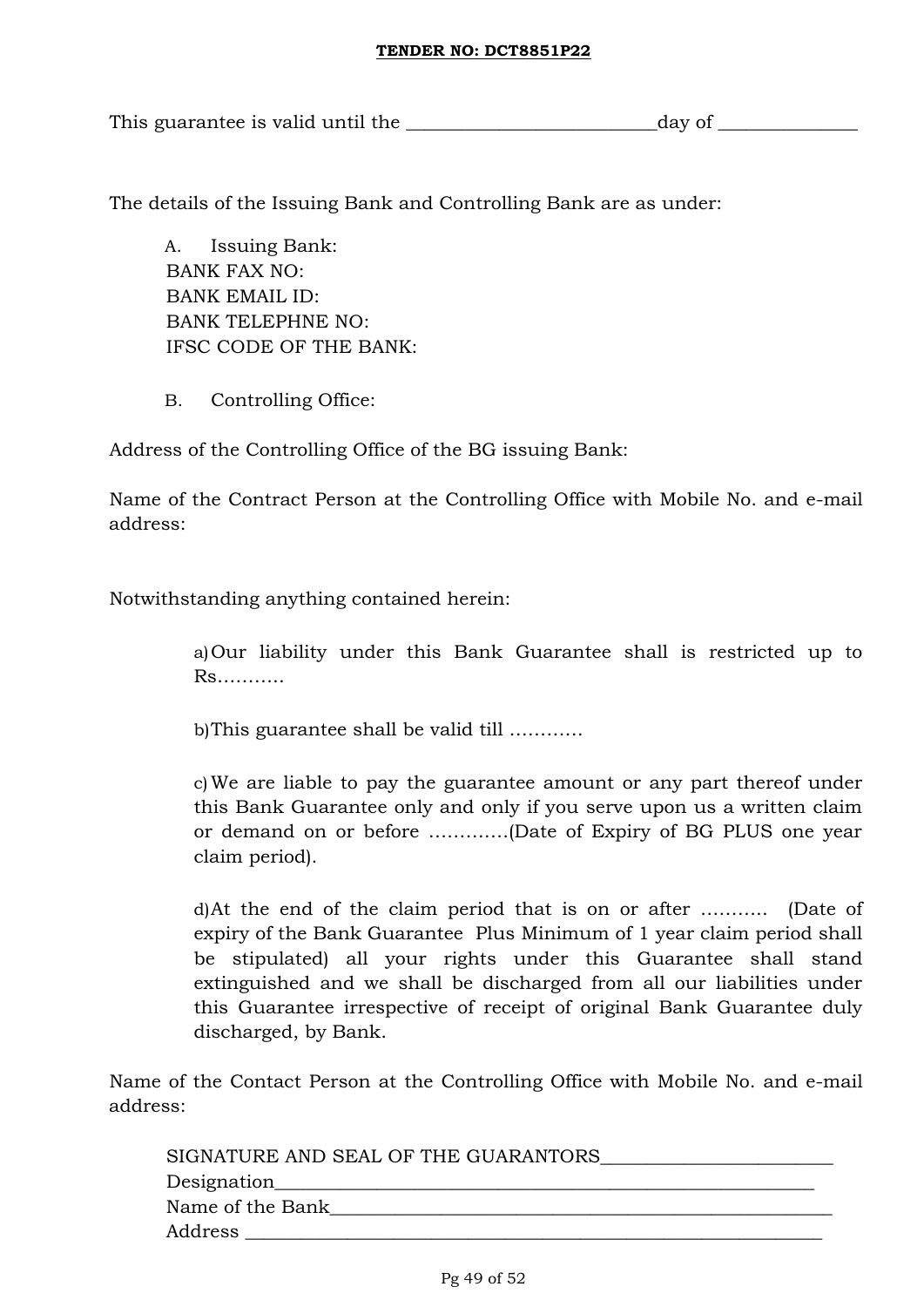# **UNDERTAKING BY VENDOR ON SUBMISSION OF BANK GUARANTEE**

To,

Oil India Limited Contracts Department Duliajan, Assam - 786602

| <b>BG</b> issuing bank details:                                                   |  |  |
|-----------------------------------------------------------------------------------|--|--|
|                                                                                   |  |  |
|                                                                                   |  |  |
|                                                                                   |  |  |
| Performance Security in favour of Oil India Limited, Duliajan in the form of bank |  |  |
|                                                                                   |  |  |

| <b>Bank Branch IFS Code</b>                       |                                     |
|---------------------------------------------------|-------------------------------------|
| <b>Contact Details</b>                            | Mobile                              |
| E-mail Addresses                                  | Telephone<br>Fax                    |
| <b>Correspondence Address</b><br>H No/Street/City | <b>State</b><br>Country<br>Pin Code |

## Declaration:

We have arranged to send the confirmation of issuance of the bank guarantee via SFMS portal through our bank using the details mentioned in the tender and hereby confirming the correctness of the details mentioned.

| Authorized Signature                                |
|-----------------------------------------------------|
| Name<br><u> 1989 - Jan Samuel Barbara, martin a</u> |
| Vendor Code                                         |
| Email ID                                            |
| Mobile No.                                          |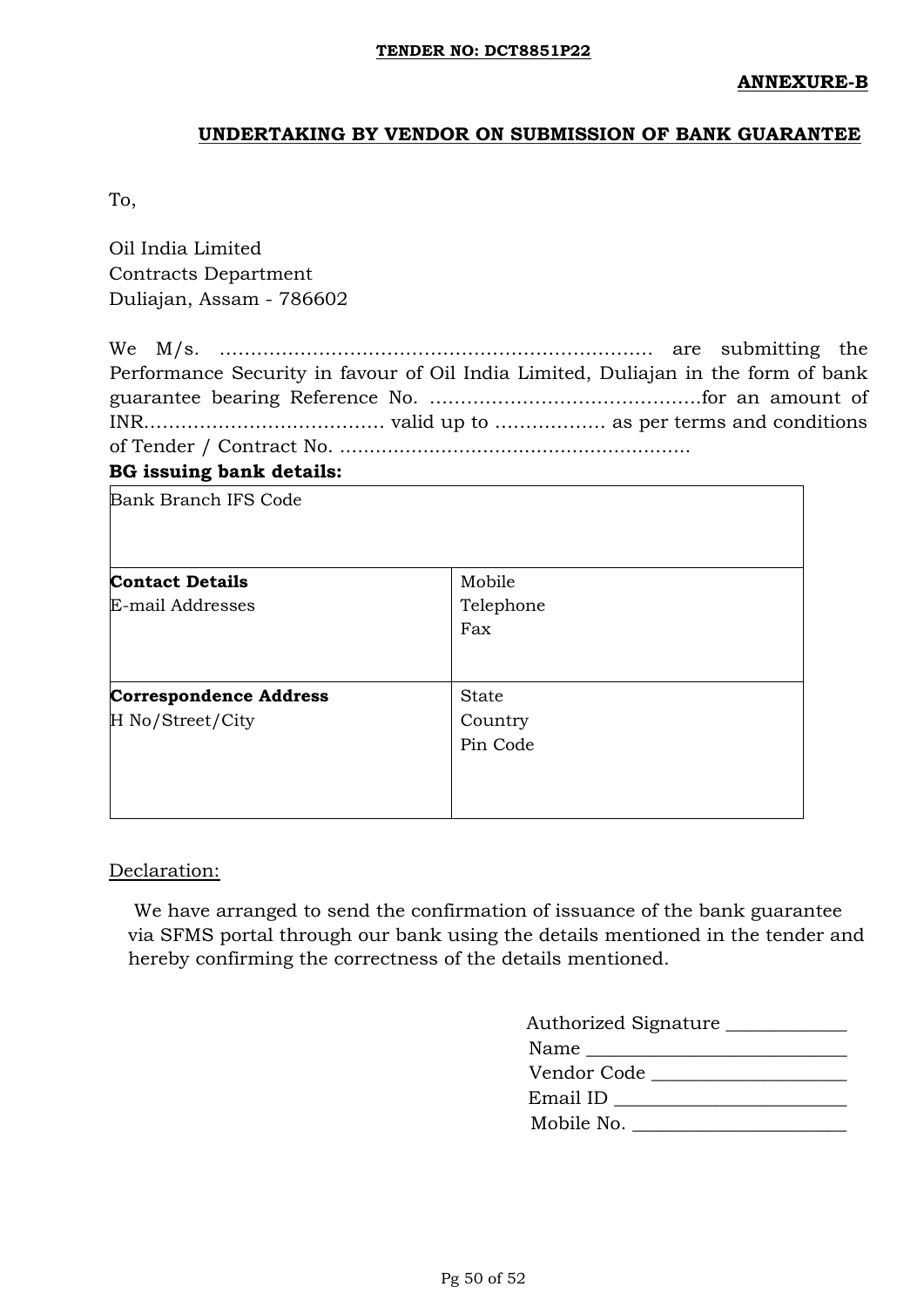#### **APPENDIX-I**

#### **AGREEMENT FORM**

This Agreement is made on \_\_\_\_\_\_ day of \_\_\_\_\_\_\_\_\_\_\_\_\_\_\_\_\_\_\_\_ 20\_\_\_ between Oil India Limited, a Government of India Enterprise, incorporated under the Companies Act 1956, having its registered office at Duliajan in the State of Assam, hereinafter called the "Company" which expression unless repugnant to the context shall include executors, administrators and assignees on the one part, and M/s. (Name and address of Contractor) hereinafter called the "Contractor" which expression unless repugnant to the context shall include executors, administrators and assignees on the other part;

WHEREAS the Company desires that Services \_\_\_\_\_\_\_\_\_\_\_\_\_\_\_\_\_\_\_\_\_\_\_\_ (brief description of services) should be provided by the Contractor as detailed hereinafter or as Company may requires;

WHEREAS, Contractor engaged themselves in the business of offering such services represents that they have adequate resources and equipment, material etc. in good working order and fully trained personnel capable of efficiently undertaking the operations and is ready, willing and able to carry out the said services for the Company as per Section-II attached herewith for this purpose and

WHEREAS, Company had issued a firm Letter of Award No. \_\_\_\_\_\_\_\_\_\_\_\_\_\_\_\_ dated based on Offer No. \_\_\_\_\_\_\_\_\_\_\_ dated \_\_\_\_\_\_\_\_\_\_ submitted by the Contractor against Company's IFB No. DCT8851P22.

|           |          | WHEREAS, Contractor accepted the above LOA by endorsing on the copy of the LOA and |    |       |      |  |          |
|-----------|----------|------------------------------------------------------------------------------------|----|-------|------|--|----------|
| furnished | Security | Deposit                                                                            | ΟÌ | ĸs.   |      |  | (Rupees) |
|           |          |                                                                                    |    | only) | vide |  | No.      |
|           | dated    | valid till                                                                         |    |       |      |  |          |

All these aforesaid documents shall be deemed to form and be read and construed as part of this agreement/contract. However, should there be any dispute arising out of interpretation of this contract in regard to the terms and conditions with those mentioned in Company"s tender document and subsequent letters including the Letter of Intent and Contractor's offer and their subsequent letters, the terms and conditions attached hereto shall prevail. Changes, additions or deletions to the terms of the contract shall be authorized solely by an amendment to the contract executed in the same manner as this contract.

NOW WHEREAS, in consideration of the mutual covenants and agreements hereinafter contained, it is hereby agreed as follows -

1. In this Agreement words and expressions shall have the same meanings as are respectively assigned to them in the Conditions of Contract referred to.

2. In addition to documents herein above, the following Sections and Annexures attached herewith shall be deemed to form and be read and construed as part of this agreement viz.:

- (a) Section-I indicating the General Conditions of this Contract;
- (b) Section-II indicating the Schedule of work, unit, quantities & rates;
- (c) Section-III indicating the Special Conditions of Contract;
- (d) Section-IV indicating the Safety Measures.